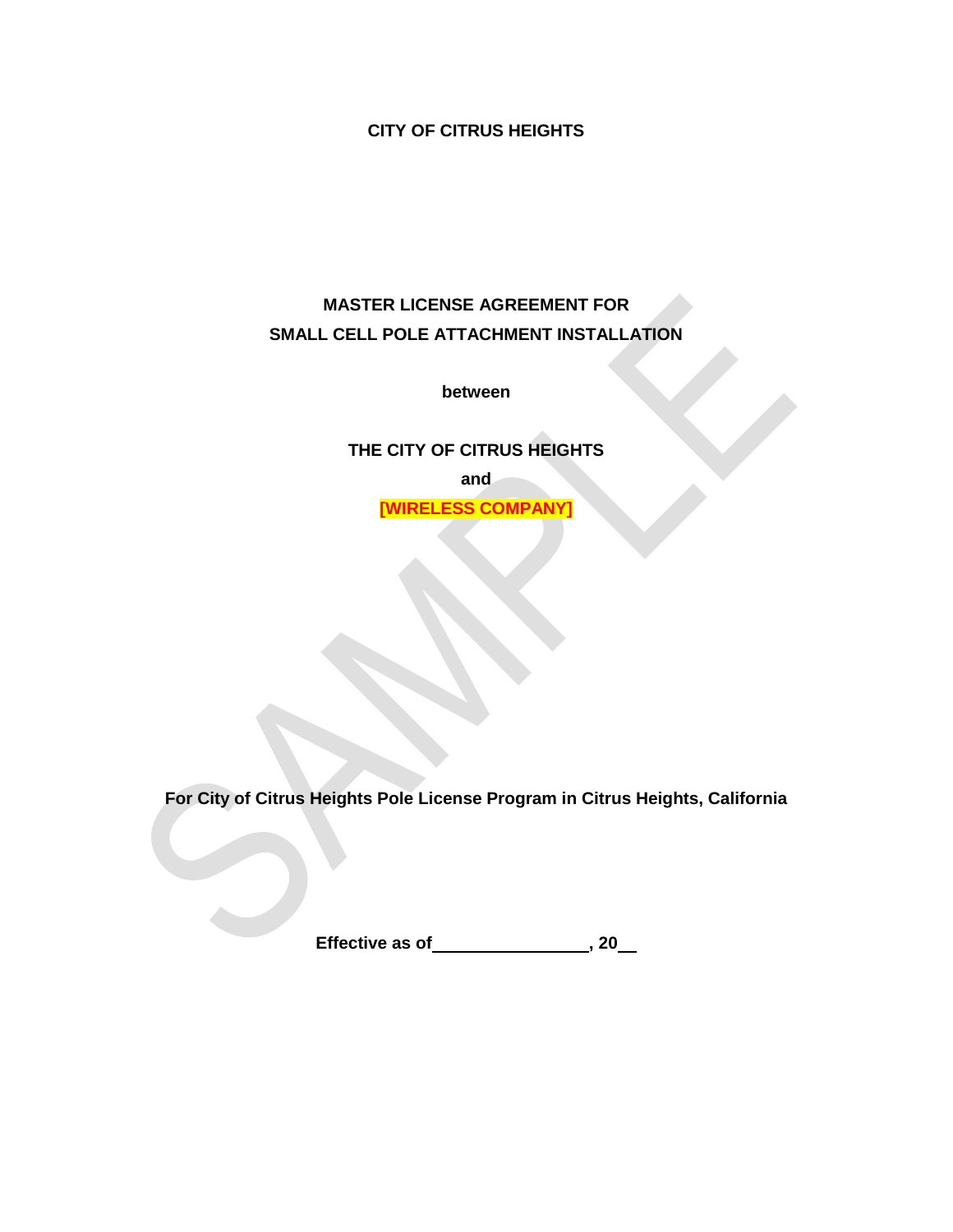## TABLE OF CONTENTS

## Page

| $\mathbf 1$ |     |  |
|-------------|-----|--|
|             | 1.1 |  |
|             |     |  |
|             |     |  |
|             |     |  |
|             | 1.2 |  |
|             | 1.3 |  |
| 2           |     |  |
|             | 2.1 |  |
|             |     |  |
|             |     |  |
|             |     |  |
|             |     |  |
|             |     |  |
|             | 2.2 |  |
|             |     |  |
|             |     |  |
|             |     |  |
|             | 2.3 |  |
|             | 2.4 |  |
|             | 2.5 |  |
|             |     |  |
|             |     |  |
|             |     |  |
|             |     |  |
| 3           |     |  |
|             | 3.1 |  |
|             |     |  |
|             |     |  |
| 4           |     |  |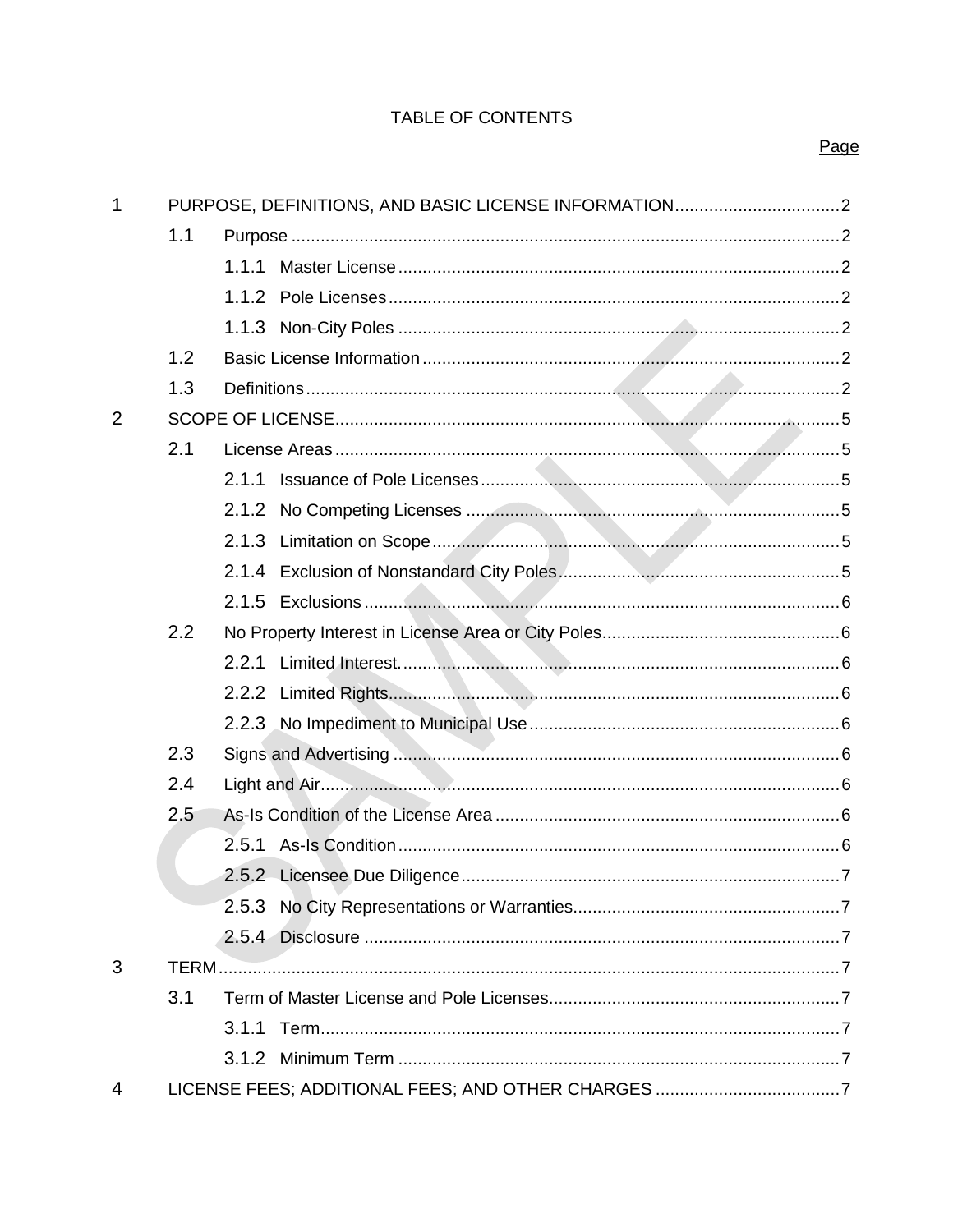| 4.1  |       |  |
|------|-------|--|
|      | 4.1.1 |  |
|      |       |  |
|      |       |  |
|      |       |  |
|      |       |  |
| 4.2  |       |  |
|      | 4.2.1 |  |
|      |       |  |
|      |       |  |
|      |       |  |
| 4.3  |       |  |
| 4.4  |       |  |
| 4.5  |       |  |
| 4.6  |       |  |
|      | 4.6.1 |  |
|      | 4.6.2 |  |
|      | 4.6.3 |  |
|      |       |  |
| 4.7  |       |  |
|      | 4.7.1 |  |
|      |       |  |
|      |       |  |
|      |       |  |
|      |       |  |
| 4.8  |       |  |
|      |       |  |
| 4.9  |       |  |
| 4.10 |       |  |
|      |       |  |
| 5.1  |       |  |
| 5.2  |       |  |
|      |       |  |
| 6.1  |       |  |
|      |       |  |
|      |       |  |

 $\overline{5}$ 

 $\boldsymbol{6}$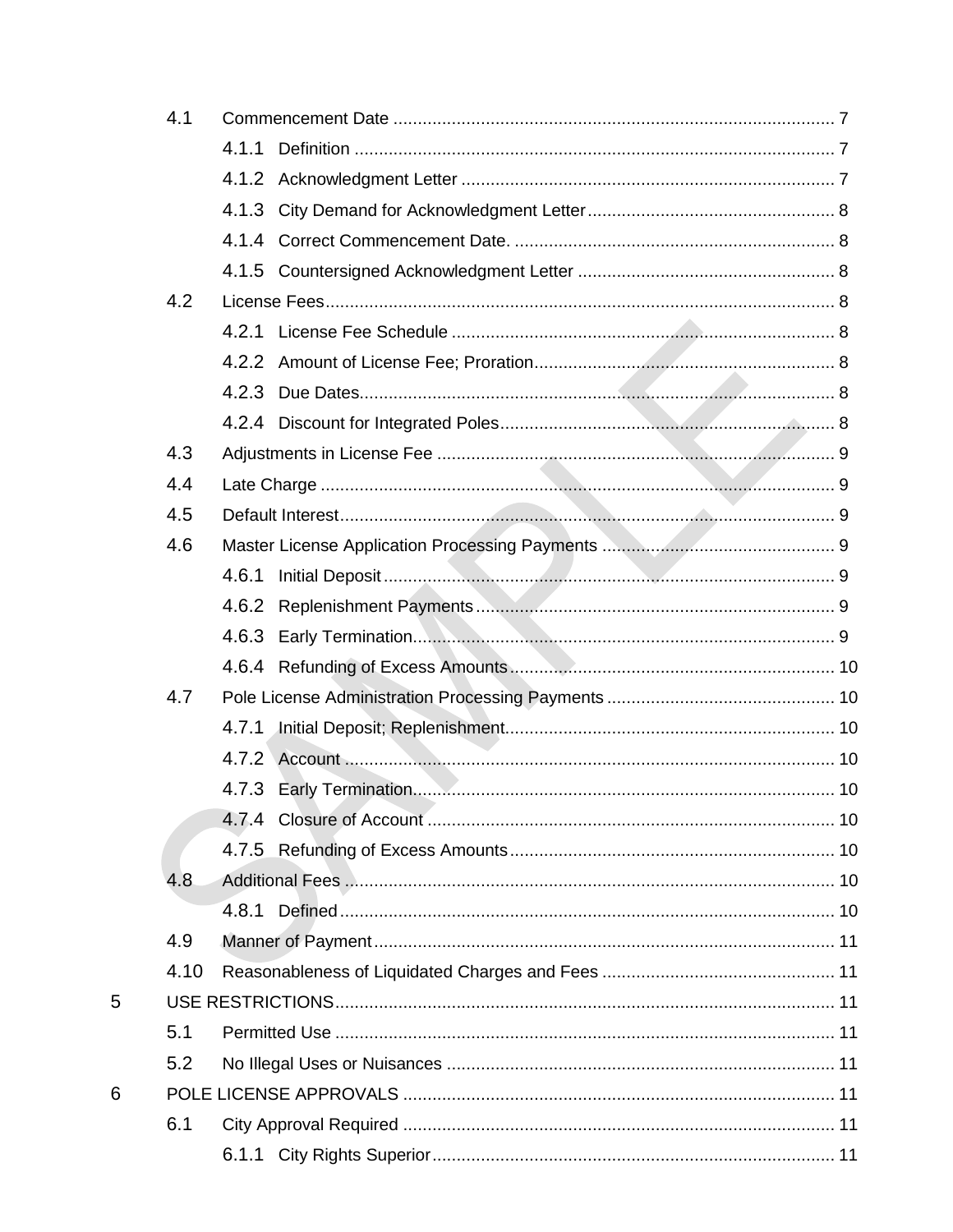|    |      | 6.1.3 Consultation with Community and Economic Development  12 |  |
|----|------|----------------------------------------------------------------|--|
|    | 6.2  |                                                                |  |
|    | 6.3  |                                                                |  |
|    | 6.4  |                                                                |  |
|    | 6.5  |                                                                |  |
|    | 6.6  |                                                                |  |
|    | 6.7  |                                                                |  |
|    | 6.8  |                                                                |  |
| 7  |      |                                                                |  |
|    | 7.1  |                                                                |  |
|    |      |                                                                |  |
|    |      | 7.1.2                                                          |  |
|    |      |                                                                |  |
|    |      |                                                                |  |
|    | 7.2  |                                                                |  |
|    | 7.3  |                                                                |  |
|    | 7.4  |                                                                |  |
|    | 7.5  |                                                                |  |
|    | 7.6  |                                                                |  |
|    | 7.7  |                                                                |  |
|    | 7.8  |                                                                |  |
|    | 7.9  |                                                                |  |
|    | 7.10 |                                                                |  |
| 8  |      |                                                                |  |
|    | 8.1  |                                                                |  |
|    | 8.2  | Title to Improvements and Removal of Licensee's Equipment16    |  |
| 9  |      |                                                                |  |
|    | 9.1  |                                                                |  |
|    | 9.2  |                                                                |  |
|    | 9.3  |                                                                |  |
|    | 9.4  |                                                                |  |
| 10 |      |                                                                |  |
|    | 10.1 |                                                                |  |
|    | 10.2 |                                                                |  |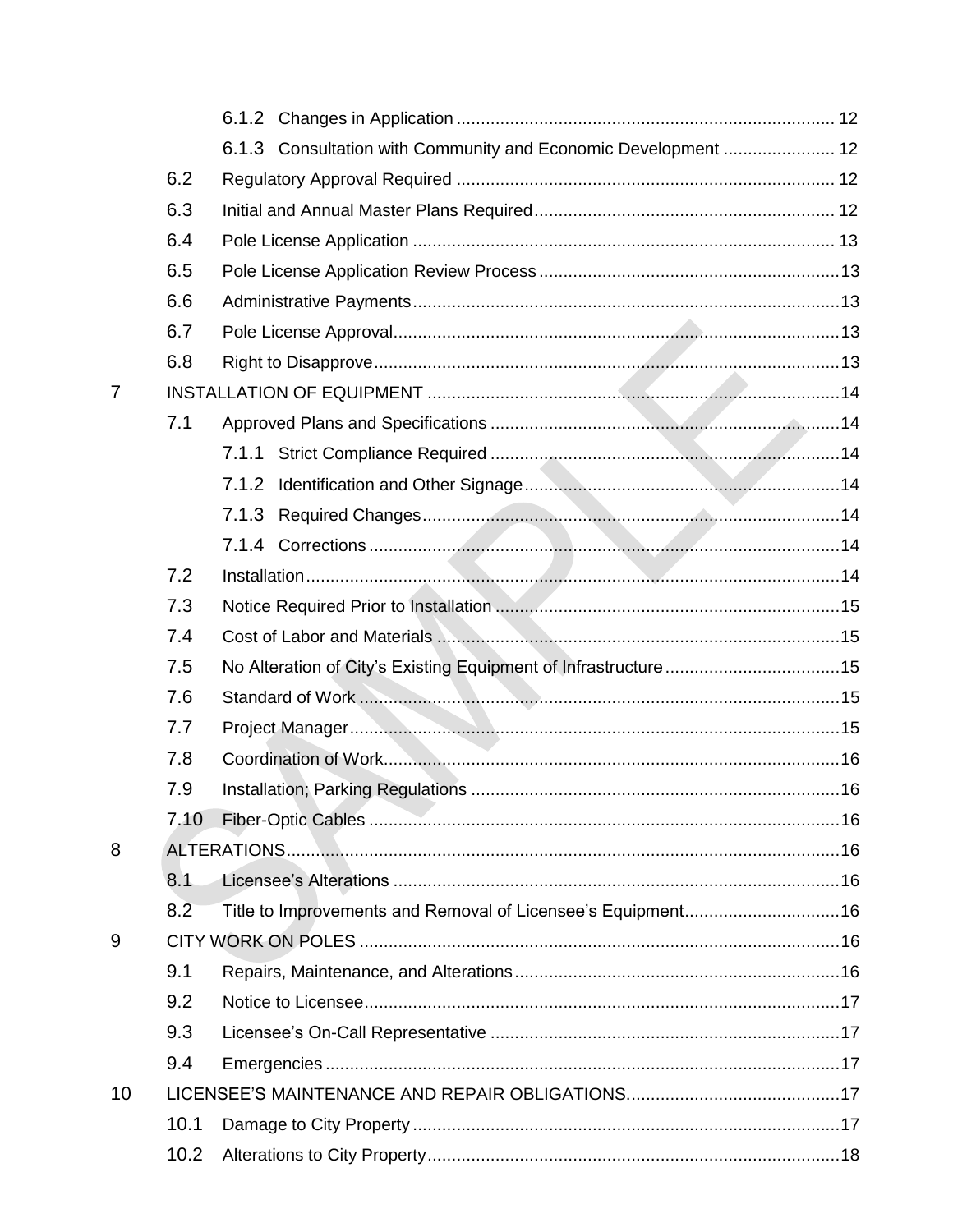|    | 10.3 |  |
|----|------|--|
|    | 10.4 |  |
|    | 10.5 |  |
|    |      |  |
|    |      |  |
|    |      |  |
|    | 10.6 |  |
| 11 |      |  |
| 12 |      |  |
|    | 12.1 |  |
|    | 12.2 |  |
|    |      |  |
|    |      |  |
|    |      |  |
| 13 |      |  |
|    | 13.1 |  |
|    |      |  |
|    |      |  |
|    |      |  |
|    | 13.2 |  |
|    | 13.3 |  |
|    | 13.4 |  |
|    | 13.5 |  |
|    | 13.6 |  |
|    | 13.7 |  |
| 14 |      |  |
|    | 14.1 |  |
|    |      |  |
|    |      |  |
|    |      |  |
|    |      |  |
|    | 14.2 |  |
| 15 |      |  |
|    | 15.1 |  |
|    |      |  |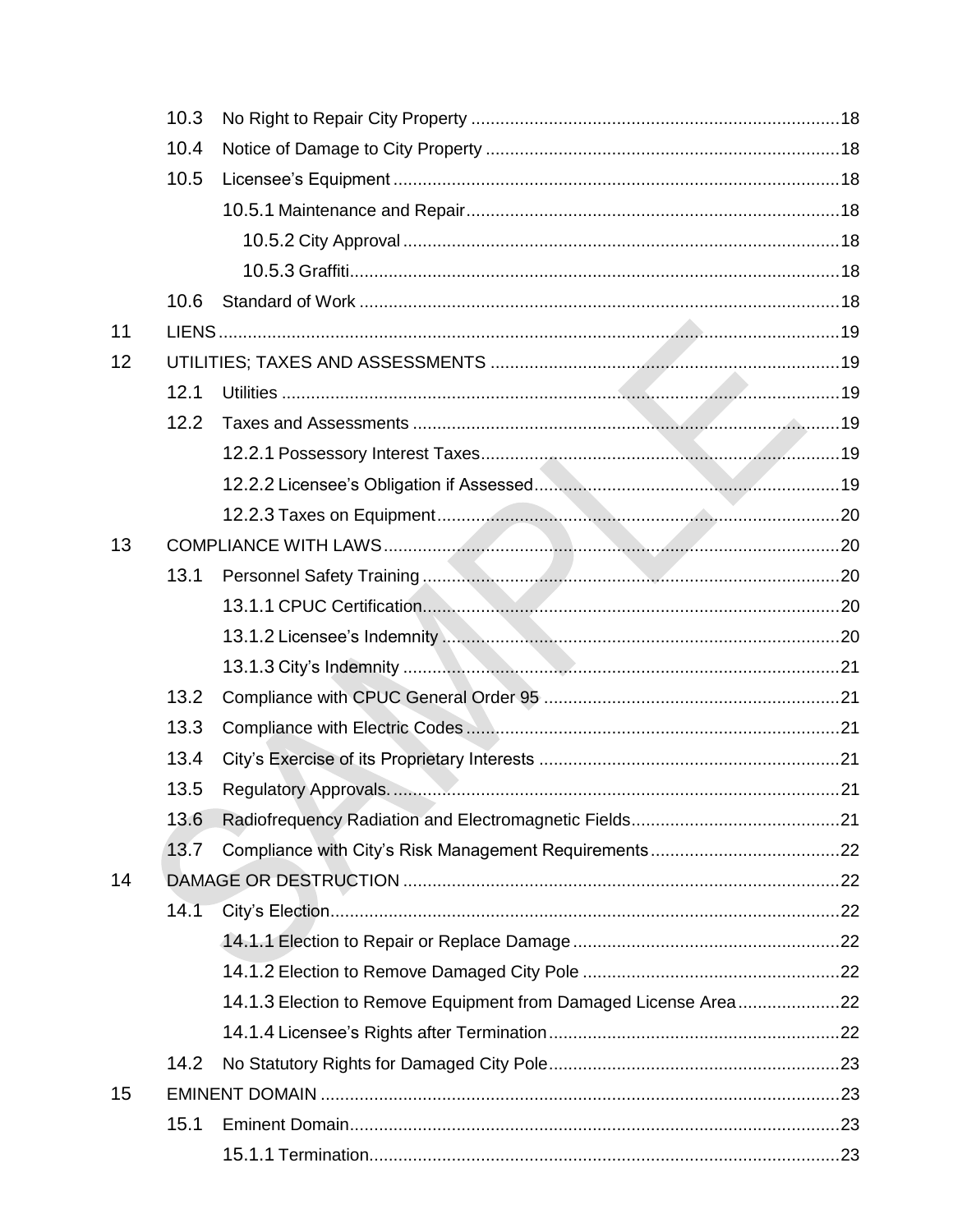|    | 15.2 |  |
|----|------|--|
| 16 |      |  |
|    | 16.1 |  |
|    | 16.2 |  |
|    | 16.3 |  |
|    |      |  |
|    |      |  |
|    | 16.4 |  |
|    | 16.5 |  |
|    | 16.6 |  |
|    |      |  |
|    |      |  |
|    | 16.7 |  |
| 17 |      |  |
|    | 17.1 |  |
|    |      |  |
|    |      |  |
|    |      |  |
|    |      |  |
|    |      |  |
|    |      |  |
|    |      |  |
|    |      |  |
|    |      |  |
|    | 17.2 |  |
|    |      |  |
|    |      |  |
|    |      |  |
|    |      |  |
|    | 17.3 |  |
|    | 17.4 |  |
| 18 |      |  |
|    | 18.1 |  |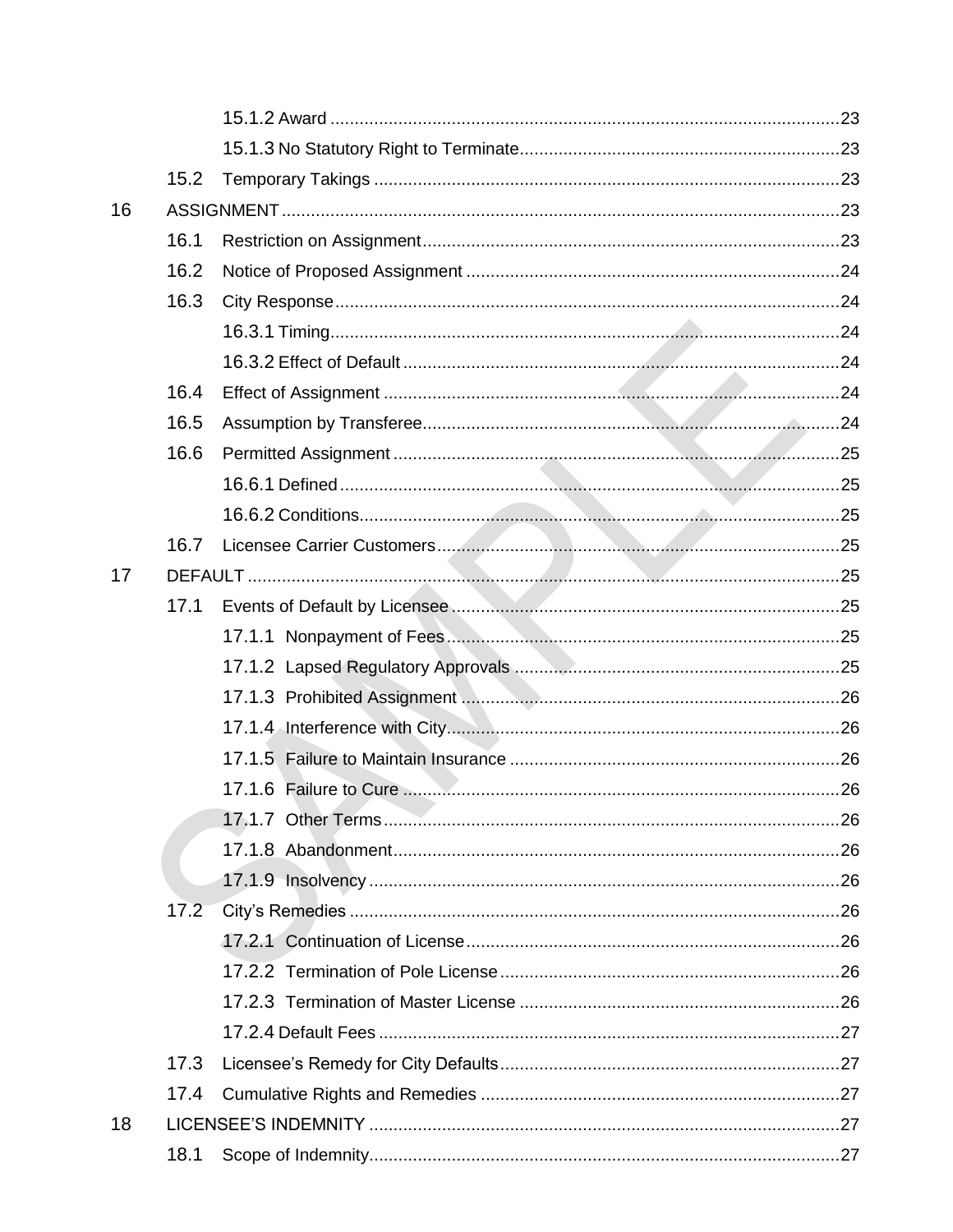|    | 18.2 |  |
|----|------|--|
| 19 |      |  |
|    | 19.1 |  |
|    |      |  |
|    |      |  |
|    |      |  |
|    |      |  |
|    |      |  |
|    |      |  |
|    |      |  |
|    |      |  |
|    |      |  |
|    |      |  |
|    |      |  |
|    |      |  |
|    | 19.2 |  |
|    | 19.3 |  |
|    | 19.4 |  |
|    | 19.5 |  |
| 20 |      |  |
|    | 20.1 |  |
|    | 20.2 |  |
|    | 20.3 |  |
|    | 20.4 |  |
| 21 |      |  |
|    | 21.1 |  |
|    | 21.2 |  |
|    | 21.3 |  |
| 22 |      |  |
|    | 22.1 |  |
|    | 22.2 |  |
|    | 22.3 |  |
|    |      |  |
|    |      |  |
| 23 |      |  |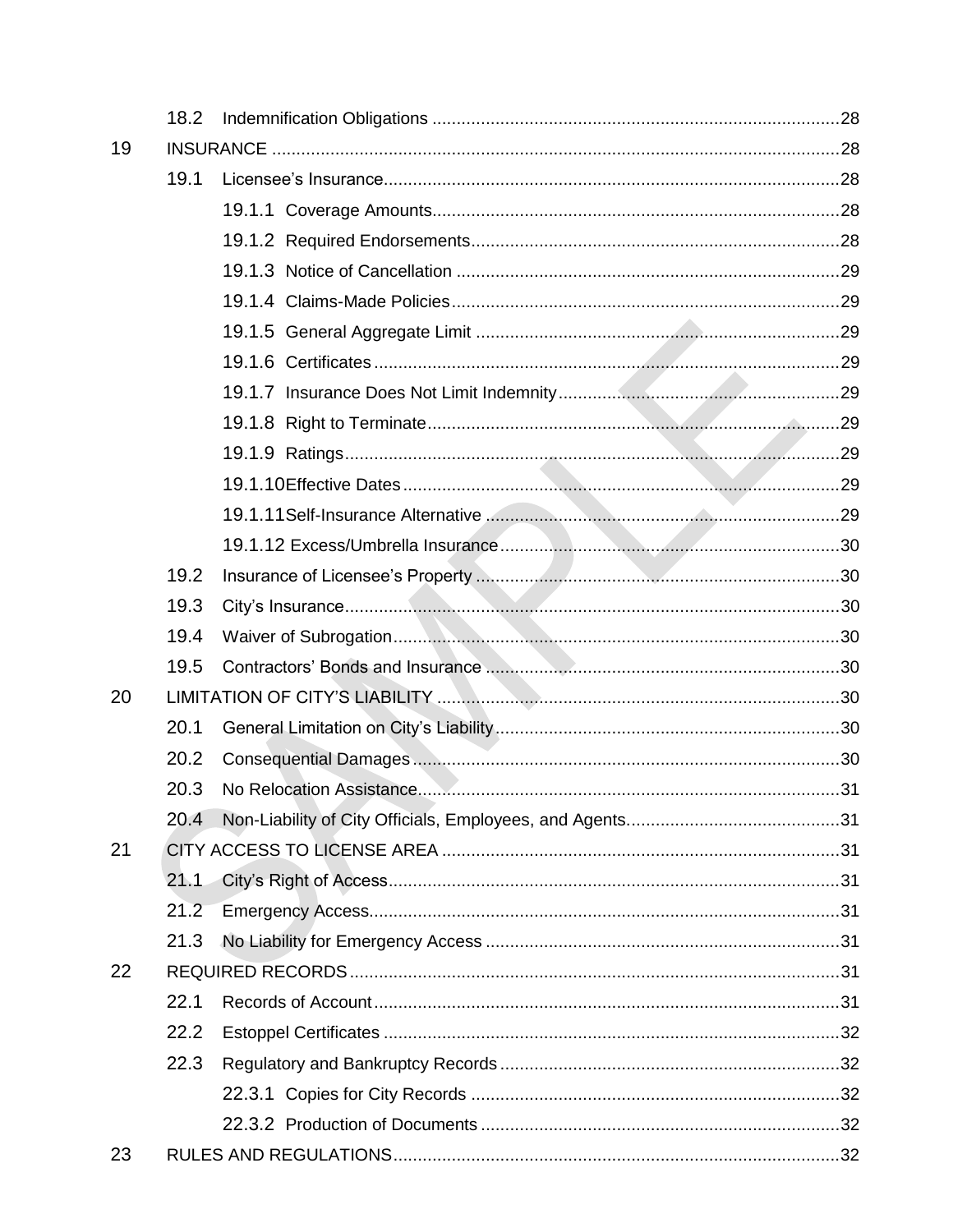| 24 |      |                                                               |  |
|----|------|---------------------------------------------------------------|--|
|    | 24.1 |                                                               |  |
|    | 24.2 |                                                               |  |
| 25 |      |                                                               |  |
|    | 25.1 |                                                               |  |
|    |      |                                                               |  |
|    |      |                                                               |  |
|    | 25.2 |                                                               |  |
|    |      |                                                               |  |
|    |      |                                                               |  |
| 26 |      |                                                               |  |
|    | 26.1 |                                                               |  |
|    | 26.2 |                                                               |  |
| 27 |      |                                                               |  |
|    | 27.1 |                                                               |  |
|    | 27.2 |                                                               |  |
|    |      |                                                               |  |
|    |      |                                                               |  |
|    |      |                                                               |  |
|    |      |                                                               |  |
|    | 27.3 |                                                               |  |
|    |      |                                                               |  |
|    |      |                                                               |  |
|    |      |                                                               |  |
|    |      | 27.3.4 Replacement, Relocation, or Upgrading of City Poles 36 |  |
|    |      |                                                               |  |
|    | 27.4 |                                                               |  |
|    | 27.5 |                                                               |  |
|    |      |                                                               |  |
|    |      |                                                               |  |
|    |      |                                                               |  |
| 28 |      |                                                               |  |
|    | 28.1 |                                                               |  |
|    |      |                                                               |  |
|    |      |                                                               |  |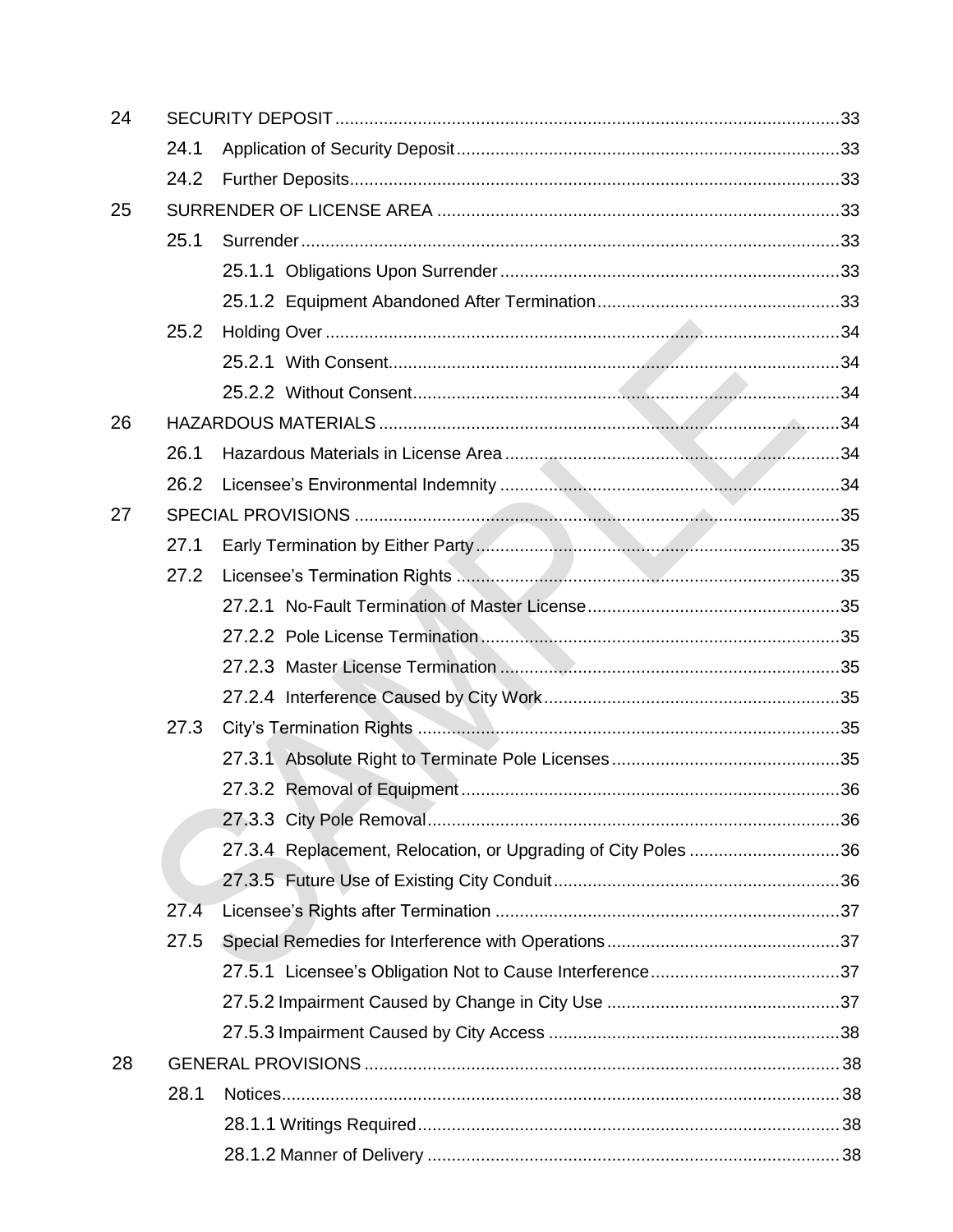| 28.2             |                                                                                              |
|------------------|----------------------------------------------------------------------------------------------|
| 28.3             |                                                                                              |
| 28.4             |                                                                                              |
|                  |                                                                                              |
|                  |                                                                                              |
|                  |                                                                                              |
|                  |                                                                                              |
|                  |                                                                                              |
|                  |                                                                                              |
|                  |                                                                                              |
| 28.5             |                                                                                              |
| 28.6             |                                                                                              |
| 28.7             |                                                                                              |
| 28.8             |                                                                                              |
| 28.9             |                                                                                              |
|                  |                                                                                              |
|                  |                                                                                              |
|                  |                                                                                              |
|                  |                                                                                              |
|                  |                                                                                              |
|                  | 28.12 Survival 28.12 Survival 28.12 Survival 28.12 Survival 28.12 Survival 28.12 Survival 20 |
|                  |                                                                                              |
|                  |                                                                                              |
|                  |                                                                                              |
|                  |                                                                                              |
|                  |                                                                                              |
|                  |                                                                                              |
| <b>EXHIBIT A</b> | Form of Pole License Agreement                                                               |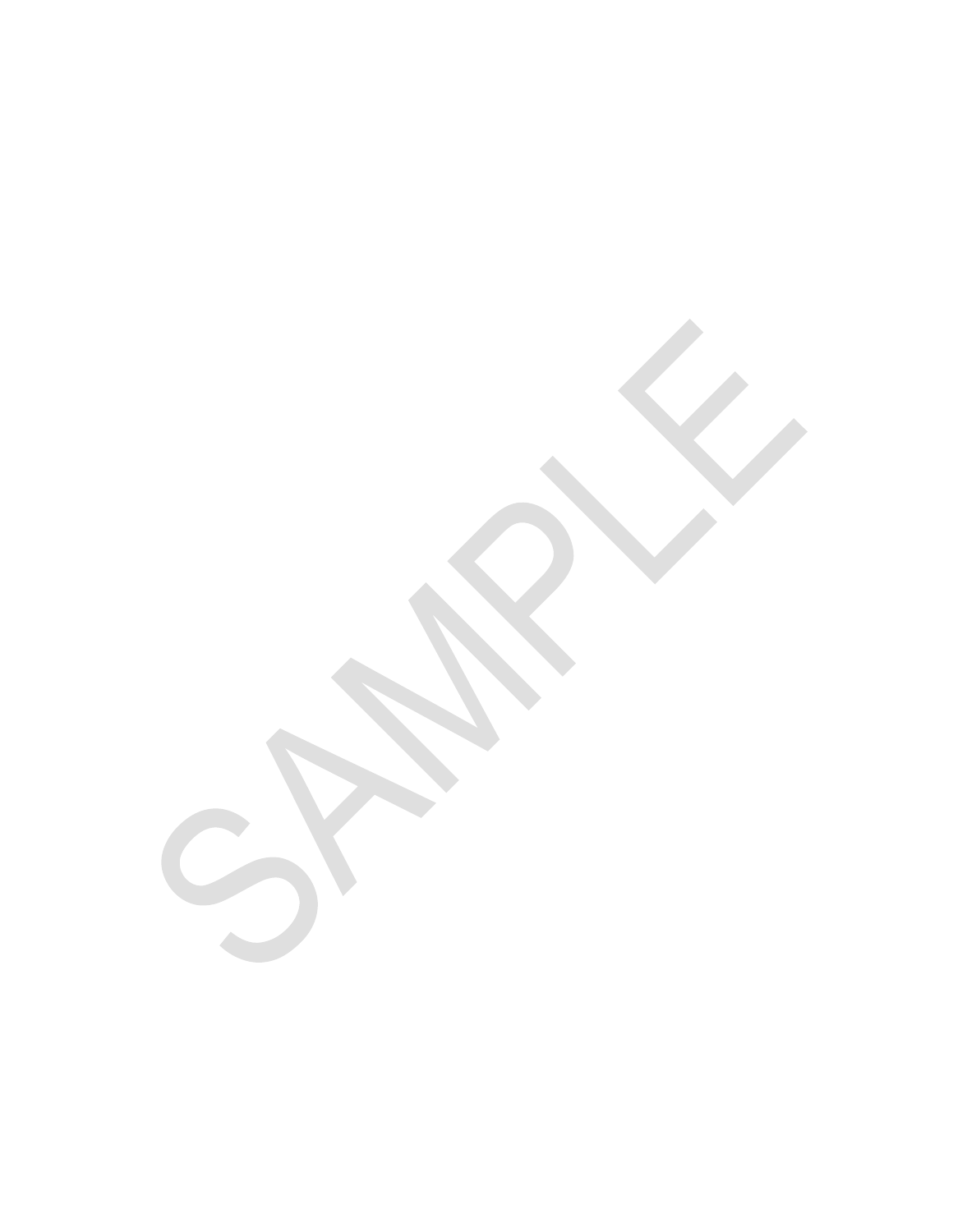| <b>BASIC LICENSE INFORMATION</b>                                           |                                                                                                                                                                                                                                                                                                                                                                                                     |  |  |
|----------------------------------------------------------------------------|-----------------------------------------------------------------------------------------------------------------------------------------------------------------------------------------------------------------------------------------------------------------------------------------------------------------------------------------------------------------------------------------------------|--|--|
| City:                                                                      | City of Citrus Heights, a California municipal<br>corporation                                                                                                                                                                                                                                                                                                                                       |  |  |
| Licensee:                                                                  | [Wireless Company], a [Ca. corporation, LLC, etc.]                                                                                                                                                                                                                                                                                                                                                  |  |  |
| Term (§ 3.1.1):                                                            | Ten (10) years, beginning on the Effective Date.                                                                                                                                                                                                                                                                                                                                                    |  |  |
| Master License Effective Date (§ 3.1.1):                                   | The first day of the month after the date the parties<br>have fully executed this Master License.                                                                                                                                                                                                                                                                                                   |  |  |
| Pole License term and effective dates (§<br>$3.1.1$ :                      | For each Pole License, the term shall be ten (10)<br>years from the first day of the month after the date<br>the parties have fully executed it.                                                                                                                                                                                                                                                    |  |  |
| <b>Master License Expiration Date:</b>                                     | The day before the 10th anniversary of the Effective<br>Date.                                                                                                                                                                                                                                                                                                                                       |  |  |
| License Fee Commencement Date (§ 4.1);<br>Acknowledgment Letter (§ 4.1.2): | For each Pole License, the earlier of: (a) the first<br>anniversary of the effective date of the Pole License;<br>and (b) the first day of the month after the date on<br>which Licensee has obtained all Regulatory<br>Approvals. The City will confirm the<br>Commencement Date for each Pole License in the<br>countersigned Acknowledgment Letter.                                              |  |  |
| License Fee rate $(\S 4.2.1)$ :                                            | As of the License Fee Commencement Date,<br>Licensee will be obligated to pay City an annual<br>License Fee at a rate based on the number of City<br>Poles licensed under each Pole License.<br>City will provide the License Fee schedule for each<br>Pole License with the signed Acknowledgment<br>Letter, and the schedule will be deemed to be<br>attached to the Pole License as Exhibit A-4. |  |  |
| Integrated Pole License Fee discount (§<br>$4.2.4$ :                       | 20% discount to the License Fee rate per City Pole<br>upgraded to an Integrated Pole over the remaining<br>term of each applicable Pole License.                                                                                                                                                                                                                                                    |  |  |
| License Fee Adjustment Dates (§ 4.3):                                      | License Fee rates will escalate by two (2%) on July 1<br>of each year of the Term.                                                                                                                                                                                                                                                                                                                  |  |  |
| <b>Master License Application Processing</b><br>Payments $(\S 4.6)$ :      | \$4,000 to be delivered with Licensee's partially<br>executed counterpart of this Master License. The<br>payment, and any additional amounts required, will<br>be used for City's ordinary processing and<br>administrative costs related to the Master License<br>application.                                                                                                                     |  |  |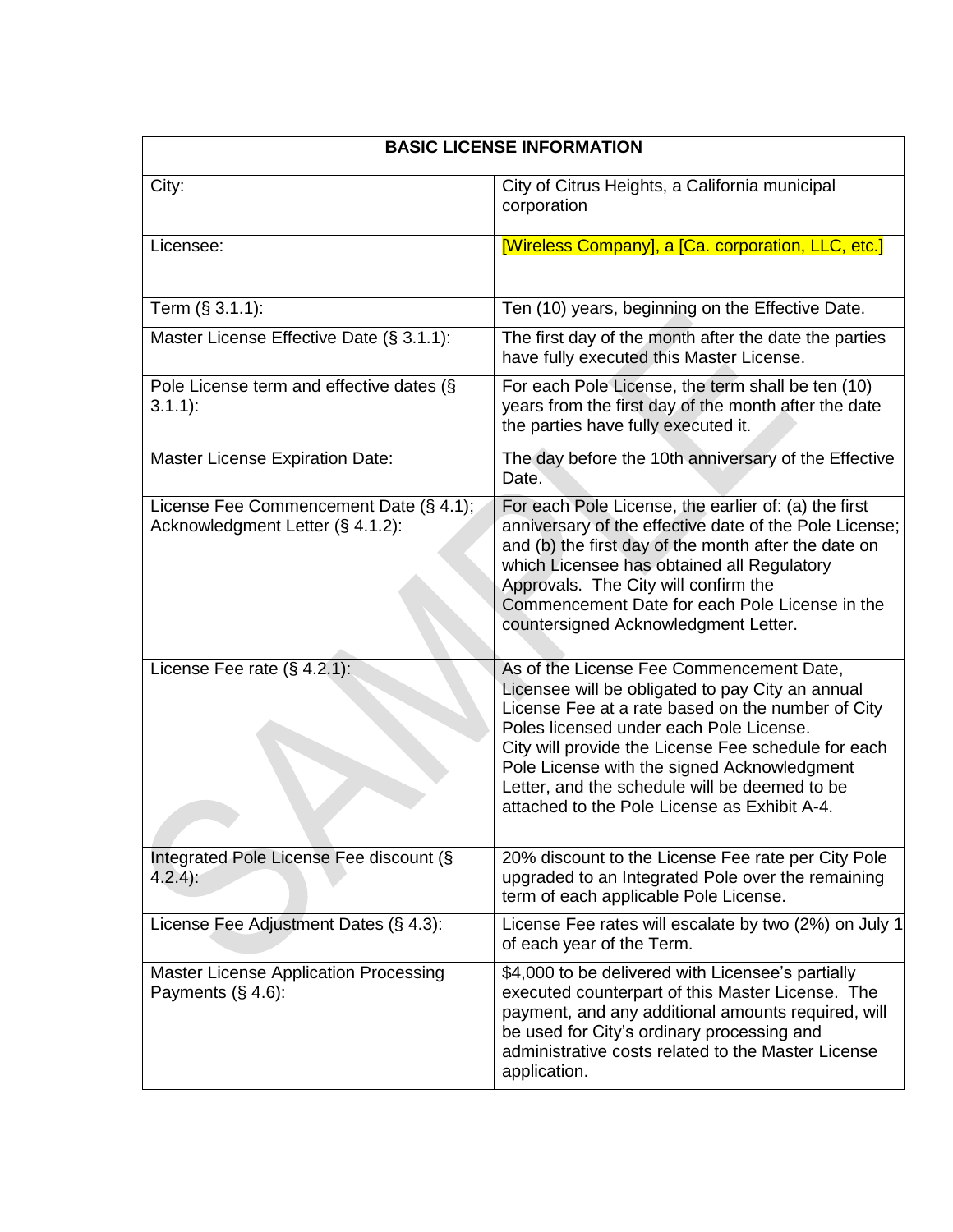| Pole License Administrative Payments<br>$(S\,4.7)$ : | \$2,000 per Standard City Pole, to be delivered with<br>Licensee's application for each Pole License. This<br>initial payment, and any necessary replenishment(s)<br>thereof, will be used to cover the City's actual and<br>reasonable costs to review and administer the<br>application process upon delivery of each Pole<br>License application. This initial payment, and any<br>necessary replenishment(s) thereof, will be used to<br>cover the City's actual and reasonable costs to<br>review and administer the application process upon<br>delivery of each Pole License application. |
|------------------------------------------------------|--------------------------------------------------------------------------------------------------------------------------------------------------------------------------------------------------------------------------------------------------------------------------------------------------------------------------------------------------------------------------------------------------------------------------------------------------------------------------------------------------------------------------------------------------------------------------------------------------|
| Permitted Use (§ 5.1):                               | Installation, operation, maintenance of, and access<br>to, Equipment on the License Area specified in each<br>Pole License and no other location. Use of the<br>License Area for any other purpose without City's<br>prior consent is prohibited.                                                                                                                                                                                                                                                                                                                                                |
| Equipment installation (Art. 7):                     | All Equipment to be installed on the License Area is<br>subject to City's final approval through the applicable<br>Pole License. Licensee shall install Equipment at its<br>sole cost only at the Pole Location specified in each<br>Pole License.                                                                                                                                                                                                                                                                                                                                               |
| Utilities $(S$ 12.1):                                | Licensee shall be solely responsible for obtaining<br>and maintaining electric service for the Equipment,<br>including, but not limited to, making payments to<br>electric utilities and installation of separate electric<br>meters, if necessary.                                                                                                                                                                                                                                                                                                                                              |
| Emissions Report (§ 13.7):                           | As a condition to issuance of any Pole License,<br>Licensee must provide City a copy of the Emissions<br>Report submitted for Licensee's Wireless Facility<br>Permit.                                                                                                                                                                                                                                                                                                                                                                                                                            |
| Default Fee schedule (17.2.4):                       | Exhibit A-4 to each Pole License.                                                                                                                                                                                                                                                                                                                                                                                                                                                                                                                                                                |
| Security Deposit (Art. 24):                          | Cash deposit, letter of credit or surety bond in the<br>amount of \$50,000, to be delivered with Licensee's<br>Acknowledgment Letter for the first Pole License<br>issued under this Master License. Licensee shall<br>provide additional security in the amount of \$25,000<br>upon delivery of its Acknowledgment Letter for its<br>tenth (10th) Pole License.                                                                                                                                                                                                                                 |
| Notice address of City<br>(S. 28.1):                 | <b>City of Citrus Heights</b><br>6360 Fountain Square Drive<br>Citrus Heights, CA 95621<br>Attn: City Manager<br>Re: Master License - [Wireless Company]<br>Telephone No.: No.: 2008 2012                                                                                                                                                                                                                                                                                                                                                                                                        |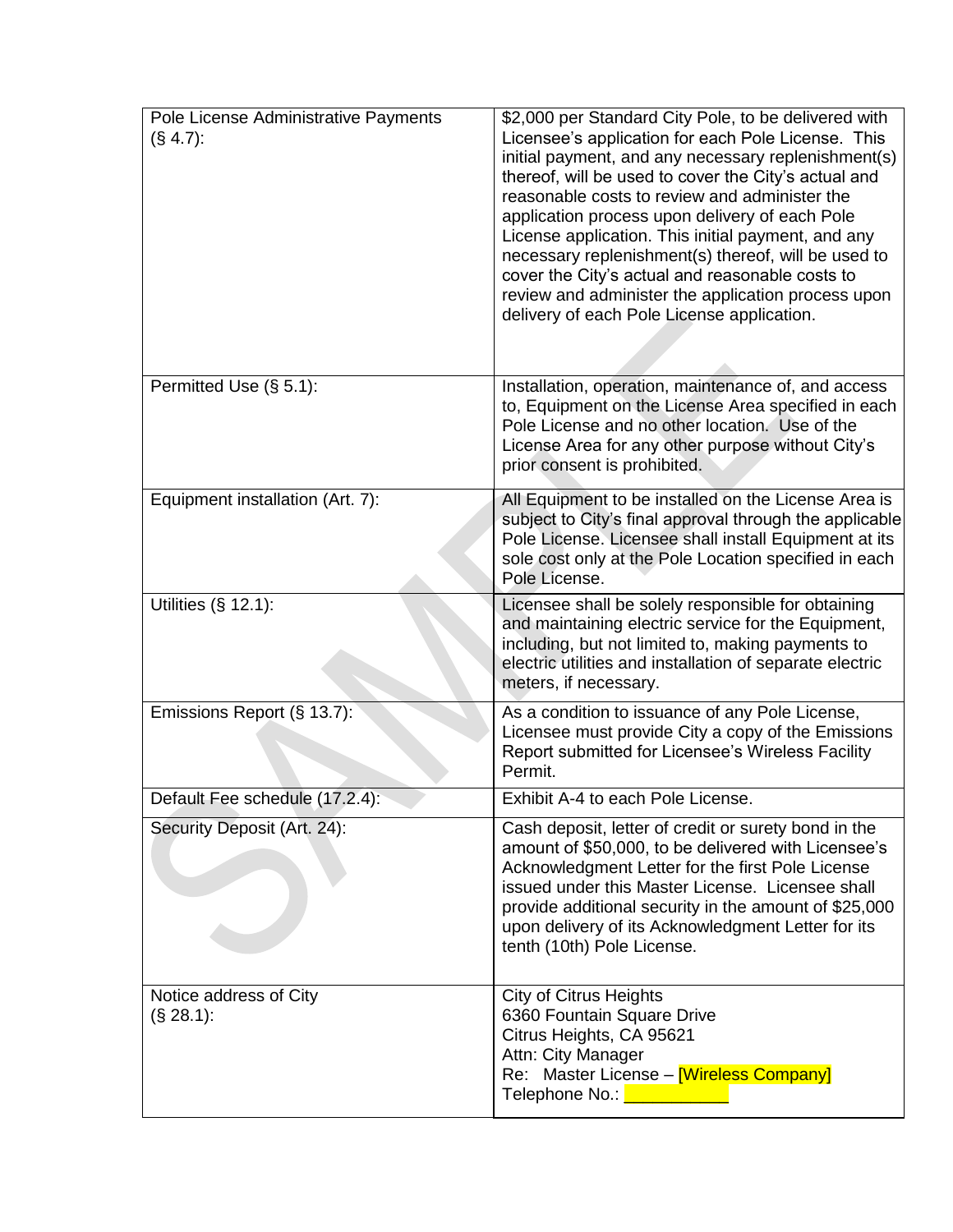| With a copy to:                                                 | <b>Meyers Nave</b><br>555 Capitol Mall, Suite 1200<br>Sacramento, CA 95814<br>Attn: Ruthann G. Ziegler, City Attorney<br>Re: Master License - Wireless Company                                                                                                                                  |
|-----------------------------------------------------------------|-------------------------------------------------------------------------------------------------------------------------------------------------------------------------------------------------------------------------------------------------------------------------------------------------|
| Project manager and day-to-day contact for<br>City $(\S 7.6)$ : |                                                                                                                                                                                                                                                                                                 |
| Emergency contact for City (§ 9.4):                             | <b>During Business Hours:</b><br>City Engineer_<br>Telephone No.:<br><b>Off-Hours</b><br><b>Police Dispatch</b><br>Telephone No.:                                                                                                                                                               |
| Instructions for payments due to City:                          | Checks should be made payable to "City of Citrus<br>Heights" and delivered to:<br><b>City of Citrus Heights</b><br>6360 Fountain Square Drive<br>Citrus Heights, CA 95621<br>Attn: Finance Director<br>Re: Master License - [Wireless Company]<br>Wire transfers should be directed as follows: |
|                                                                 | Send remittance information to:<br>[email address(es)]                                                                                                                                                                                                                                          |
| Notice address of Licensee (§ 28.1):                            |                                                                                                                                                                                                                                                                                                 |
| With a copy to:                                                 |                                                                                                                                                                                                                                                                                                 |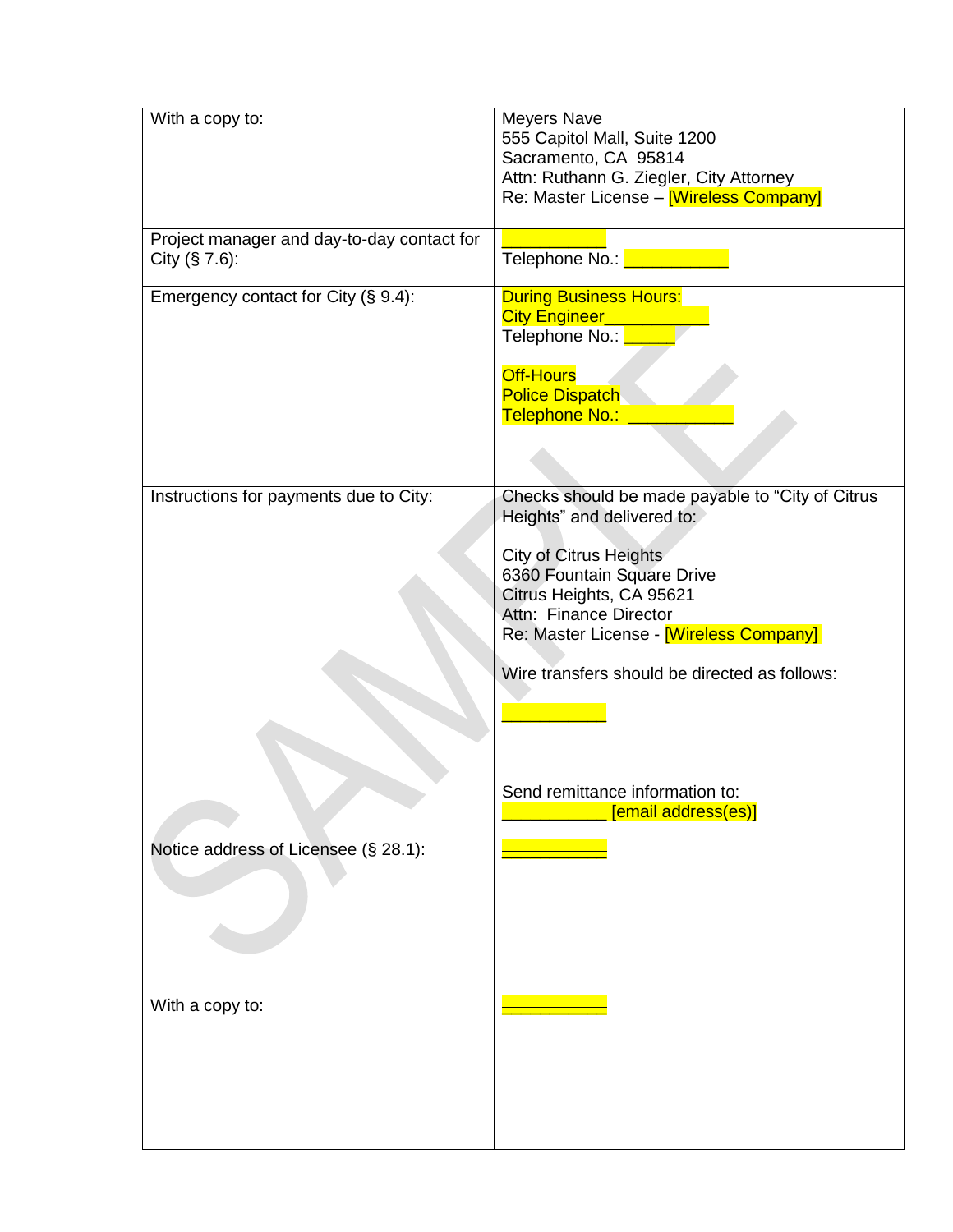| Project manager for Licensee (§ 7.6):                          |  |
|----------------------------------------------------------------|--|
| On-call and emergency contact for Licensee<br>$(S\$ 9.3, 9.4): |  |

**NOTICE TO LICENSE APPLICANTS**: The City's acceptance of the application payment(s) will not obligate the City to enter into any Master License if the City in its sole discretion determines that disapproval is warranted. If the City disapproves any Master License, it will notify the applicant by a letter specifying the reasons for disapproval. Disapproval will not disqualify the applicant from re-applying.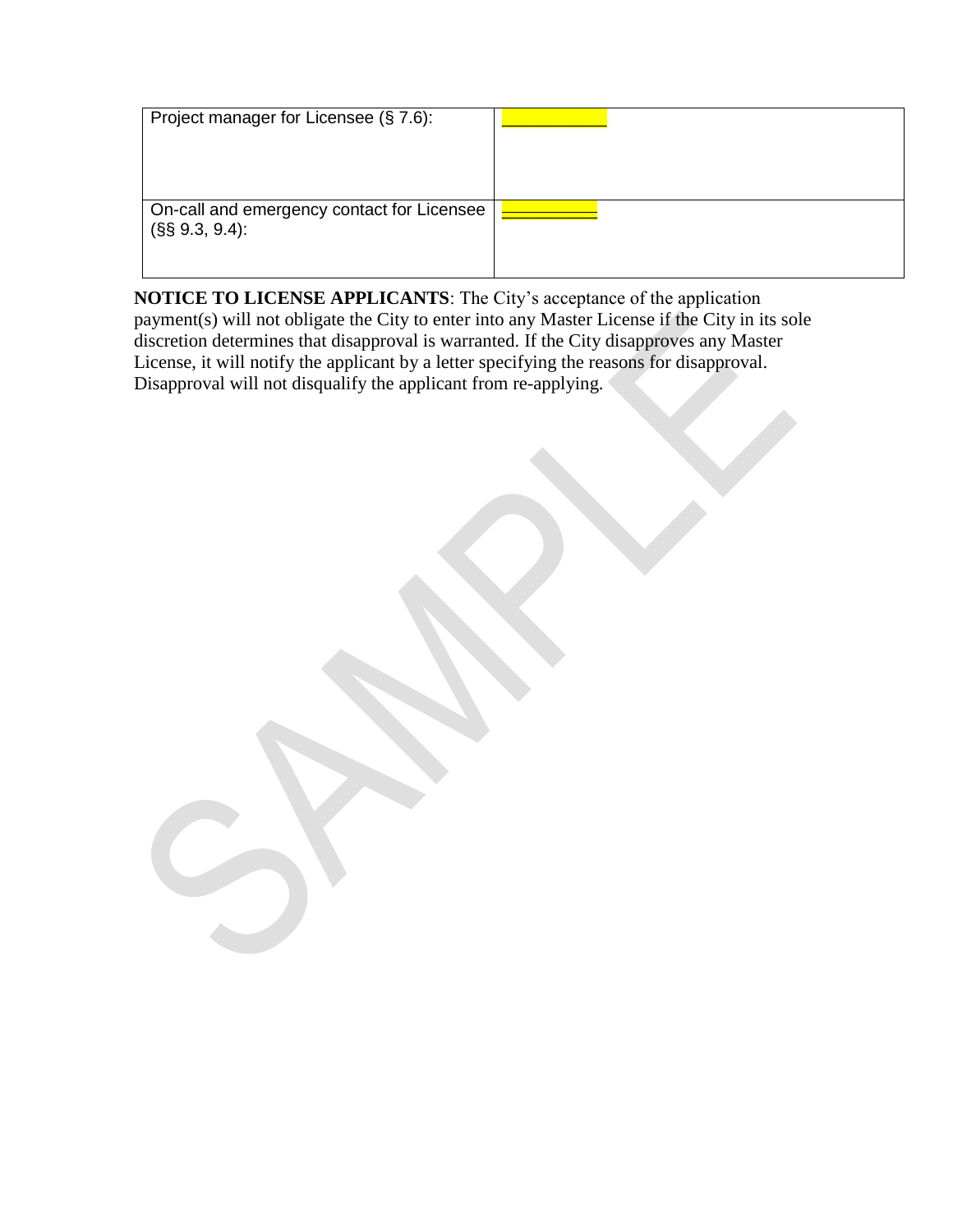# **MASTER LICENSE AGREEMENT FOR SMALL CELL POLE ATTACHMENT INSTALLATION**

This **MASTER LICENSE AGREEMENT FOR SMALL CELL POLE ATTACHMENT INSTALLATION** ("**Master License**"), effective as of \_\_\_\_\_, 20\_\_, is made by and between the **CITY OF CITRUS HEIGHTS, CALIFORNIA,** a California municipal corporation (the "**City**") and [Wireless Company] ("**Licensee**").

### **BACKGROUND**

**A.** The City owns approximately 378 street light poles and other traffic control and safety poles (each, a "**City Pole**") in Citrus Heights, California, many of which are suitable sites for installing equipment to enhance wireless telecommunications services in the City.

**B.** Licensee has requested to use City Poles to install, maintain, access, and operate communications facilities as specified in this Master License.

**C.** The City's Master License Distributed Antenna System Pole Installation Program (the "**Street Light License Program**") is a revenue-generating program to license existing City Poles for installation of outdoor distributed antenna systems to be installed and operated by wireless telecommunications carriers using licensed spectrum and third-party hosts certificated by the California Public Utilities Commission, as described in materials on file with the City Clerk. The Street Light License Program and Master License have been approved by the following City actions, all of which are now final and binding:

1. The City Council concluded that City approval of the proposed Street Light License Program and forms of Master License and Pole License would not commit the City to authorize use of specific City Poles. Therefore, the City actions described in Paragraph B.2 did not fall with the definition of a "project" under the California Environmental Quality Act (CEQA) Guidelines section 15378.

2 The City Council adopted Resolution No. **The Street** approving the Street Light License Program and authorizing its City Manager or his or her designee to enter into this Master License with and to issue Pole Licenses to wireless telecommunications carriers in a manner consistent with all required approvals on  $\qquad \qquad$ , 20

3. The City Council adopted Resolution No. **Quilibe 20 approving the Street** Light License Program and authorizing the City to enter into Master Licenses and Pole Licenses with Licensee and other wireless telecommunications carriers under the Street Light License Program through its City Manager in substantially the forms on file with the City Clerk on **Example 20**, 20<sup>-1</sup>.

**D.** Licensee has the authority under applicable Laws to install and maintain communications facilities in the public right-of-way to provide wireless telecommunications services.

#### **NOW THEREFORE, IN RECOGNITION OF MUTUAL CONSIDERATION, THE ABOVE PARTIES AGREE TO THE FOLLOWING:**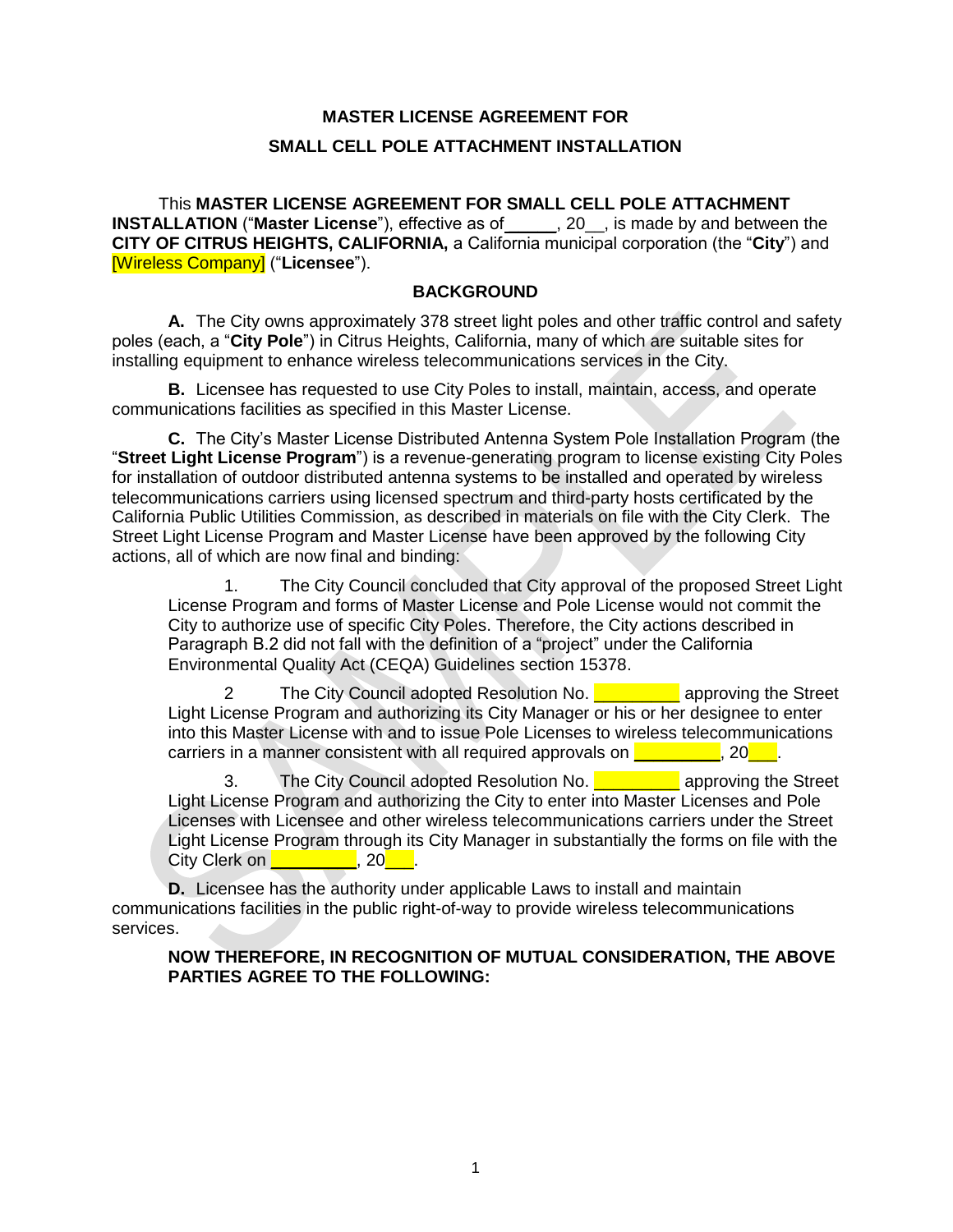### **AGREEMENT**

### **1 PURPOSE, DEFINITIONS, AND BASIC LICENSE INFORMATION**

#### **1.1 Purpose**.

**1.1.1** Master License. This Master License: (i) establishes the legal relationship and framework under which Licensee may apply to the City for and obtain a revocable, nonpossessory license to use the License Area identified in Pole Licenses issued under this Master License for the Permitted Use; (ii) governs the fees, charges, procedures, requirements, terms, and conditions by which the City will issue Pole License(s) to Licensee; and (iii) authorizes Licensee to engage in the Permitted Use only after Pole Licenses are issued under this Master License.

**1.1.2** Pole Licenses. Pole Licenses that the City issues under this Master License will: (i) authorize Licensee to engage in the Permitted Use; (ii) specify approved Pole Locations, any site constraints, and any additional installation, operation, access, and maintenance requirements specific to those Pole Locations; (iii) grant a license, but not a leasehold interest, to Licensee only as a part of and subject to the terms and conditions of this Master License; and (iv) not amend any term or condition of this Master License.

**1.1.3** Non-City Poles. The parties agree that Licensee may seek to install Equipment on poles owned by any other public or private party, or as otherwise permitted by Laws.

### **1.2 Basic License Information**.

The Basic License Information in the preceding pages is intended to provide a summary of certain provisions relating to the licenses that the City will grant to Licensee in accordance with this Master License and is for the parties' reference only. If any information in the Basic License Information conflicts with any more specific provision of this Master License or any Pole License issued under it, the more specific provision will control.

#### **1.3 Definitions**.

Capitalized and other defined terms used in this Master License and all exhibits have the meanings given to them in this Section or in the text where indicated below, subject to the rules of interpretation set forth in **Section 28.4** (Interpretation of Licenses).

### "**Acknowledgment Letter**" is defined in **Subsection 4.1.2.**

"**Additional Fees**" is defined in **Subsection 4.8.1.** 

"**Adjustment Date**" is defined in **Section 4.3.** 

### "**Administrative Payments**" is defined in **Section 4.7**.

"**Affiliate**" means an entity that directly or indirectly controls, is controlled by, or is under the common control with Licensee.

"**Agents**" when used with respect to either party includes the agents, employees, officers, contractors, subcontractors, and representatives of that party in relation to this Master License and the License Area.

## "**Approved Plans**" is defined in **Subsection 7.1.1**.

"**Assignee**" is defined in **Section 16.2**.

"**Assignment**" means any of the following: (a) a merger, acquisition, or other transfer of a controlling interest in Licensee, voluntarily or by operation of Law; (b) Licensee's sale, assignment, encumbrance, pledge, or other transfer of any part of its interest in or rights with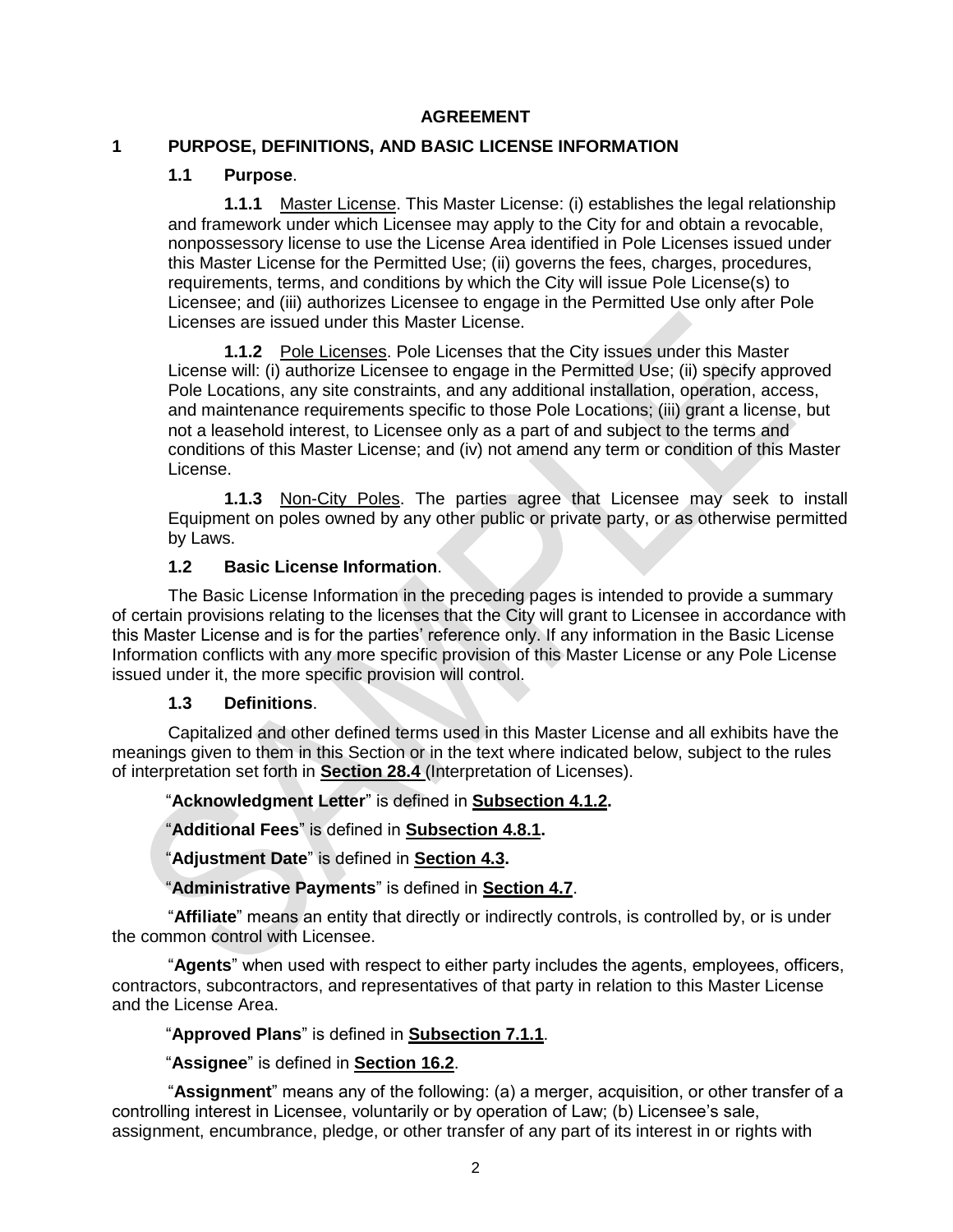respect to the License Area; and (c) any action by Licensee to permit any portion of the License Area to be occupied by anyone other than itself, including a sublicensee.

#### "**Assignment Response Period**" is defined in **Subsection 16.3.1**.

"**Basic License Information**" means the summary attached in chart form immediately preceding the text of this Master License.

"**Broker**" is defined in **Section 28.6**.

"**Business Day**" is defined in **Subsection 28.4.4**.

"**CERCLA**" means the Comprehensive Environmental Response, Compensation and Liability Act of 1980 (42 U.S.C. §§ 9601 et seq.), also commonly known as the "Superfund" law.

"**City**" is defined in the preamble.

"**City Pole**" is defined in **Recital A**.

"**Claim**" is defined in **Section 18.1**.

"**Commencement Date**" is defined in **Subsection 4.1.1**.

"**Common Control**" means two entities that are both Controlled by the same third entity.

"**Control**" means: (a) as to a corporation, the ownership of stock having the right to exercise more than 50% of the total combined voting power of all classes of stock of the controlled corporation, issued and outstanding; and (b) as to partnerships and other forms of business associations, ownership of more than 50% of the beneficial interest and voting control of such association.

"**CPUC**" is defined in **Subsection 13.1.1.**

"**Default Fee**" is defined in **Subsection 17.2.4**.

"**Effective Date**" means the effective date of this Master License as specified in the Basic License Information.

"**EMFs**" is defined in **Section 13.7**.

"**Emissions Report**" is defined in **Section 13.7**.

"**Environmental Laws**" means any Law relating to industrial hygiene, environmental conditions, or Hazardous Materials.

"**Equipment**" means antennas and any associated utility or equipment box, and battery backup, transmitters, receivers, radios, amplifiers, ancillary fiber-optic cables and wiring, and ancillary equipment for the transmission and reception of radio communication signals for voice and other data transmission, including the means and devices used to attach, mount or install other Equipment to a licensed pole in the public right of way, peripherals, and ancillary equipment and installations, including wiring, cabling, power feeds, and any approved signage attached to Equipment.

"**Expiration Date**" means the last day of the Term of this Master License as specified the Basic License Information.

"**FCC**" is defined in **Section 7.1.2**.

"**Hazardous Material**" means any material that, because of its quantity, concentration, or physical or chemical characteristics, is at any time now or hereafter deemed by any Regulatory Agency to pose a present or potential hazard to human health, welfare, or safety or to the environment. Hazardous Material includes any material or substance defined as a "hazardous substance," or "pollutant" or "contaminant" in CERCLA or section 25316 of the California Health & Safety Code; and any "hazardous waste" listed in section 25140 of the California Health &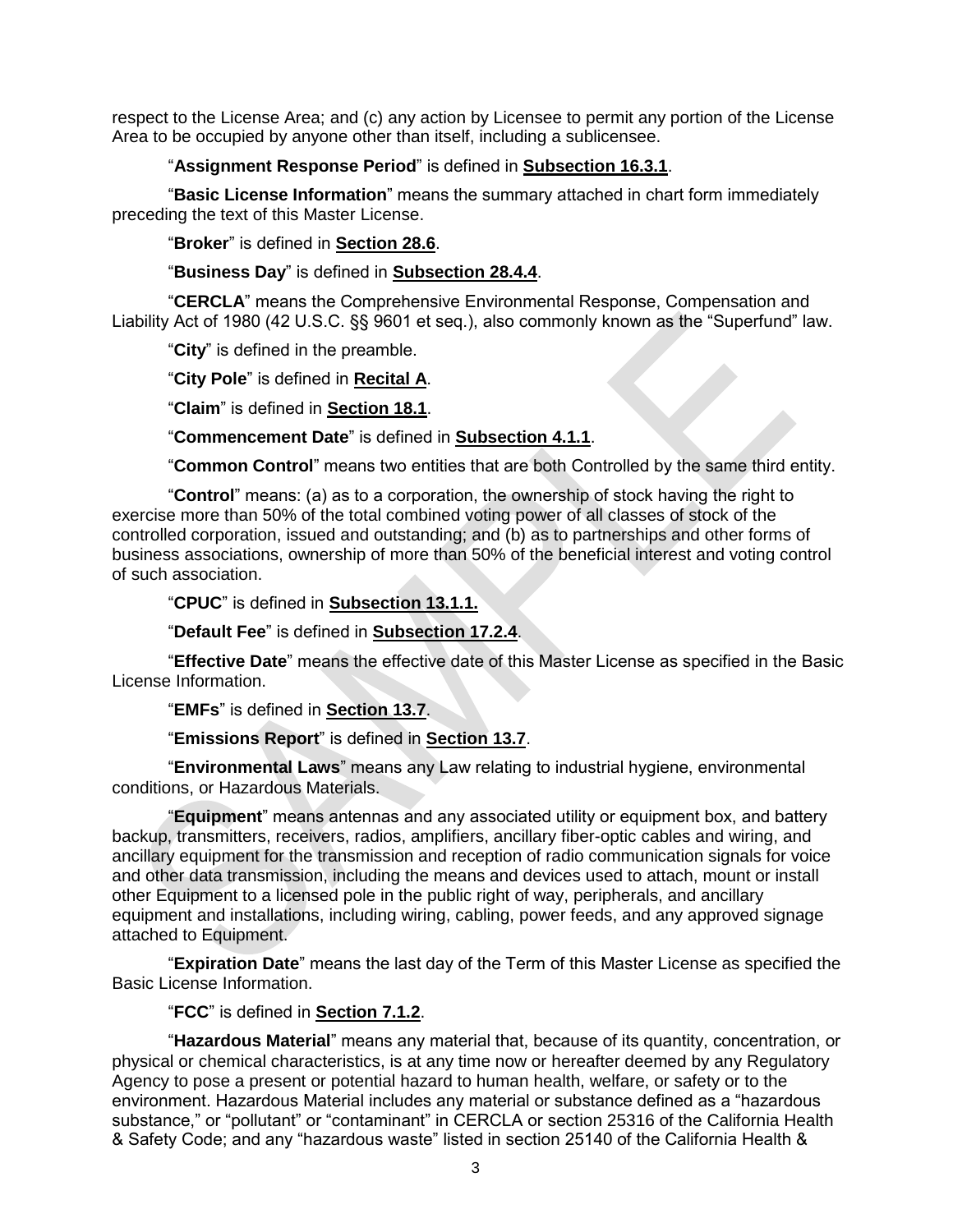Safety Code; and petroleum, including crude oil or any fraction thereof, natural gas, or natural gas liquids.

"**Indemnified Party**" means the City, its Agents, its Invitees, and their respective heirs, legal representatives, successors, and assigns.

"**Indemnify**" means to indemnify, defend (with counsel reasonably acceptable to an Indemnified Party), and hold harmless.

"**Integrated Pole**" means a Pole designed to house street lighting and wireless communications equipment intended to provide efficient lighting and wireless communications signals in an integrated, aesthetically coherent structure. An Integrated Pole shall function as street lighting even if Equipment is not connected or is removed from the Integrated Pole.

"**Investigate and Remediate**" means the undertaking of any activities to determine the nature and extent of Hazardous Material that may be located in, on, under, or about the License Area or that has been, is being, or is in danger of being Released into the environment, and to clean up, remove, contain, treat, stabilize, monitor, or otherwise control such Hazardous Material.

"**Invitees**" when used with respect to either party includes the clients, customers, invitees, guests, tenants, subtenants, licensees, assignees, and sublicensees of that party in relation to the License Area.

"**Laws**" means all present and future statutes, ordinances, codes, orders, regulations, and implementing requirements and restrictions of federal, state, county, and municipal authorities, whether foreseen or unforeseen, ordinary as well as extraordinary, as adopted or as amended at the time in question.

"**License Area**" means, individually and collectively for all licensed City Poles, the portion of the City Poles approved for installation of Equipment, including pole tops, conduits housing the circuits delivering power to the City Poles and street light pull boxes and other City Property necessary for access.

"**License Fee**" is defined in **Subsection 4.2.1**. "**License Year**" is defined in **Subsection 4.1.1**. "**Licensee**" is defined in the preamble.

"**Master License**" is defined in the preamble, and where appropriate in the context, includes all Pole Licenses issued under it.

"**NESC**" is defined in **Section 13.4**.

"**Nonstandard City Pole**" means a City Pole other than a Standard City Pole, including historic, decorative, wood, or concrete City Poles, traffic signal poles, or intersection traffic control and safety poles.

"**Notice of Proposed Assignment**" is defined in **Section 16.2**.

"**Permitted Assignment**" is defined in **Subsection 16.6.1**.

"**Permitted Use**" means Licensee's installation, operation, access to, and maintenance of Equipment for the transmission and reception of wireless, cellular telephone, and data and related communications equipment on License Areas.

"**Pole**" means a street light pole or other utility pole in the City of Citrus Heights, whether owned and operated by the City or another entity.

"**Pole License**" means the document in the form of **Exhibit A** that, when fully executed, incorporates the provisions of this Master License and authorizes Licensee to install, operate, and maintain Equipment for the Permitted Use on City Poles identified in the Pole License.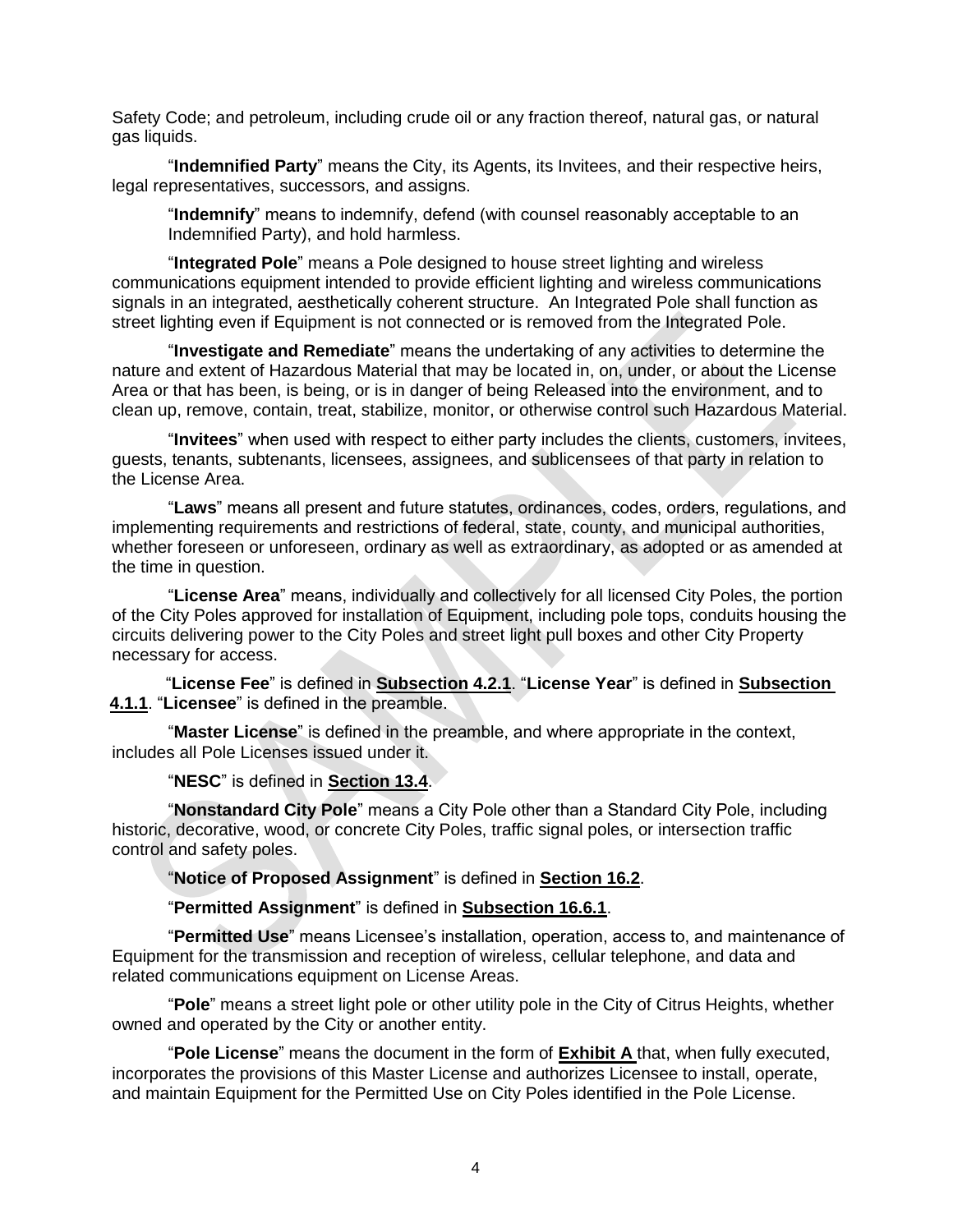"**Pole Location**" means the geographic information identifying each City Pole on which Licensee is authorized to install, operate and maintain Equipment under Pole Licenses. Pole Locations will be identified in **Exhibit A-1** to each Pole License.

"**Property**" means any interest in real or personal property, including land, air, and water areas, leasehold interests, possessory interests, easements, franchises, and other appurtenances, public rights-of-way, physical works of improvements such as buildings, structures, poles, infrastructure, utility, and other facilities, and alterations, installations, fixtures, furnishings, and additions to existing real property, personal property, and improvements.

"**Regulatory Agency**" means the local, regional, state, or federal body with jurisdiction and responsibility for issuing Regulatory Approvals in accordance with applicable Laws.

"**Regulatory Approvals**" means licenses, permits, and other approvals necessary for Licensee to install, operate, and maintain Equipment on the License Area, including any applicable permits relating to wireless facilities or encroachments.

"**Release**" when used with respect to Hazardous Material includes any actual or imminent spilling, leaking, pumping, pouring, emitting, emptying, discharging, injecting, escaping, leaching, dumping, or disposing on, under, or about the License Area, other City Property, or the environment.

"**RFs**" is defined in **Section 13.7**.

"**Security Deposit**" is defined in **Section 24.1**.

"**SMUD**" means the Sacramento Municipal Utility District.

"**Standard City Pole**" means a standard type "A" steel tapered City street light pole installed in the city right-of-way. Standard City Poles conform to then-applicable City Public Works standards, as may be amended from time to time.

"**Subsidiary**" means an entity controlled by Licensee.

"**Term**" is defined in **Subsection 3.1.1**.

"**Wireless Facility Permit**" is defined in **Section 6.2**.

### **2 SCOPE OF LICENSE**

#### **2.1 License Areas**.

**2.1.1** Issuance of Pole Licenses. Subject to the terms, covenants, and conditions set forth in this Master License, the City will issue to Licensee one or more Pole Licenses, each of which will be effective as of the first day of the month after the date on which both parties have executed it. Each Pole License will grant Licensee a contractual license to use the License Area specified in the Pole License.

**2.1.2** No Competing Licenses. The City will not license to any third party any City Pole that is licensed to Licensee under a Pole License.

**2.1.3** Limitation on Scope. This Master License applies only to City Poles identified in final, fully executed Pole Licenses. This Master License does not authorize the Permitted Use on any other City Property except the License Areas specified in the Pole Licenses.

**2.1.4** Exclusion of Nonstandard City Poles. Licensee acknowledges that Nonstandard City Poles are excluded from this Agreement; only Standard City Poles will be issued pole licenses.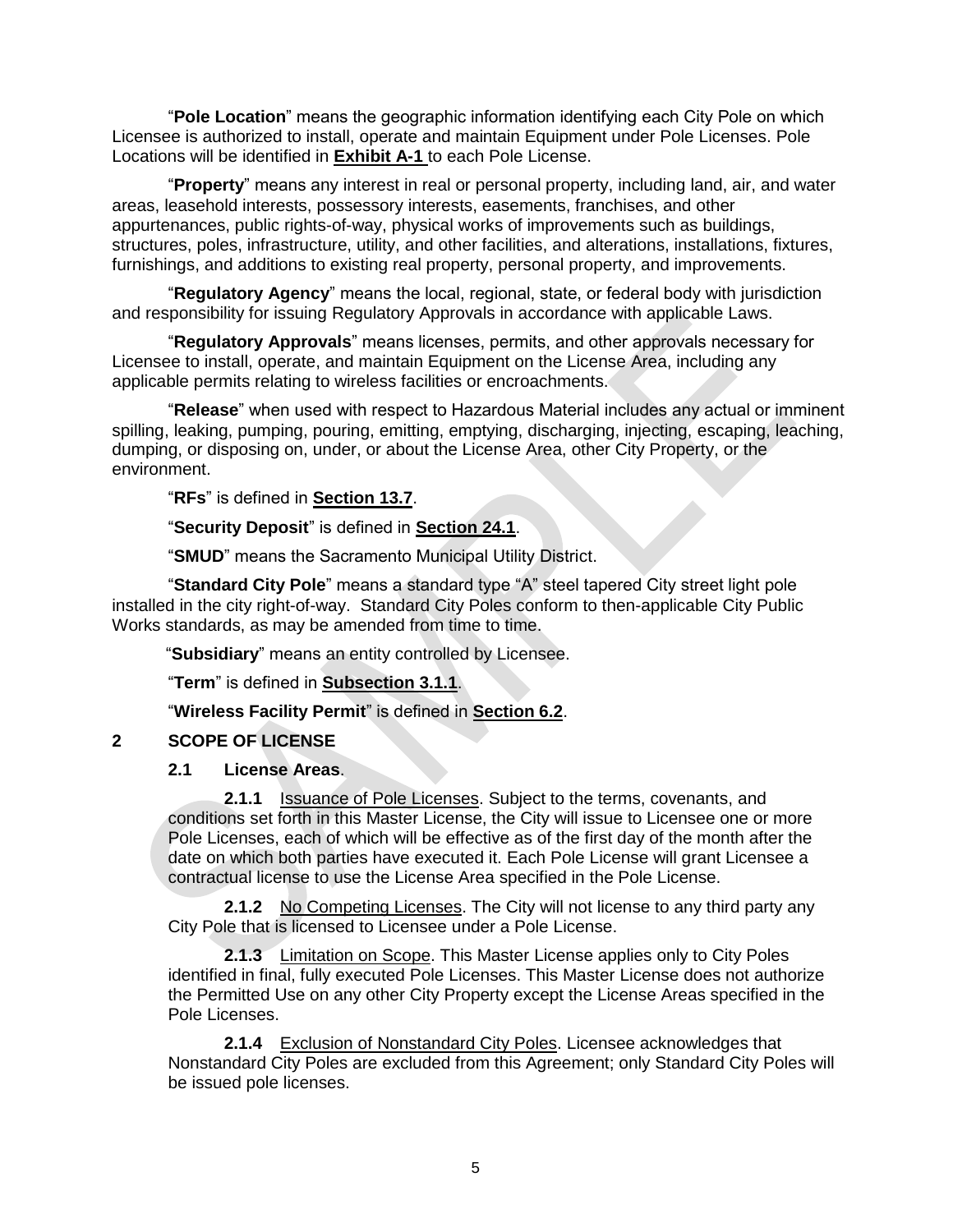**2.1.5** Exclusions. Licensee acknowledges that the City will not license any of the following to Licensee for any purpose: (i) Nonstandard City Poles; (ii) electrical wires servicing City Poles; and (iii) a City Pole that the City has already licensed to a third party.

## **2.2 No Property Interest in License Area or City Poles**.

**2.2.1** Limited Interest. Licensee acknowledges and agrees that neither this Master License nor any Pole License issued under it creates a lease, possessory interest, easement, franchise, or any other real property interest in any part of the License Area. Licensee further acknowledges and agrees that in the absence of a fully executed Pole License, Licensee does not have the right to use any City Pole for any purpose.

**2.2.2** Limited Rights. Pole Licenses that the City issues under this Master License grant to Licensee only a nonpossessory, revocable license to enter onto and use the License Area for the Permitted Use, which means that:

**(a)** the City retains possession and control of all License Areas and City Poles for City operations, which will at all times be superior to Licensee's interest;

**(b)** the City may terminate a Pole License in whole or in part at any time, but only in accordance with this Master License;

**(c)** except as specifically provided otherwise in this Master License, this Master License does not limit, restrict, or prohibit the City from entering into agreements with third parties regarding the use of other City facilities, including City Poles or other City Property in the vicinity of any License Area; provided, however, such third party uses shall not interfere with Licensee's use of the License Area; and

**(d)** neither this Master License nor any Pole License creates a partnership or joint venture between the City and Licensee.

**2.2.3** No Impediment to Municipal Use. Except as limited in this Master License, neither this Master License nor any Pole License limits, alters, or waives the City's right to use any part of the License Area as infrastructure established and maintained for the benefit of the City, and for such purpose, City may require Licensee to relocate its equipment and facilities at Licensee's sole expense pursuant to **Section 27.3.4** (Replacement, Relocation, or Upgrading of City Poles) of this Agreement.

## **2.3 Signs and Advertising**.

Licensee agrees that its rights under Pole Licenses do not authorize Licensee to erect or maintain, or permit to be erected or maintained by anyone under Licensee's control, any signs (except as provided in **Section 7.1.2** (Identification of Licensee's Equipment)), notices, graphics, or advertising of any kind on any part of the License Area.

### **2.4 Light and Air**.

Licensee agrees that no diminution of light, air, or signal transmission by any structure (whether or not erected by the City) will entitle Licensee to any reduction of the License Fees or Additional Fees under any Pole License, result in any liability of the City to Licensee, or in any other way affect this Master License, any Pole License, or Licensee's obligations, except as specifically provided in this Master License.

## **2.5 As-Is Condition of the License Area**.

Licensee's attention is directed to the following:

**2.5.1** As-Is Condition. Licensee expressly acknowledges and agrees to enter onto and use each License Area in its "as-is, with all faults" condition. The City makes no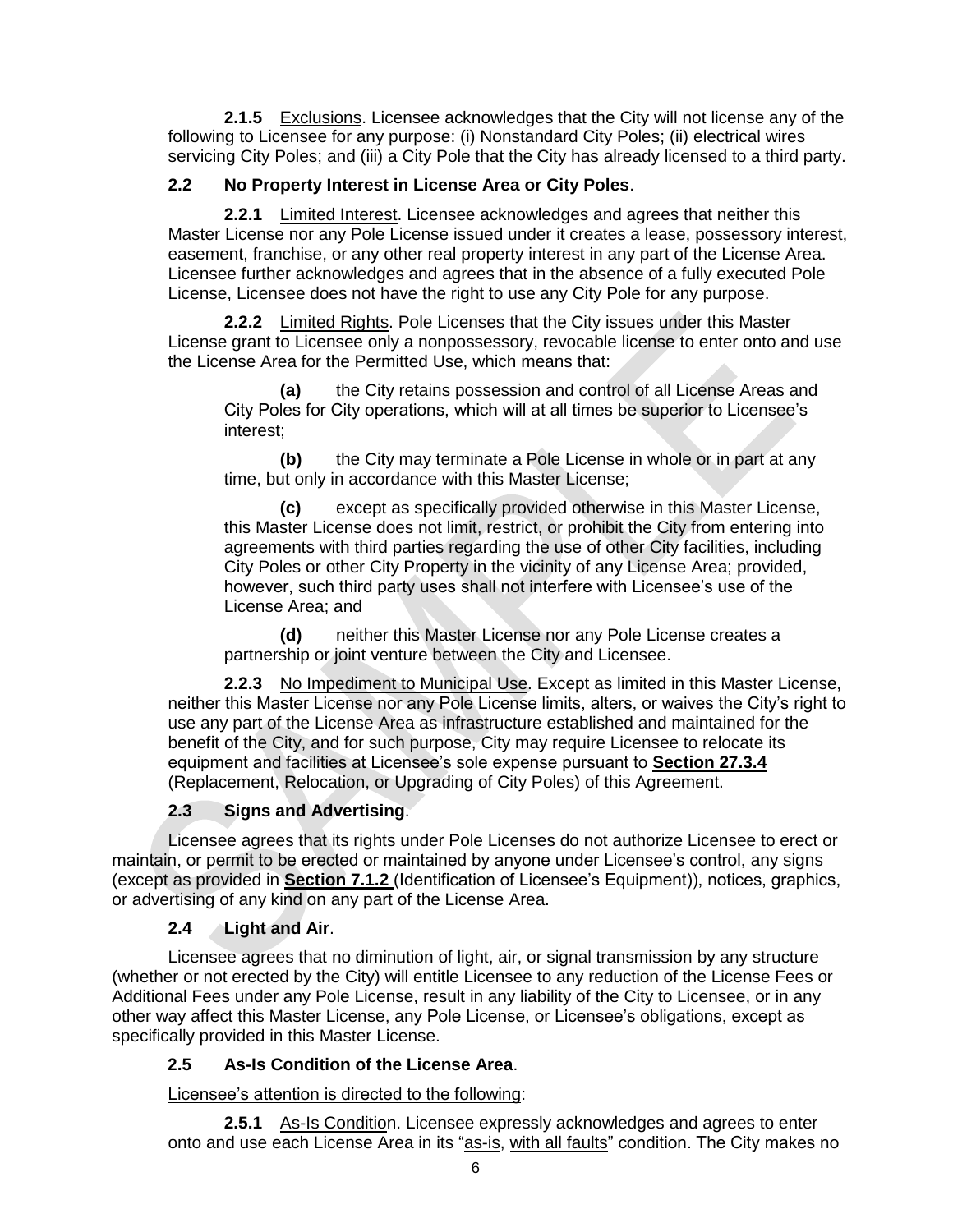representation or warranty of any kind as to the condition or suitability for Licensee's use of any License Area.

**2.5.2** Licensee Due Diligence. Licensee represents and warrants to the City that Licensee has conducted a reasonably diligent investigation, either independently or through Agents of Licensee's choosing, of the condition of the License Area and of the suitability of the License Area for Licensee's intended use, and Licensee is relying solely on its independent investigation. Licensee further represents and warrants that its intended use of the License Area is the Permitted Use as defined in **Section 1.3**  (Definitions) and as described in the Basic License Information.

**2.5.3** No City Representations or Warranties. Except as may be expressly provided herein, Licensee agrees that neither the City nor any of its Agents have made, and the City disclaims, any representations or warranties, express or implied, with respect to the physical, structural, or environmental condition of the License Area, the present or future suitability of the License Area for the Permitted Use, or any other matter relating to the License Area.

**2.5.4** Disclosure. Under California Civil Code section 1938, to the extent applicable to this Master License, Licensee is hereby advised that a Certified Access Specialist (as defined in that Law) has not inspected any License Area to determine whether it meets all applicable construction-related accessibility requirements.

### **3 TERM**

### **3.1 Term of Master License and Pole Licenses**.

**3.1.1** Term. The term of this Master License shall be ten (10) years commencing on the Effective Date and ending at midnight on the last day of the term, unless earlier terminated by City or Licensee pursuant to the express terms of this Agreement (the "**Term**"). Each Pole License will be effective the first day of the month after the date the parties have fully executed it and terminate ten (10) years thereafter.

**3.1.2** Minimum Term. The minimum Term for the purpose of establishing the License Fee for each Pole License will be one License Year immediately following the Commencement Date under **Section 4.1** ("**Commencement Date**"). This minimum Term provision will prevail over any rights of abatement or termination afforded to Licensee under this Master License except as otherwise expressly stated herein.

### **4 LICENSE FEES; ADDITIONAL FEES; AND OTHER CHARGES**

### **4.1 Commencement Date**.

**4.1.1** Definition. Licensee shall pay an annual License Fee under each Pole License beginning on its "**Commencement Date**," which will be the earlier of: (i) the first anniversary of the effective date of the Pole License; and (ii) the first day of the month after the date on which Licensee has obtained all Regulatory Approvals necessary for the Permitted Use on the License Area. Each 12-month period beginning on the Commencement Date of each Pole License is a "**License Year**" for that Pole License.

**4.1.2** Acknowledgment Letter. Within 60 days after obtaining all Regulatory Approvals for the Permitted Use on any License Area, Licensee shall deliver to the City a letter in the form of **Exhibit A-3** to the Pole License (each, an "**Acknowledgment Letter**"). The purposes of the Acknowledgment Letter are to: (i) confirm the Commencement Date; (ii) tender or confirm payment by wire transfer of the License Fee for the first License Year, and the Security Deposit (by check, wire transfer, surety bond, or letter of credit), all in the amounts specified in the Basic License Information; (iii) provide to the City copies of all Regulatory Approvals; and (iv) provide to the City copies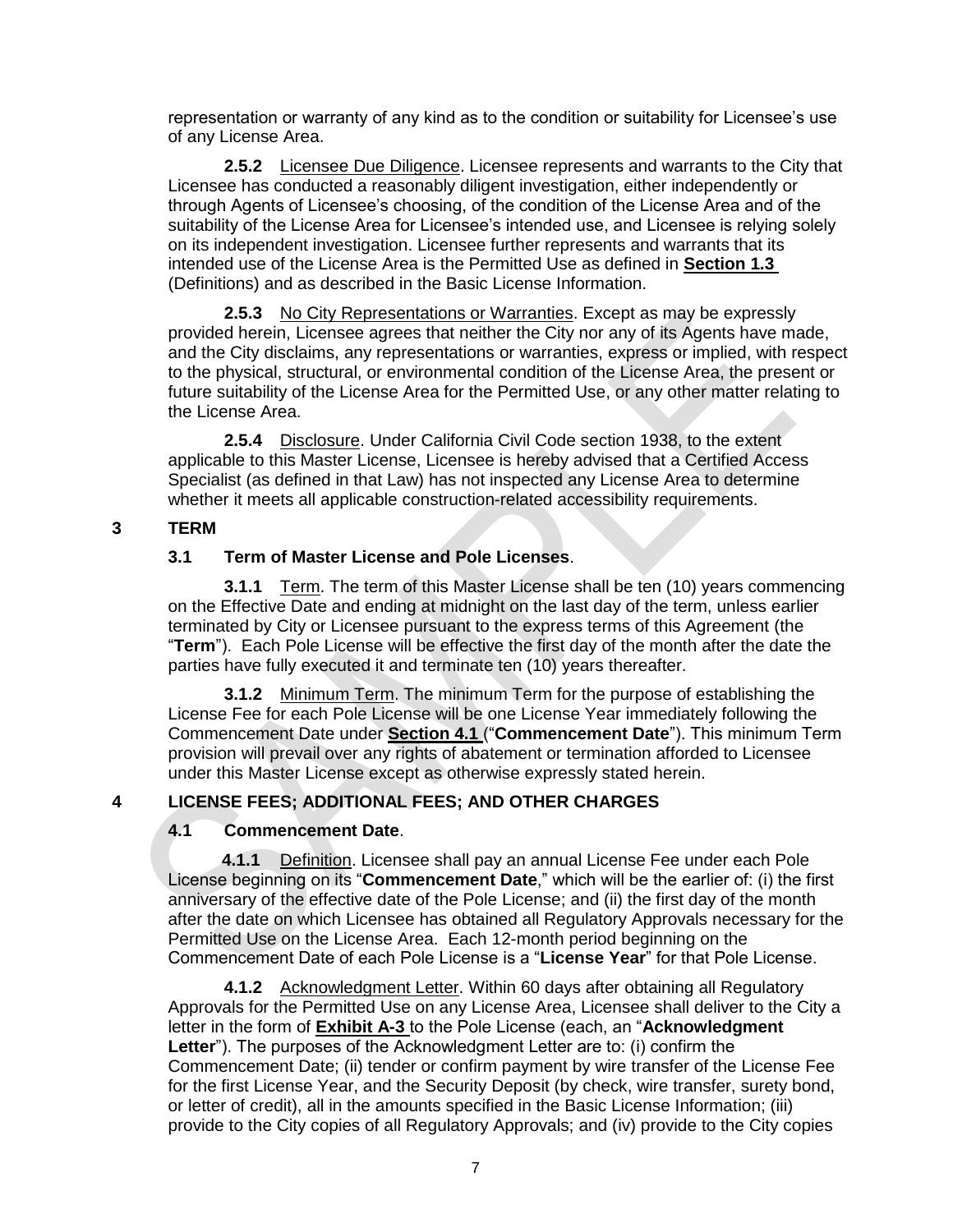of required insurance certificates and endorsements related to the requirements under **Article 19** (Insurance).

**4.1.3** City Demand for Acknowledgment Letter. If Licensee has not delivered to the City the complete Acknowledgment Letter by the first anniversary of the effective date of any Pole License, the City will have the right to: (i) demand that Licensee deliver the Acknowledgment Letter, together with copies of all Regulatory Approvals, within 10 business days after the date of the City's demand; and (ii) to set the Commencement Date at the first anniversary of the effective date of the Pole License if Licensee does not deliver the complete Acknowledgment Letter within that 10-business day period.

**4.1.4** Correct Commencement Date. In all cases, the City will have the right to correct the Commencement Date stated in Licensee's Acknowledgment Letter after examining Regulatory Approvals. The City will notify Licensee of any such correction by notice delivered in accordance with **Section 28.1** (Notices). The City's determination under this subsection or under **Subsection 4.1.3** (City Demand for Acknowledgment Letter) will be final for all purposes under this Master License unless the City's determination is demonstrably arbitrary and capricious.

**4.1.5** Countersigned Acknowledgment Letter. The City will use reasonable efforts to deliver to Licensee a countersigned copy of the Acknowledgement Letter or its determination of the Commencement Date under **Subsection 4.1.4** (Correct Commencement Date) within ten (10) business days of the City's receipt of the Acknowledgement Letter from the Licensee. The fully executed Acknowledgement Letter or the City's Commencement Date determination letter, as applicable, will be the City's notice to proceed under **Section 7.2** (Installation).

### **4.2 License Fees**.

**4.2.1** License Fee Schedule. Licensee shall pay to the City the License Fee for each License Year at the rates specified in the License Fee schedule attached to each Pole License (the "**License Fee**"). The License Fee schedule will reflect annual calendaryear adjustments as provided in **Section 4.3** (Adjustments in License Fee). The License Fee must be delivered in cash or its equivalent in the manner specified in **Section 4.9**  (Manner of Payment).

**4.2.2** Amount of License Fee; Proration. Licensee must take into account annual License Fee adjustments under **Section 4.3** (Adjustments in License Fee) when calculating the amount of each annual License Fee. Each annual License Fee is payable in advance without prior demand or any deduction, setoff, or counterclaim, except to account for a partial year at the beginning of a Pole License, at the end of the Term or earlier termination of this Master License or a right of abatement or refund expressly granted under this Master License. Any amounts calculated for less than a full year or a full month will be calculated based on the actual number of days in the year or month, as applicable.

## **4.2.3** Due Dates.

**(a)** Licensee shall submit the first License Year's License Fee with the Acknowledgment Letter without deduction for any reason.

**(b)** The annual License Fee for each subsequent License Year of the Term of each Pole License will be due and payable to the City on each anniversary of the Commencement Date and will be late if the City has not received payment by the due date.

**4.2.4** Discount for Integrated Poles. If the use of Integrated Poles becomes feasible at any time during the Term, Licensee may request that the City amend any Pole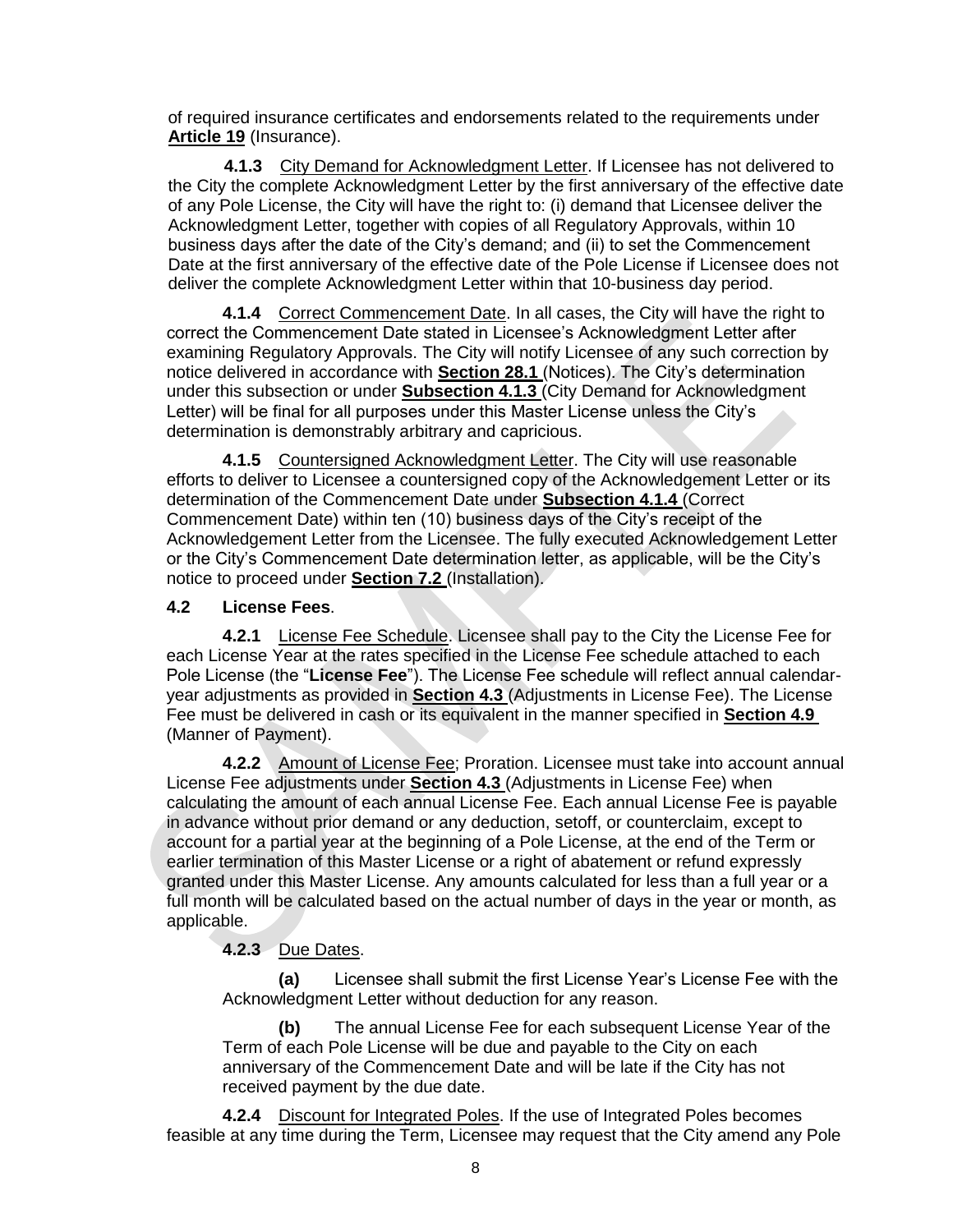License to authorize Licensee to replace one or more licensed City Poles with Integrated Poles, subject to the City's prior approval of plans, specifications, cost estimates, materials, and completed improvements in accordance with **Section 8.1** (Licensee's Alterations). As an incentive for Licensee to upgrade City Poles to Integrated Poles, beginning in the License Year following the License Year in which the City accepts the Integrated Pole and continuing for the remainder of the Term of each affected Pole License, the City will discount by 20% the annual License Fee for each Integrated Pole that the City has accepted.

## **4.3 Adjustments in License Fee**.

On July 1 of each year of this Master License (each, an "**Adjustment Date**"), the License Fee will be increased by two percent (2%).

## **4.4 Late Charge**.

If Licensee fails to pay any License Fee, Additional Fee, or other amount payable to the City under this Master License within 10 days after the City's delivery of notice that the same is due and unpaid, such unpaid amounts will be subject to a late charge equal to 6% of the unpaid amounts. For example, if a License Fee in the amount of \$40,000 is not paid on its due date and remains unpaid after the 10-day cure period has expired, the late charge would be \$2,400.

## **4.5 Default Interest**.

Any License Fee, Additional Fee, and other amount payable to the City (except late charges), if not paid within 10 days after the due date, will bear interest from the due date until paid at the default rate of 10% per year. Payment of default interest and the applicable late charge alone will not excuse or cure any default by Licensee.

### **4.6 Master License Application Processing Payments**.

Licensee shall pay to the City funds to cover the City's ordinary processing and other administrative costs related to the Master License application ("**Master License Costs**"). Such payments shall compensate the City for all of the reasonable and actual costs of processing the Master License application, including, but not limited to, all time and materials costs of City employees, agents, consultants, and the City Attorney's office.

**4.6.1** Initial Deposit. Licensee shall make an initial deposit with City, in the amount of \$4,000, upon delivery of a partially executed counterpart of this Master License to the City. The City will not be obligated to process any Master License until the initial deposit is submitted. The initial deposit, and any subsequent payments, as provided below, shall be held by City in an account for the reimbursement of City's reasonable and actual costs incurred in processing the Master License application. Upon Licensee's request, City shall provide to Licensee a monthly accounting of the account with a description of City's costs and expenses withdrawn from the account.

**4.6.2** Replenishment Payments. If there is a reasonable need for additional funds to facilitate review and processing of the Master License application, the City may request, and Licensee shall replenish the initial deposit for the City's anticipated cost of such extra work. If Licensee refuses or fails to submit the replenishment for the extra work upon City's written request, City shall have the right to cease all processing of Licensee's application until the requested funds have been received.

**4.6.3** Early Termination. Licensee shall have the right to terminate processing of its the application by providing written notice to the City. Upon receipt of such notice by City (for purposes of this section, "**Termination Date**"), City shall cease all processing on Licensee's application as of the Termination Date.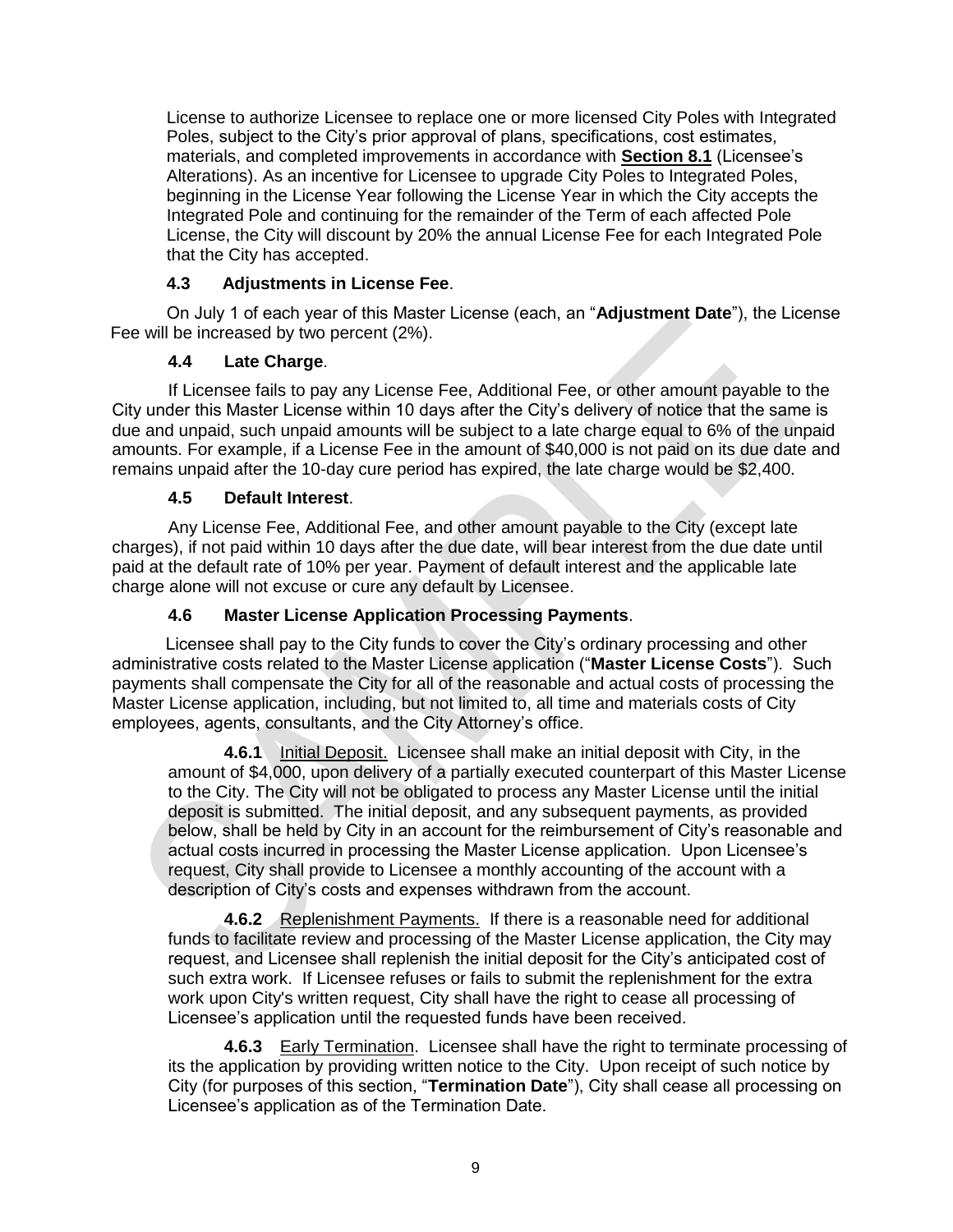**4.6.4** Refunding of Excess Amounts; Transfer to Administrative Processing Account. Any funds remaining in the account will be refunded to Licensee after the Termination Date. At the completion of the processing of the Master License Agreement application, the City will transfer any funds remaining to a fund to be used for reimbursement of Administrative Costs pursuant to **Section 4.7** (Pole License Administrative Processing Payments).

### **4.7 Pole License Administrative Processing Payments.**

Licensee shall pay to the City funds to cover the City's costs to review and administer the Pole License application process (the "**Administrative Payments**"). Such payment(s) shall compensate the City for all of the reasonable and actual costs of processing each Pole License application, including, but not limited to, all time and materials costs of City employees, agents, consultants, and the City Attorney's office.

**4.7.1** Initial Deposit; Replenishment. Unless the account described in Section 4.7.2 then contains in excess of \$2,000, Licensee shall deposit with City an initial deposit in the amount of \$2,000 upon delivery of each Pole License application to the City. City will not be obligated to begin its review of any Pole License application until the initial deposit is made. If there is a reasonable need for additional funds to facilitate review and processing of the Pole License application, the City may request, and Licensee shall replenish the deposit for the anticipated cost of such extra work. If Licensee refuses or fails to submit the replenishment for the extra work upon City's written request, City shall have the right to cease all processing of Licensee's application until such time as the funds are received.

**4.7.2** Account. All deposits, and any subsequent replenishments, as provided below, shall be held by City in an account for the reimbursement of City's reasonable and actual Administrative Costs. Upon Licensee's request, City shall provide to Licensee a monthly accounting of the account with a description of City's costs and expenses withdrawn from the account. Unless requested otherwise, the City will maintain the account following issuance of each Pole License for the purpose of reimbursing the Administrative Costs of future Pole License applications.

**4.7.3** Early Termination. Licensee shall have the right to terminate processing of the application by providing written notice to the City. Upon receipt of such notice by City (for purposes of this section, "**Termination Date**"), City shall cease all processing on Licensee's application as of the Termination Date and City shall be compensated for all costs reasonably and actually incurred by City prior to such Termination Date, to the extent that such funds are not available in the account.

**4.7.4** Closure of Account. Licensee may elect to close the account at any time, subject to the City's right to discontinue processing. Upon closure, any funds remaining in the account will promptly be refunded to Licensee.

**4.7.5** Refunding of Excess Amounts. Any unused funds remaining with City upon completion of the Pole License application processing, shall be refunded to Licensee within 30 days.

### **4.8 Additional Fees**.

**4.8.1** Defined. Sums payable to the City by Licensee, including any late charges, default interest, costs related to a request for the City's consent to an Assignment under **Section 16.2** (Notice of Proposed Assignment), and Default Fees under **Subsection 17.2.4** (Default Fees), are referred to collectively as "**Additional Fees**." Additional Fees are not regulatory fees.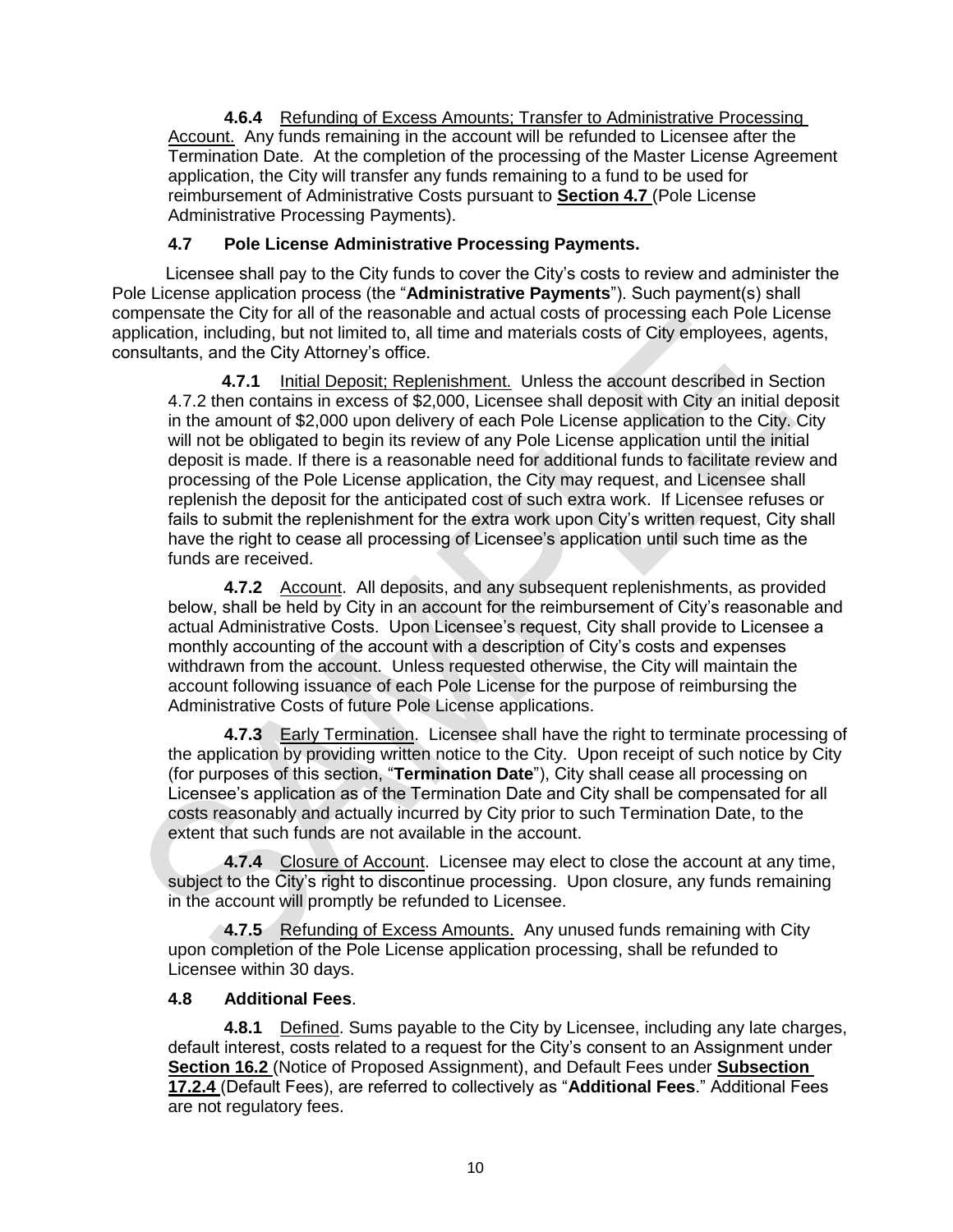(i) Exclusions. Licensee's payment of any of the following will not be considered Additional Fees under this Master License: (i) Master License application processing payments (**§ 4.6**); (ii) Pole License administrative processing payments (**§ 4.7**); (iii) any other amount paid to the City in compensation for reviewing Licensee's applications and coordinating and inspecting its installation of Equipment on the License Area under Pole Licenses; (iv) License Fees; and (v) any other payments to the City.

## **4.9 Manner of Payment**.

Licensee shall pay License Fees, Administrative Payments, Additional Fees, and all other amounts payable to the City under this Master License in cash or other immediately available funds by: (i) check payable to the "*City of* Citrus Heights*"* and delivered to the City in care of the Finance Director of the City of Citrus Heights at the address for payment specified in the Basic License Information; or (ii) wire transfer in accordance with the instructions in the Basic License Information, unless the City directs otherwise by notice given in accordance with **Section 28.1**  (Notices). A check that is dishonored will be deemed unpaid.

## **4.10 Reasonableness of Liquidated Charges and Fees**.

The parties agree that the Additional Fees payable under this Master License represent a fair and reasonable estimate of the administrative costs that the City will incur in connection with the matters for which they are imposed and that the City's right to impose the Additional Fees is in addition to and not in lieu of its other rights under this Master License. More specifically:

THE PARTIES ACKNOWLEDGE AND AGREE THAT THE CITY'S ACTUAL ADMINISTRATIVE COSTS AND OTHER DETRIMENT ARISING FROM LICENSEE DEFAULTS AND OTHER ADMINISTRATIVE MATTERS UNDER THIS MASTER LICENSE WOULD BE EXTREMELY DIFFICULT OR IMPRACTICABLE TO DETERMINE. BY PLACING HIS OR HER INITIALS BELOW, AN AUTHORIZED REPRESENTATIVE OF EACH PARTY ACKNOWLEDGES THAT THE PARTIES HAVE AGREED, AFTER NEGOTIATION, ON THE AMOUNT OF THE ADDITIONAL FEES AS REASONABLE ESTIMATES OF THE CITY'S ADDITIONAL ADMINISTRATIVE COSTS AND OTHER DETRIMENT.

Initials: Licensee \_\_\_\_\_\_\_\_\_\_\_\_\_\_City

## **5 USE RESTRICTIONS**

# **5.1 Permitted Use**.

Licensee shall use the License Area solely for the Permitted Use and for no other use, subject to all applicable Laws and conditions of Regulatory Approvals. Licensee shall not interfere with the City's use and operation of any portion of the License Area or any other City Property for any purpose. Each Pole License will be subject to and conditioned upon Licensee obtaining and maintaining throughout the Term all Regulatory Approvals to use the License Area for the Permitted Use. Licensee acknowledges that City Laws and Regulatory Approvals include design review, engineering, radio interference, and zoning or telecommunications ordinances.

## **5.2 No Illegal Uses or Nuisances**.

Licensee shall not use or occupy any of the License Area in any unlawful manner or for any illegal purpose or in any manner that constitutes a nuisance as determined by the City in its reasonable judgment. Licensee shall take all precautions to eliminate any nuisances or hazards in connection with its use of the License Area.

## **6 POLE LICENSE APPROVALS**

# **6.1 City Approval Required**.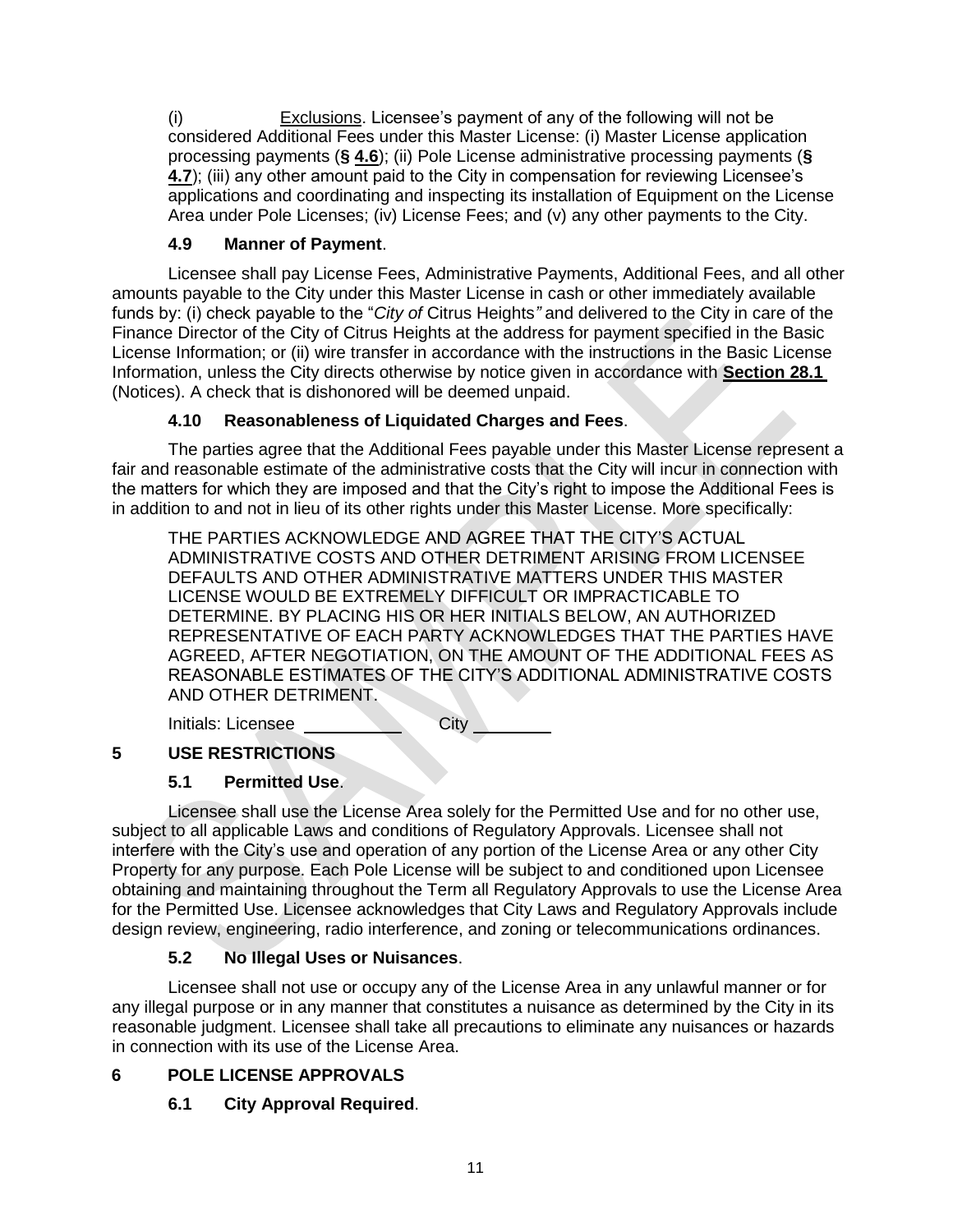**6.1.1** City Rights Superior. Licensee's use of any part of the License Area for the Permitted Use is subject to the City's prior approval in connection with a Pole License application. Subject to any limitations expressly provided in this Master License, the City is not obligated to subordinate its municipal functions or proprietary interests in any way to Licensee's interest under any Pole License. In determining whether to approve Licensee's application for any City Pole, including the attached plans and specifications, the City may consider any matter affecting its municipal obligations and proprietary interests. Examples of municipal and proprietary concerns include:

**(a)** the resulting total load on the City Pole if the Equipment is installed;

**(b)** the impact of the installation on the City's street light operations, including whether the Equipment would compromise the City's street light circuits serving City Poles;

**(c)** whether the installation complies with electrical codes;

**(d)** whether the Equipment would create a hazardous or unsafe condition;

**(e)** any impacts the Equipment would have in the vicinity of the City Pole, including size, materials, and visual clutter;

- **(f)** aesthetic concerns; and
- **(g)** municipal plans for the City Pole.

**6.1.2** Changes in Application. If the City determines for any reason that the Permitted Use at any particular Pole Location would impede its municipal functions or otherwise affect its proprietary interests negatively, it will provide notice to Licensee of the City's concerns as soon as reasonably practicable in the application review process. Licensee will have the opportunity to change the Pole License application to address the City's concerns for a period ending 14 days after delivery of the City's notice without affecting the priority of Licensee's application in relation to other potential licensees. Any other changes that Licensee makes in the Pole License application will cause the date that the application is deemed submitted to be changed to the date that Licensee delivers the proposed changes to the City.

**6.1.3** Consultation with Community Development. In reviewing a Pole License application, the City's General Services Department may consult with the City's Community Development Department to assess whether Licensee's proposed Equipment is appropriate for a given location or whether the proposed Equipment poses particular aesthetic concerns. Licensee acknowledges and agrees that any consultation between General Services Department and the Community Development Department in accordance with the preceding sentence and any resulting actions by the City would be in its proprietary capacity as the owner of the City Poles and would not be an exercise of regulatory authority.

### **6.2 Regulatory Approval Required**.

Licensee's installation of Equipment is also subject to the prior approval of, and Licensee's compliance with all conditions of, any applicable wireless facility permit, encroachment permit, or other planning, design, or aesthetic approval as required by the Citrus Heights Municipal Code (generally, a "**Wireless Facility Permit**"), other applicable City requirements, and implementing regulations and orders, if any.

### **6.3 Initial and Annual Master Plans Required.**

At the time of Licensee's submission of the Master License application, Licensee shall submit to the City a master plan showing the number and approximate location(s) of each City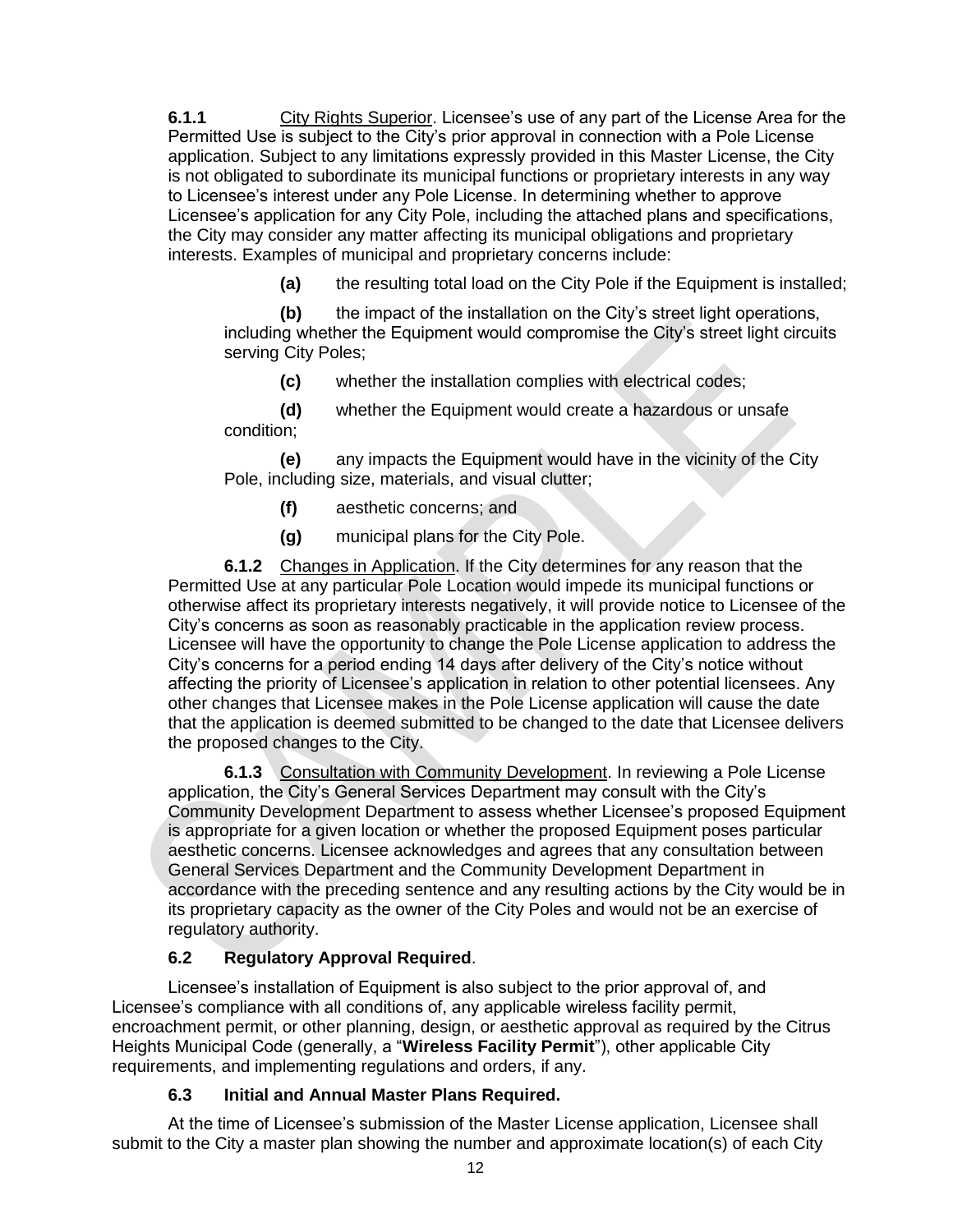Pole for which Licensee intends to submit a Pole License application ("**Master Plan**") during the current calendar year. No later than each December 31st thereafter during the term of this Master License, Licensee shall submit to the City a revised Master Plan, showing the number and approximate location(s) of each City Pole for which Licensee intends to submit a Pole License application during the subsequent calendar year. The initial and annual Master Plans shall be based on Licensee's best information reasonably available at that time with respect to the proposed use of City Poles for the upcoming calendar year. Licensee may submit updated Master Plans at any time. The purpose of the Master Plan is (a) to give the City a sense of the workload required to process Licensee's Pole License applications for the upcoming year; (b) to allow the City to identify geographic locations in which multiple carriers may be filing Pole License applications; and (c) to allow the City to identify opportunities to negotiate terms for potential shared cost of conduit installation. Licensee's Master Plans shall reasonably designed to meet such purposes.

## **6.4 Pole License Application**.

Licensee shall submit Pole License applications to the City, which will review, approve, or deny each application in its reasonable discretion. Each application will consist of: (a) partially executed duplicate counterparts of a Pole License application in the form attached as **Exhibit A**; (b) **Exhibit A-1** filled in with the location and other identifying information about each City Pole covered by the Application; (c) **Exhibit A-2**, consisting of all plans and specifications required under **Subsection 7.1.1** (Strict Compliance Required); (d) the initial Administrative Payment as specified in **Section 4.7** (Pole License Administrative Payments); and (e) if not previously provided, a copy of the Emissions Report submitted for the Wireless Facility Permit. For Pole License applications relating to the use of a License Area that is not solely owned by the City, including, but not limited to, City easements located on private property, Licensee shall also provide evidence demonstrating, to the satisfaction of the City Attorney, Licensee's entitlement to use the proposed License Area for the Permitted Use.

## **6.5 Pole License Application Review Process**.

The City will review and process Pole License applications in a reasonably prompt manner in the chronological order (date and time) in which complete applications are submitted or deemed submitted. Except as stated in the preceding sentence or as otherwise specified in this Master License, the City will not give priority to any application or licensee over another application or licensee. Licensee acknowledges that staff and budget considerations will limit the City's ability to review and process Pole License applications. During its review process, the City will provide to Licensee the applicable License Fee and Default Fee Schedule (**Exhibit A-4** to Pole License) and City Installation Guidelines (**Exhibit A-5** to Pole License), each of which will be deemed to be attached to the Pole License upon execution by the City.

## **6.6 Administrative Payments.**

The City is not obligated to begin its review of any Pole License application if Licensee has failed to pay the applicable initial Administrative Payment under **Section 4.7** (Pole License Administrative Payments) when due. If Licensee does not timely deliver the required initial Administrative Payment or any additional Administrative Payment required for the City to complete its review, the City may suspend its review of any of Licensee's Pole License applications then under review by the City. The date and time of submission of any suspended Pole License application will be deemed to be the date and time that Licensee submits the required payment.

## **6.7 Pole License Approval**.

The City will notify Licensee that the City has approved each Pole License by returning one fully executed counterpart of the Pole License to Licensee, and City will endeavor to do so within forty five (45) days after receiving a complete Pole License application. The City requires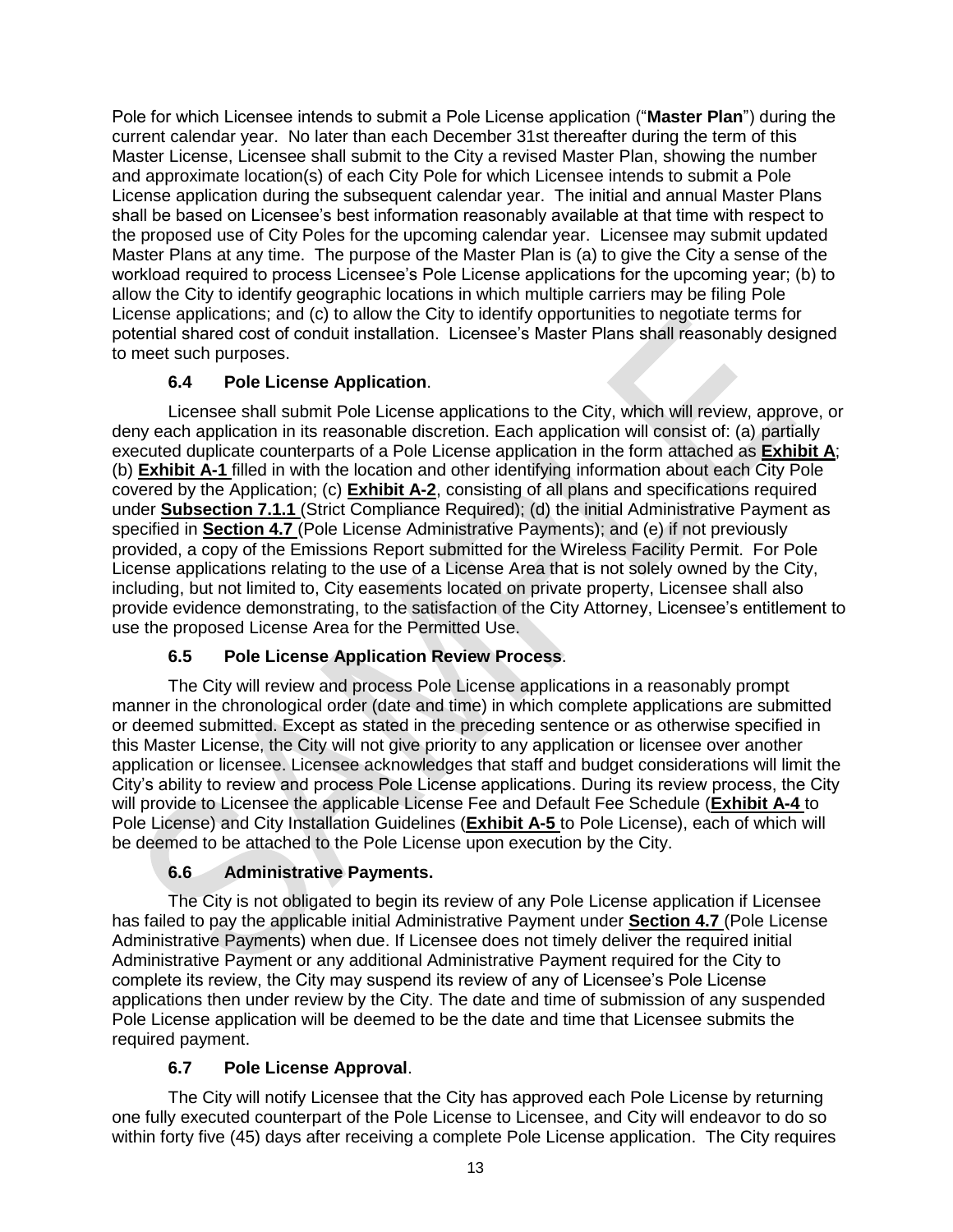as a condition to approval of any Pole License that Licensee provide proof that contractors installing Equipment have bonds and insurance coverage as required by **Section 19.5** (Contractors' Bonds and Insurance). A City decision to grant or deny a Pole License application is not a regulatory determination subject to appeal, but is an exercise of the City's proprietary authority over its facilities.

### **6.8 Right to Disapprove**.

Licensee acknowledges that the City has the absolute right consistent with Laws to disapprove any Pole License to the extent that Licensee requests a Pole Location where the placement of Licensee's Equipment would interfere with the City's use of any City Pole, any municipal or proprietary concern, or create a hazardous or unsafe condition.

## **7 INSTALLATION OF EQUIPMENT**

## **7.1 Approved Plans and Specifications**.

**7.1.1** Strict Compliance Required. Licensee must submit its plans and specifications for the City's review as **Exhibit A-2** to its Pole License application. Plans and specifications must cover all Equipment, including signage required or permitted under **Subsection 7.1.2** (Identification and Other Signage). Licensee's plans and specifications and any Equipment installed, if authorized, shall comply with the minimum requirements provided in **Exhibit B** to this Master License, attached to and incorporated herein. Licensee expressly agrees that these minimum requirements are an exercise of the City's proprietary interests as the owner of the City Poles and are not an exercise of the City's regulatory authority. Licensee is authorized to install Equipment at the License Area covered by the Pole License only in strict compliance with the plans and specifications approved by the City and, if applicable, in Regulatory Approvals ("**Approved Plans**").

**7.1.2** Identification and Other Signage. Licensee shall place one identification plate in size, material, form, and substance strictly complying with the Approved Plans on its Equipment at each Pole Location, and one identification plate with the same information on the ground near the Pole. The plates shall include Licensee's corporate name and the telephone number at which Licensee's on-call representative listed in the Basic License Information can be reached. If Licensee's on-call representative changes, Licensee must provide notice to the City of the new contact information and replace all identification plates. Licensee may also place signage on Licensee's Equipment that contains information and disclosures required by the Federal Communications Commission (the "**FCC**"). Replacement of Licensee's signage will be considered maintenance subject to **Section 10.5** (Licensee's Equipment). If required by the City and allowed by SMUD, one additional identification plate shall be placed on Licensee's electrical meter box.

**7.1.3** Required Changes. Licensee may amend previously Approved Plans if required to obtain or comply with other Regulatory Approvals necessary for installation of Equipment, including construction or installation-related temporary street occupancy permits, traffic control permits, and building permits, as may be required by City codes. Amendment of Approved Plans will require the City's approval. Licensee acknowledges that as of the Effective Date of this Master License, the City has not approved or promised to approve any plans, specifications, or permits necessary for Licensee to install Equipment on any City Poles. The City will provide notice of its decision in accordance with **Section 28.1** (Notices).

**7.1.4** Corrections. The City's approval of plans, specifications, and amendments to Approved Plans, and the issuance of related Regulatory Approvals will not release Licensee from the responsibility for and obligation to correct any errors or omissions that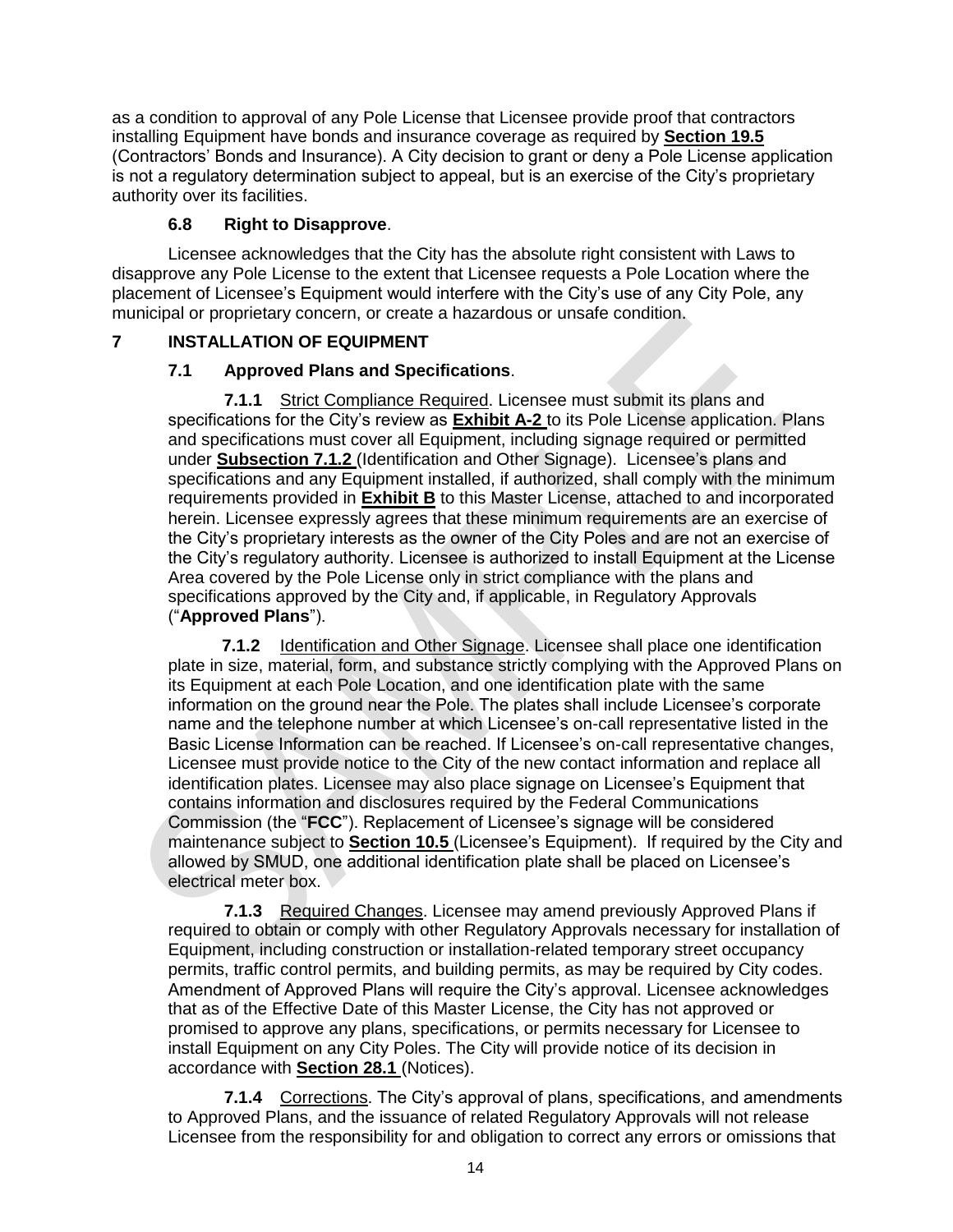may be contained in the Approved Plans and related Regulatory Approvals. Licensee shall notify the General Services Department and the Community Development Director, if applicable, immediately upon discovery of any omissions or errors, and Licensee shall obtain required approvals of any amendments to previously Approved Plans.

## **7.2 Installation**.

Licensee shall not commence installation of Equipment on the License Area until the City has given Licensee notice to proceed by delivery of the countersigned copy of the Acknowledgment Letter or letter confirming the Commencement Date under **Section 4.1.2** (Commencement Date). No installation shall take place unless Licensee has executed an "Consent and Agreement Form" with SMUD. When installing Equipment, Licensee must strictly comply with Approved Plans as originally approved, or, if applicable, as amended or corrected. Licensee shall paint and properly maintain any cabling, support brackets, and other supporting elements to match adjacent surfaces. If required by the General Services Director, and consistent with the Approved Plans, Licensee shall paint the entirety of existing City Poles and any new Poles. If necessary, Licensee must use custom matching paint to ensure a high quality of consistency in paint texture and appearance.

## **7.3 Notice Required Prior to Installation.**

Upon submittal of the Pole License application, Licensee shall provide the City with a draft of a written construction notice, a draft address list and address map indicating the parcels that will receive the construction notice, and a copy of an executed "Consent and Agreement From" with SMUD. Licensee shall not commence installation of Equipment on the License Area until Licensee has provided at least 10 days' prior written notice of the installation, by first class U.S. mail, to the owner(s) of each parcel within 150 foot radius of the License Area.

## **7.4 Cost of Labor and Materials**.

Licensee is responsible for all direct and indirect costs (labor, materials, and overhead) for designing, purchasing, and installing Equipment in accordance with the Approved Plans and all applicable Laws. Licensee also shall bear all costs of obtaining all Regulatory Approvals required in connection with the installation, and Licensee shall satisfy any conditions or mitigation measures arising from Licensee's proposed installation. Licensee shall timely pay for all labor, materials, and Equipment and all professional services related to the Permitted Use.

## **7.5 No Alteration of City's Existing Equipment or Infrastructure**.

Licensee shall not remove, damage, or alter in any way any City Property, including City Poles and supporting infrastructure, pull boxes, electrical equipment, wiring, and electrical vaults, without the express permission of the General Services Director.

## **7.6 Standard of Work**.

Licensee must install and perform all other work on Equipment in strict compliance with Approved Plans diligently and in a skillful and workmanlike manner. Licensee must use qualified and properly trained persons and appropriately licensed contractors in conformance with **Section 13.2** (Personnel Safety Training) for all work on the License Area. No later than 30 days before commencing installation or any other work on any License Area, Licensee shall provide the City with: (a) a schedule of all activities; and (b) a list of the names, places of business, and license numbers of all contractors who will perform the work. After performing any work on the License Area, Licensee shall leave it and other City Property in a condition as good as it was before the work.

## **7.7 Project Manager**.

The City and Licensee each has designated the person listed in the Basic License Information as its project manager to coordinate the design and installation of Licensee's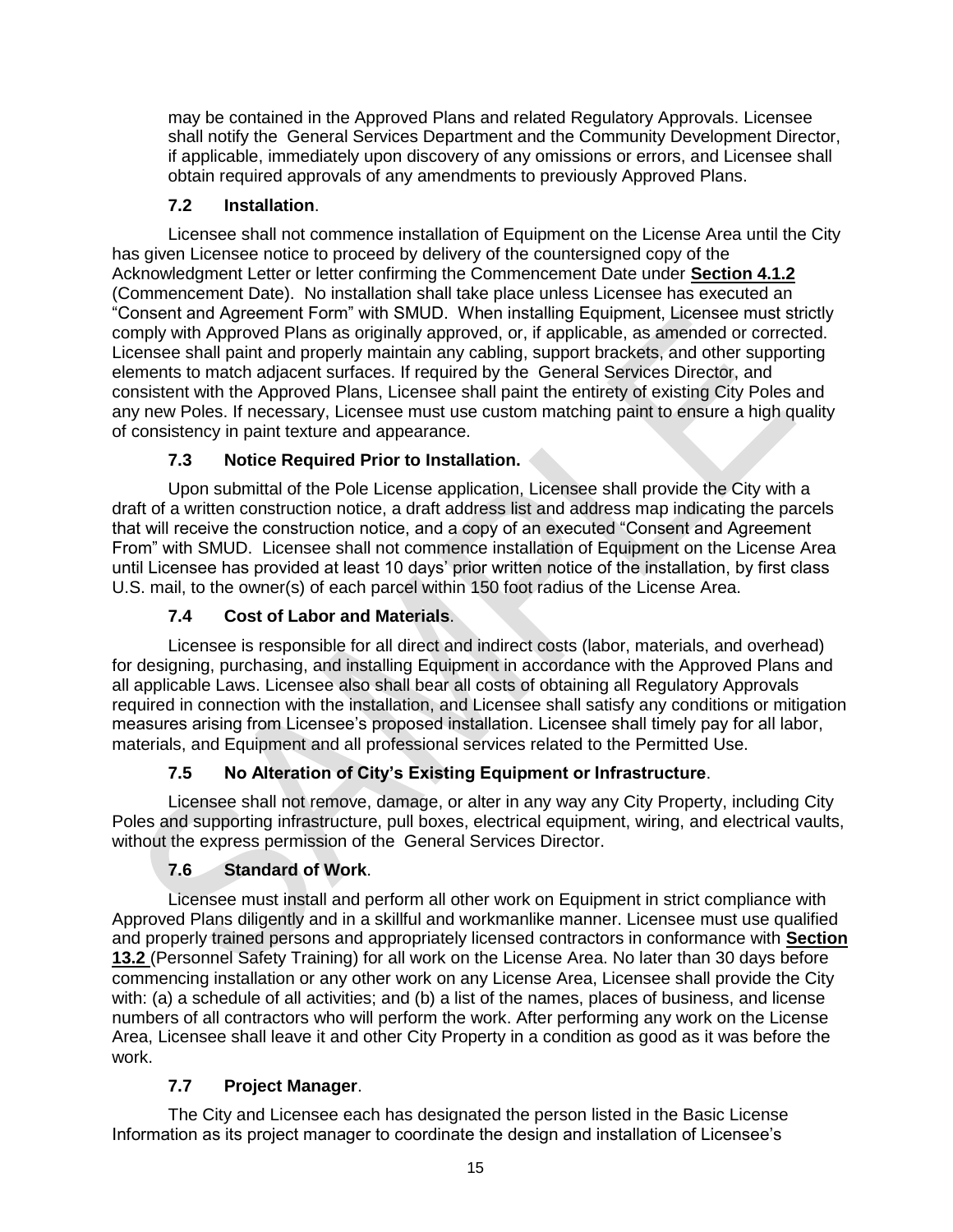Equipment and serve as the respective primary point of contact between the City and Licensee for all engineering, construction, and installation issues. Licensee acknowledges that the City project manager is not exclusively assigned to this Master License, and the authority delegated to the project manager is limited to the administration of this Master License, Pole License applications, and approved Pole Licenses. Licensee shall be fully responsible for obtaining and satisfying the requirements of all required Regulatory Approvals necessary for installation of Equipment on the License Area, and Licensee shall not rely upon the City or the City's project manager to do so. Either party may change the name and contact information of its project manager by providing written notice thereof in the manner provided in this Master License.

## **7.8 Coordination of Work**.

Licensee shall be responsible for coordination of its installation work to avoid any interference with existing utilities, substructures, facilities, or street light operations. Licensee shall be the City's point of contact for all Equipment installation and except in case of emergency, all communications concerning all engineering, construction, and installation issues relating to the Equipment.

# **7.9 Installation; Parking Regulations**.

During installation, alteration, repair, and maintenance of Equipment, Licensee must abide by all City construction regulations, including, but not limited to construction hours, waste management, noise abatement, and traffic management ordinances and regulations. Licensee must pay all parking fees and citation fines incurred by Licensee and its contractors for vehicle parking. The City will not pay or void any citations or reimburse Licensee for traffic citations or fines.

# **7.10 Fiber-Optic Cables, Conduits, and Pull Boxes**.

The City understands that Licensee's Equipment on the License Area may include fiberoptic cables and associated conduits. By entering into this Master License, Licensee agrees that if it proposes the installation of conduits in a License Area, then Licensee shall have an obligation to engage in good faith negotiations for the installation of conduit for the exclusive use of the City for municipal use. Nothing in this agreement requires Licensee or the City to reach agreement on the terms of such installation.

# **8 ALTERATIONS**

# **8.1 Licensee's Alterations**.

Other than installation in accordance with Approved Plans, Licensee shall not make or permit any alterations to the License Area or anything that is part of, installed on, or appurtenant to the License Area, except with the City's prior consent in each instance, which the City may not unreasonably withhold, condition or delay. The City may condition its consent reasonably in each instance based on the scope and nature of the alterations to be made. All alterations must be at Licensee's sole expense in accordance with plans and specifications approved by the City and be performed only by duly licensed and bonded contractors or mechanics.

# **8.2 Title to Improvements and Removal of Licensee's Equipment**.

Except as otherwise provided in this Master License, the City has no claim of ownership of Licensee's Equipment installed on the License Area, but any structural improvements by Licensee to a City Pole, replacement of a City Pole, or installation of an Integrated Pole, will become City Property and remain on the Pole Location should Licensee vacate or abandon use of the City Pole. Licensee may remove all of its Equipment (which excludes structural improvements to or replacement of any City Pole) from the License Area after 30 days' prior notice to the City, subject to **Section 7.10** (Fiber-Optic Cables), **Article 25** (Surrender of License Area), and **Article 27** (Special Provisions), unless the City has previously elected to require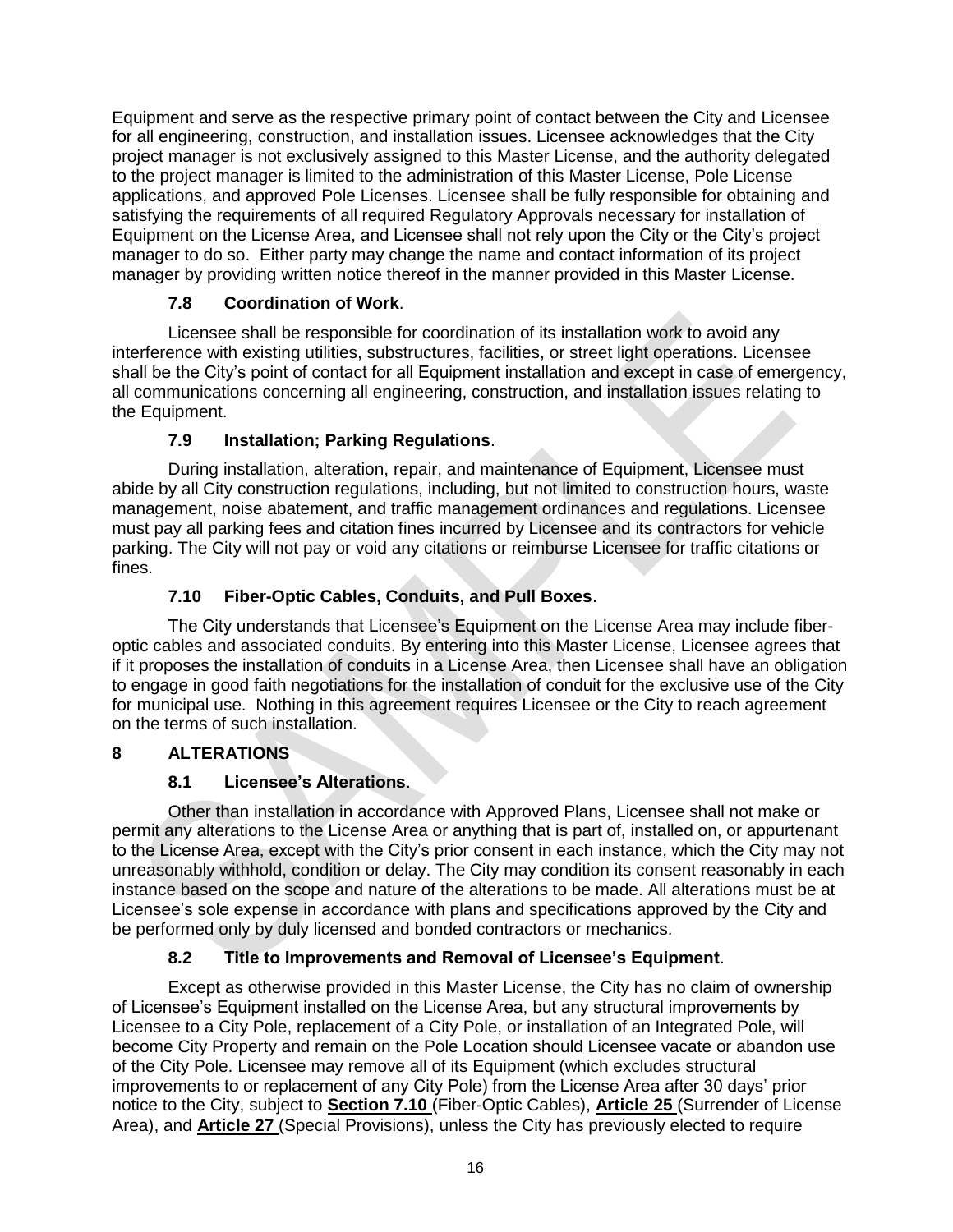Licensee to remove at Licensee's sole expense all or part of any structural improvements to the License Area or City Pole, whether made by the City or Licensee.

## **9 CITY WORK ON POLES OR LICENSE AREA**

### **9.1 Repairs, Maintenance, and Alterations**.

City will: (a) maintain and repair the City Poles as needed, in its sole judgment, for its street light, utility, or municipal operations; and (b) correct any immediately life-threatening or hazardous condition. Except as specified in **Article 27** (Special Provisions), neither City work on the City Poles, nor the condition of the City Poles, will entitle Licensee to any damages, relieve Licensee of the obligation to pay the License Fees and Additional Fees or perform each of its other covenants under this Master License, or constitute or be construed as a constructive termination of this Master License.

## **9.2 Notice to Licensee**.

The City reserves the right at any time to make alterations, additions, repairs, removals, and improvements to all or any part of the License Area for any operational purpose, including maintenance and improvement of street lighting services, City compliance with mandatory regulations or voluntary controls or guidelines, subject to: (i) making good faith efforts to give Licensee 72-hour prior notice of any City work in accordance with **Section 9.3** (Licensee's On-Call Representative); (ii) allowing a representative of Licensee to observe the City's work; and (iii) taking reasonable steps not to disrupt Licensee's normal use of Equipment on the License Area. But Licensee's use of the License Area may not impede or delay in any way the City's authority and ability to make necessary changes, as determined by the City Engineer, to any License Area to maintain its street lights, utility services, or other municipal services.

## **9.3 Licensee's On-Call Representative**.

Licensee shall at all times have a representative assigned to be on call and available to the City regarding the operation of Licensee's Equipment. Licensee's representative shall be qualified and experienced in the operation of Licensee's Equipment, and shall be authorized to act on behalf of Licensee in any emergency and in day-to-day operations of the Equipment. The contact information for Licensee's on-call representative is listed in the Basic License Information and will be listed on identification plates as required by **Subsection 7.1.2** (Identification and Other Signage). Before the City performs non-emergency maintenance, repair, or other activities on the License Area in the regular course of its business that may impair the operation of Licensee's Equipment on the License Area, the City will attempt to provide at least 48 hour's telephonic notice to Licensee's on-call representative. The City will not be required to delay nonemergency repair or maintenance activities more than 48 hours after attempting to contact Licensee's on-call representative.

## **9.4 Emergencies**.

The parties agree to notify each other of any emergency situation related to any City Poles at the emergency phone numbers listed in the Basic License Information at the earliest opportunity. In an emergency, however, the City's work and needs will take precedence over the operations of any of Licensee's Equipment on the License Area, and the City may access any portion of the License Area that it determines is necessary in its sole discretion in accordance with **Section 21.2** (Emergency Access), whether or not the City has notified Licensee of the emergency. Licensee acknowledges that City personnel will be entitled to exercise their judgment in an emergency caused by any person, and in the exercise of judgment may determine that the operation of Licensee's Equipment must be interrupted, or that the circumstances require the removal of any part of Licensee's Equipment. Licensee agrees that the City will bear no liability to Licensee for the City's interruption of Licensee's Equipment operations, removal of Equipment, or other actions with respect to Licensee's Equipment in an emergency except to the extent caused by the gross negligence or willful misconduct of the City,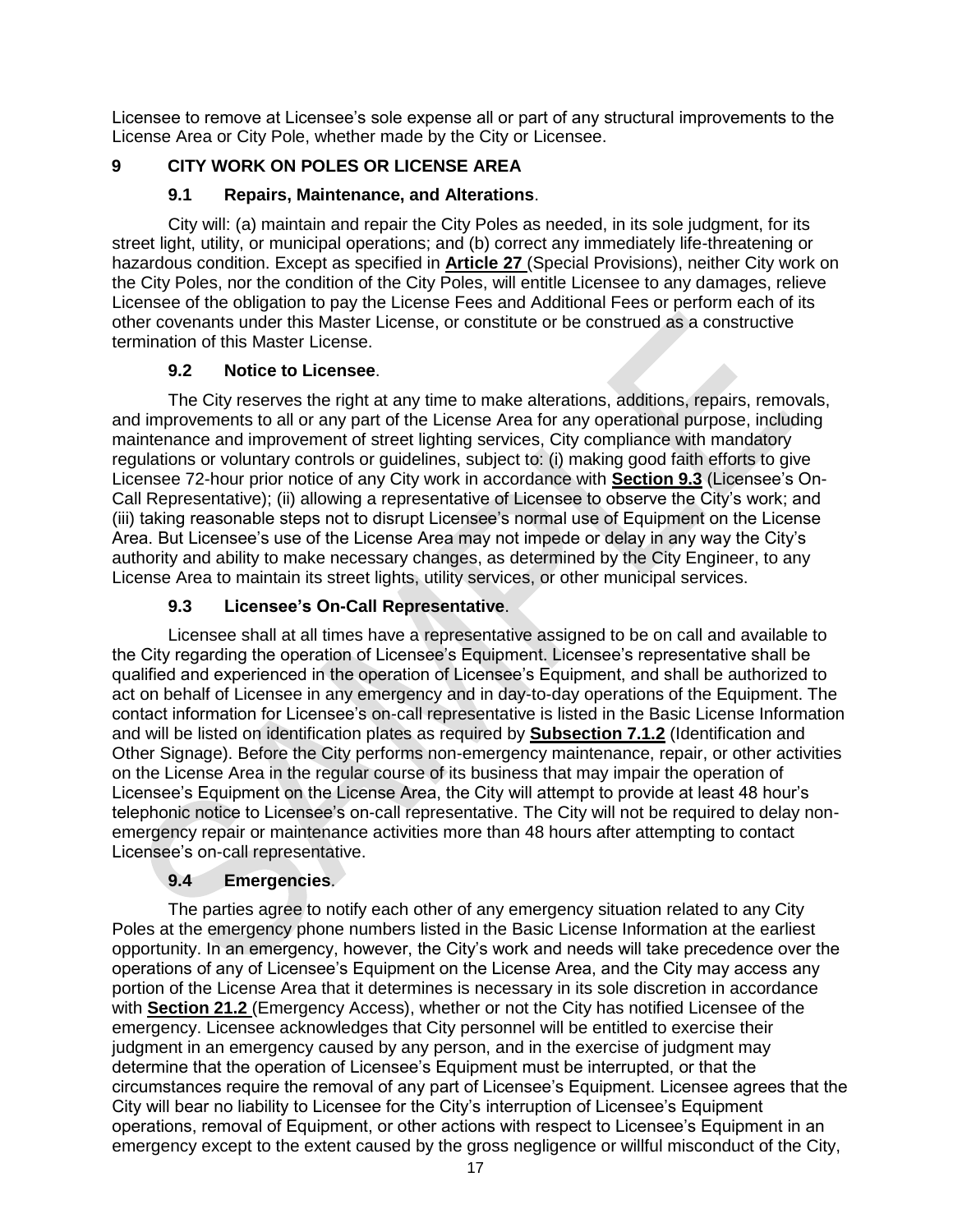and that Licensee shall be solely responsible for the costs required to resume operations or repair or replace Equipment following the emergency.

## **10 LICENSEE'S MAINTENANCE AND REPAIR OBLIGATIONS**

## **10.1 Damage to City Property**.

If the acts, omissions, or negligence of Licensee or its Agents or Invitees when installing or removing Equipment damages any City Pole, License Area, or other City Property, the City will provide notice describing the damage and 30 days' opportunity to cure. If Licensee fails to repair or replace the damaged City Pole in accordance with the requirements of **Section 8.1**  (Licensee's Alterations) within the 30-day cure period, or any longer period to which the City agrees in its reasonable discretion, the City may do so at Licensee's expense. Licensee shall reimburse the City for its actual and reasonable costs of repair or replacement within 20 days after receipt of the City's demand for payment, together with copies of invoices or other evidence of its costs.

## **10.2 Alterations to City Property**

If Licensee or any of its Agents or Invitees alters or removes any City Property without the City's express prior approval, Licensee shall restore the City Property to the condition existing before the damage or alteration, unless the City directs otherwise. The City may condition its approval of any alteration to City Property on restoration in accordance with this Section.

## **10.3 No Right to Repair City Property**.

Absent notice from the City providing an opportunity to repair damage to City Property, Licensee is not authorized to make any repairs to City Property. In all cases, Licensee waives any right it may have to make repairs at the City's expense under any applicable Law.

### **10.4 Notice of Damage to City Property**.

Licensee agrees to give the City notice of the need for any repair to any City Pole, License Area, or other City Property promptly after Licensee's discovery of damage from any cause. Licensee's agreement to provide notice is not an assumption of liability for any lifethreatening or hazardous conditions unless caused by the negligent or reckless acts or omissions or willful misconduct of Licensee or its Agents or Invitees.

### **10.5 Licensee's Equipment.**

**10.5.1** Maintenance and Repair. Licensee shall at its sole expense install, maintain, and promptly repair any damage to Equipment installed on the License Area whenever repair or maintenance is required, subject to the City's prior approval if required under **Article 8** (Alterations).

**10.5.2** City Approval. Licensee is not required to seek the City's approval for any repair, maintenance, replacement, modification or other installation of Equipment or signage in a License Area if: (i) the Equipment or signage in question was in the Approved Plans; (ii) the repair, replacement, modification, or installation involves only the substitution of internal components, and does not result in any change to the external appearance, dimensions, or weight of the Equipment in the Approved Plans; or (iii) the City in its reasonable judgment concurs with Licensee that the repair, maintenance, replacement, modification, or other installation of Equipment is reasonably consistent with the Approved Plans, taking into consideration availability of the specific Equipment and advancements in technology. In no event, however, will Licensee be authorized to install larger, different, or additional Equipment on a City Pole without the City's express prior consent. In this regard, Licensee acknowledges that section 6409(a) of the Middle Class Tax Relief and Job Creation Act of 2012 (codified at 47 U.S.C. § 1455) does not apply to this Master License or any Pole License approval or disapproval under this Agreement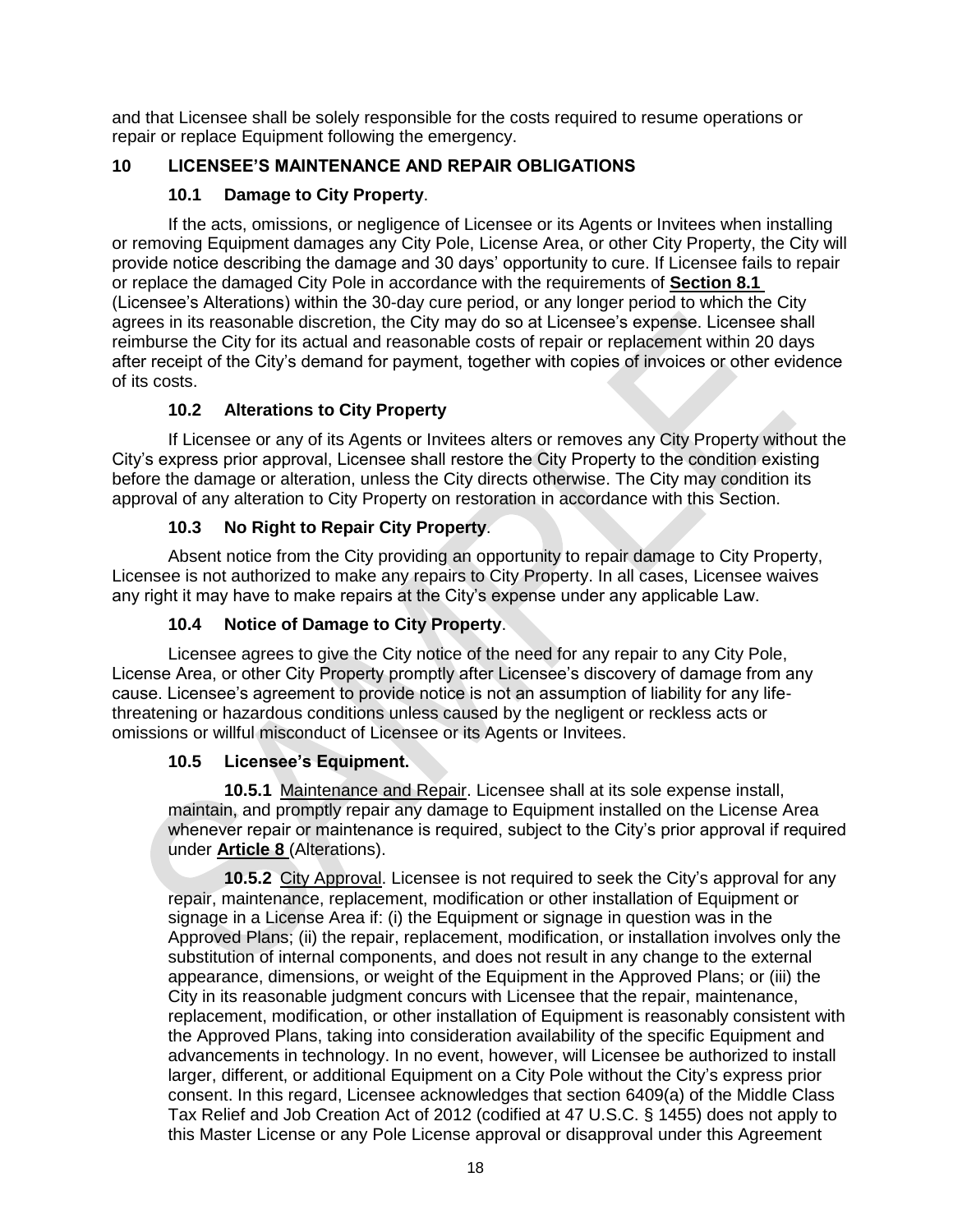because the City is granting them in its proprietary capacity as the owner of the City Poles. Any work on Licensee's Equipment installed on City Poles that is authorized or permitted under this Subsection is subject to Licensee obtaining any required Regulatory Approvals.

**10.5.3** Graffiti. Licensee's repair and maintenance obligation includes the removal of any graffiti from the Licensee's Equipment.

### **10.6 Standard of Work**.

All work by or on behalf of Licensee under this Article must: (a) be at Licensee's sole expense; (b) be performed by duly licensed and bonded contractors or mechanics; (c) be performed in a manner and using equipment and materials that will not interfere with or impair the City's operations; and (d) comply with all applicable Laws relating to the License Area or Licensee's activities.

### **11 LIENS**

Licensee shall keep the License Area free from any liens arising out of any work performed, material furnished, or obligations incurred by or for Licensee. Licensee shall inform each and every contractor and material supplier that provides any work, service, equipment, or material to Licensee in any way connected with Licensee's use of the License Area that the License Area is public property and is not subject to mechanics' liens or stop notices for Equipment, other materials, or services provided for Licensee's Equipment. If Licensee does not cause the release of lien of a mechanic's lien or stop notice by any contractor, service provider, or equipment or material supplier purporting to attach to the License Area or other City Property as a result of work performed, material furnished, or obligations incurred on behalf of Licensee within 60 days after notice or discovery of the lien, the City will have the right, but not the obligation, to cause the same to be released by any means it deems proper, including payment of the Claim giving rise to such lien. Licensee must reimburse the City for all expenses it incurs in connection with any such lien (including reasonable attorneys' fees) within 20 days following receipt of the City's demand, together with evidence of the City's expenses. Licensee shall give the City at least 10 days' prior notice of commencement of any construction or installation on any part of the License Area except for minor and routine repair and maintenance of Licensee's Equipment. Licensee shall not create, permit, or suffer any other encumbrances affecting any portion of the License Area.

### **12 UTILITIES; TAXES AND ASSESSMENTS**

## **12.1 Utilities**.

Unless the City authorizes connection to its street light electric facilities in accordance with the rules, regulations, and policies of the Sacramento Municipal Utilities District, which authorization the City shall not unreasonably withhold, Licensee shall be solely responsible for obtaining and maintaining the provision of electricity to Licensee's Equipment. In all cases, Licensee shall be responsible for making payments to the electric utility for the service attributable to its facilities. Licensee shall comply with all Laws and rules and regulations of the electric utility relating to installation and connection of Licensee's Equipment to electricity.

### **12.2 Taxes and Assessments**.

**12.2.1** Possessory Interest Taxes. Licensee recognizes and understands that this Master License may create a possessory interest subject to property taxation and that Licensee may be required to pay possessory interest taxes. (See Rev. & Tax. Code, sections 107–107.9.) Licensee further recognizes and understands that any sublicense or assignment permitted under this Master License and any exercise of any option to renew or extend this Master License may constitute a change in ownership for purposes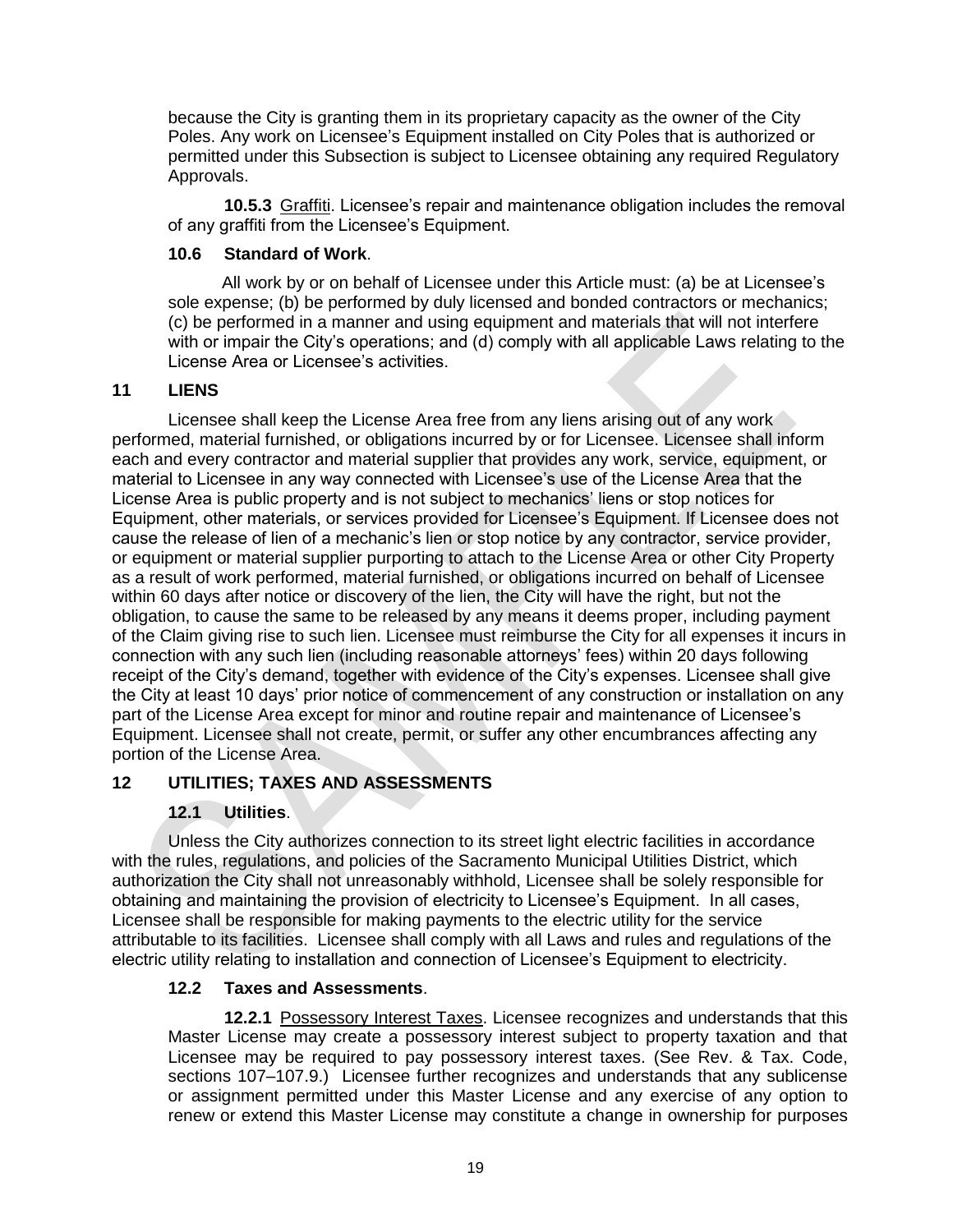of property taxation and therefore may result in a revaluation of any possessory interest created under this Master License.

**12.2.2** Licensee's Obligation if Assessed. Licensee agrees to pay taxes of any kind, including possessory interest taxes, excises, licenses, permit charges, and assessments based on Licensee's usage of the License Area that may be imposed upon Licensee by Law, when the same become due and payable and before delinquency. Licensee agrees not to allow or suffer a lien for any taxes to be imposed upon the License Area without promptly discharging the same, provided that Licensee, if so desiring, will have a reasonable opportunity to contest the validity of the same. The City will provide Licensee with copies of all tax and assessment notices on or including the License Area promptly, along with sufficient written documentation detailing any assessment increases attributable to Licensee's Equipment, but in no event later than 30 days after receipt by the City.

**12.2.3** Taxes on Equipment. Licensee shall be responsible for all taxes and assessments levied upon Licensee's Equipment. Licensee agrees not to allow or suffer a lien for any such taxes to be imposed upon the Equipment without promptly discharging the same, provided that Licensee, if so desiring, will have a reasonable opportunity to contest the validity of the same.

#### **13 COMPLIANCE WITH LAWS**

Current and Future Laws. Licensee shall install, use, and maintain the Equipment in strict compliance with Laws and conditions to Regulatory Approvals relating to the use or occupancy of the License Area, including all Laws relating to health and safety and radio signal transmission. Any work or installations made or performed by or on behalf of Licensee or any person or entity claiming through or under Licensee is subject to applicable Laws. The parties agree that Licensee's obligation to comply with all Laws is a material part of the bargained-for consideration under this Master License, irrespective of the degree to which such compliance may interfere with Licensee's use or enjoyment of the License Area, the likelihood that the parties contemplated the particular Law involved and whether the Law involved is related to Licensee's particular use of the License Area. No occurrence or situation arising during the Term arising under any current or future Law, whether foreseen or unforeseen and however extraordinary, will relieve Licensee from its obligations under this Master License or give Licensee any right to terminate this Master License or to otherwise seek redress against the City except that Licensee may terminate a Pole License by removing its Equipment and surrendering rights to the License Area if Licensee determines in its judgment that compliance with a future law makes continued use of the Equipment in the License Area undesirable. After termination of any Pole License under this Section, the City will refund the portion of the previously-paid License Fee attributable to the terminated portion of the License Year, subject to Section 3.1.2 (Minimum Term).

### **13.1 Personnel Safety Training**.

**13.1.1** CPUC Certification. Licensee shall ensure that all persons installing, operating, or maintaining its Equipment are properly trained and licensed to the extent required by the California State Contractors Licensing Board and as required by applicable regulations and rules of the California Public Utilities Commission (the "**CPUC**"). Licensee shall ensure that these persons are trained in and observe all safety requirements established by the City, the CPUC, and the California Division of Occupational Safety & Health, Department of Industrial Relations, including site orientation, tag-out lock-out de- energization rules, ladder and lift restrictions, and track and street right-of-way safety requirements.

**13.1.2** Licensee's Indemnity. During any period when Licensee or any Agent of Licensee is installing, operating, or maintaining its Equipment, Licensee acknowledges and agrees that the City has delegated control of the License Area to Licensee, which will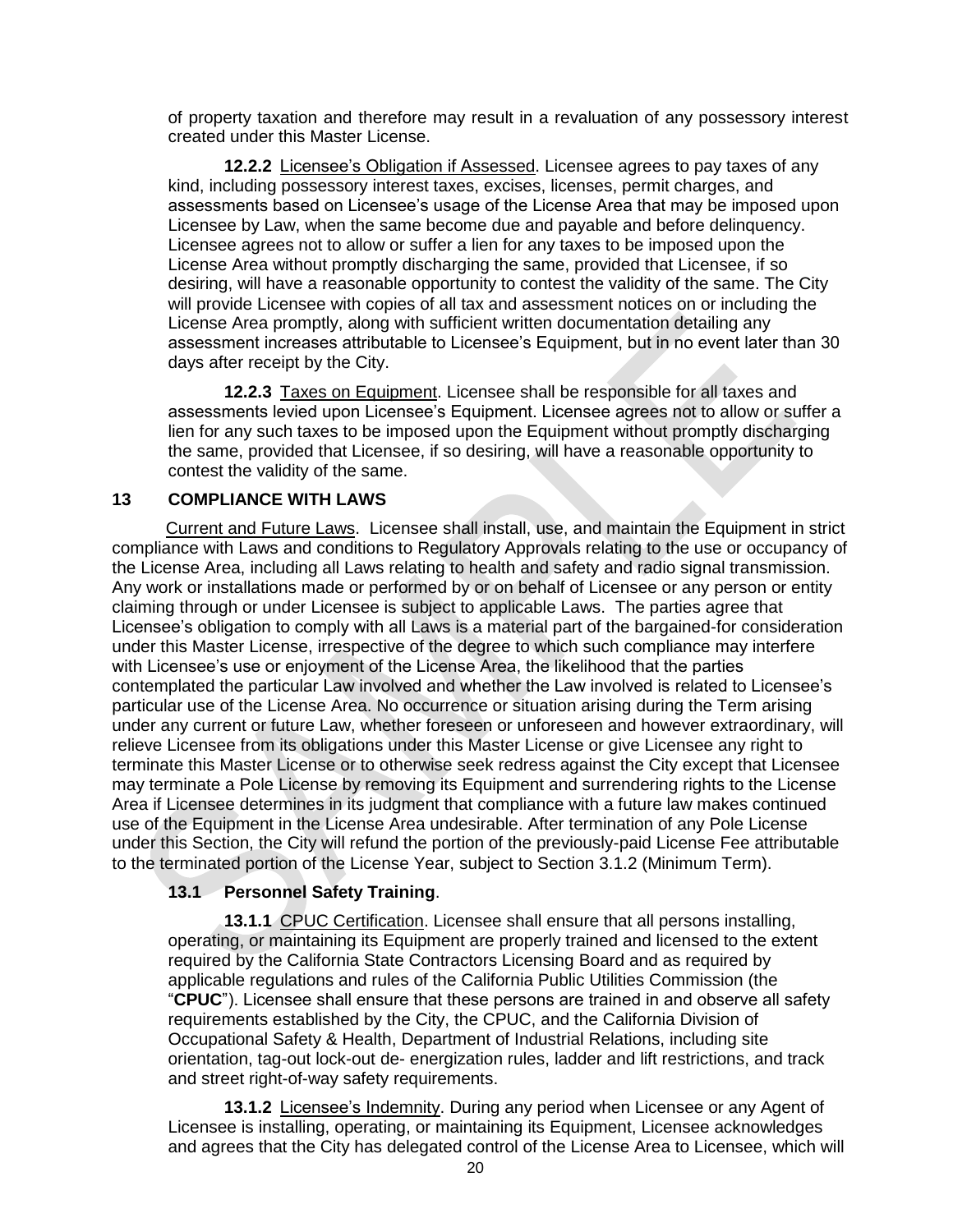be solely responsible for any resulting injury or damage to property or persons, except for injury or damage resulting from the City's negligence, recklessness, or willful misconduct. The City is not a co-employer of any employee of Licensee or any employee of Licensee's Agents, and the City will not be liable for any Claim of any employee of Licensee or any employee of Licensee's Agents, except for Claims arising from the City's negligence, recklessness, or willful misconduct. Licensee agrees to Indemnify the City fully (as provided in **Article 18** (Indemnification)) against any Claim brought by any employee of Licensee, any employee of Licensee's Agents, or any third party arising from or related to Licensee's access to and use of the License Area and other activities of Licensee or its Agents in or around the License Area, except to the extent the Claims result from the City's negligence, recklessness, or willful misconduct.

**13.1.3** City's Indemnity. During any period when the City or any Agent of the City is installing, operating, or maintaining its Equipment, the City acknowledges and agrees that the City has control of the License Area and will be solely responsible for any resulting injury or damage to property or persons, except for injury or damage resulting from Licensee's negligence, recklessness, or willful misconduct. Licensee is not a coemployer of any employee of the City or any employee of the City's Agents, and Licensee will not be liable for any Claim of any employee of the City or any employee of Licensor's Agents, except for Claims arising from Licensee's negligence, recklessness, or willful misconduct. The City agrees to Indemnify Licensee fully against any Claim brought by any employee of the City or any employee of the City's Agents or any third party arising from or related to the City's access to and use of the License Area and other activities of the City or its Agents in or around the License Area, except for injury or damage to the extent resulting from Licensee's negligence, recklessness, or willful misconduct.

## **13.2 Compliance with CPUC General Order 95**.

Licensee shall conduct all activities on the License Area in accordance with CPUC General Order 95 and the rules and other requirements enacted by the CPUC under that General Order, as applicable and as amended.

### **13.3 Compliance with Electric Codes**.

Licensee shall conduct all activities on the License Area in accordance with the requirements of California Electric Code, National Electric Safety Code IEEE C2 ("**NESC**"), and any applicable local electrical code, as any of those codes may be applicable or amended. To the extent that CPUC General Order 95 does not address installation of cellular telephone antennas on Poles carrying electrical lines, Licensee shall apply any applicable provisions of the NESC, with particular attention to paragraphs 224, 235C, 235F, 238, 239, and 239H and sections 22, 41, and 44. Where any conflict exists between the NESC, the California Electric Code, any local code, and CPUC General Order 128, the more stringent requirements will apply, as determined by the City.

### **13.4 City's Exercise of its Proprietary Interests**.

Licensee acknowledges and agrees that the City is entering into this Master License in its capacity as a property owner with a proprietary interest in the License Area and not as a Regulatory Agency with police powers. Nothing in this Master License limits in any way Licensee's obligation to obtain required Regulatory Approvals from applicable Regulatory Agencies. By entering into this Master License, the City is in no way modifying or limiting Licensee's obligation to cause the License Area to be used and occupied in accordance with all applicable Laws.

### **13.5 Regulatory Approvals**.

Licensee represents and warrants that prior to, and as a condition of, conducting its activities on the License Area, Licensee will acquire all Regulatory Approvals required for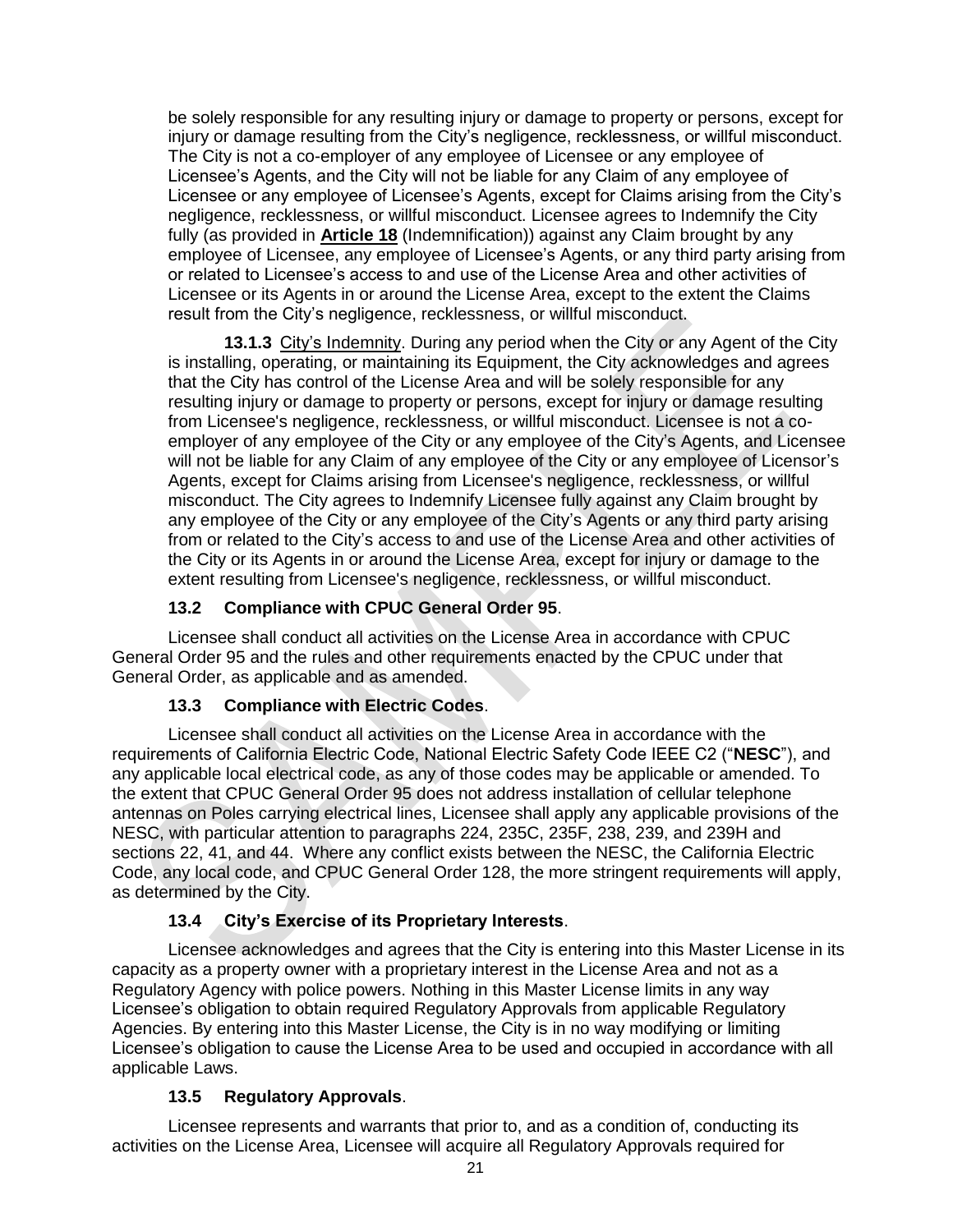Licensee's use of the License Area. Licensee shall maintain all Regulatory Approvals for Licensee's Permitted Use on the License Area throughout the Term of this Master License and for as long as any Equipment is installed on any portion of the License Area. Following submission of a Pole License application by Licensee, such Regulatory Approvals (or written denials explaining with specificity all reasons for such denials) shall be issued by the City within the timeframe allowed by the FCC and 47 U.S.C. § 332(c)(7)(B)(i)(II) and any other applicable laws.

## **13.6 Radiofrequency Radiation and Electromagnetic Fields**.

Licensee's obligation to comply with all Laws includes all Laws relating to allowable presence of or human exposure to Radiofrequency Radiation ("**RFs**") or Electromagnetic Fields ("**EMFs**") on or off the License Area, including all applicable FCC standards, whether such RF or EMF presence or exposure results from Licensee's Equipment alone or from the cumulative effect of Licensee's Equipment added to all other sources on or near the License Area. Upon the City's request, Licensee shall provide to the City a copy of the report required for Licensee's Wireless Facility Permit, of an independent engineering consultant analyzing whether RF and EMF emissions at the proposed Pole Locations would comply with FCC standards, taking into consideration the Equipment installation specifications and distance to residential windows (each, an "**Emissions Report**"). If not provided earlier at the City's request, Licensee shall submit the Emissions Report to the City with the applicable Pole License application. If the Emissions Report does not identify the type(s) of frequencies or bandwidth used by the Equipment, Licensee shall include such information in its Pole License application.

## **13.7 Compliance with City's Risk Management Requirements**

Licensee shall not do anything, or permit anything to be done by anyone under Licensee's control, in, on, or about the License Area that would create any unusual fire risk, and shall take commercially reasonable steps to protect the City from any potential liability by reason of Licensee's use of the License Area. Licensee, at Licensee's expense, shall comply with all reasonable rules, orders, regulations, and requirements of the City Manager and City's Risk Manager.

## **14 DAMAGE OR DESTRUCTION**

## **14.1 City Election**.

The City has no obligation to replace or repair any part of the License Area following damage by any cause. Following damage or destruction of a City Pole or License Area by Licensee or its Agents, the City may elect any of the following actions, in the City's sole and absolute discretion.

**14.1.1** Election to Repair or Replace Damage. Within 30 days after the date on which the City discovers damage or destruction of a City Pole licensed to Licensee, the City will give Licensee notice of the City's decision whether to repair or replace the damaged City Pole and its good faith estimate of the amount of time the City will need to complete the work. If the City cannot complete the work within 30 days after the date that the City specifies in its notice, or if the City elects not to do the work, then Licensee will have the right to terminate the affected Pole License on 30 days' notice to the City. However, if City elects not to perform such work, Licensee may perform such work at its sole cost and expense, subject to City approval of Licensee's plans and specifications, and Licensee's compliance with all state and federal contracting laws and City permit requirements. In such case, the affected Pole License will remain in full force and effect.

**14.1.2** Election to Remove Damaged City Pole. If the City decides to remove, rather than repair or replace, a damaged City Pole licensed to Licensee, the applicable Pole License will terminate automatically as of the last day of the month the City Pole is removed.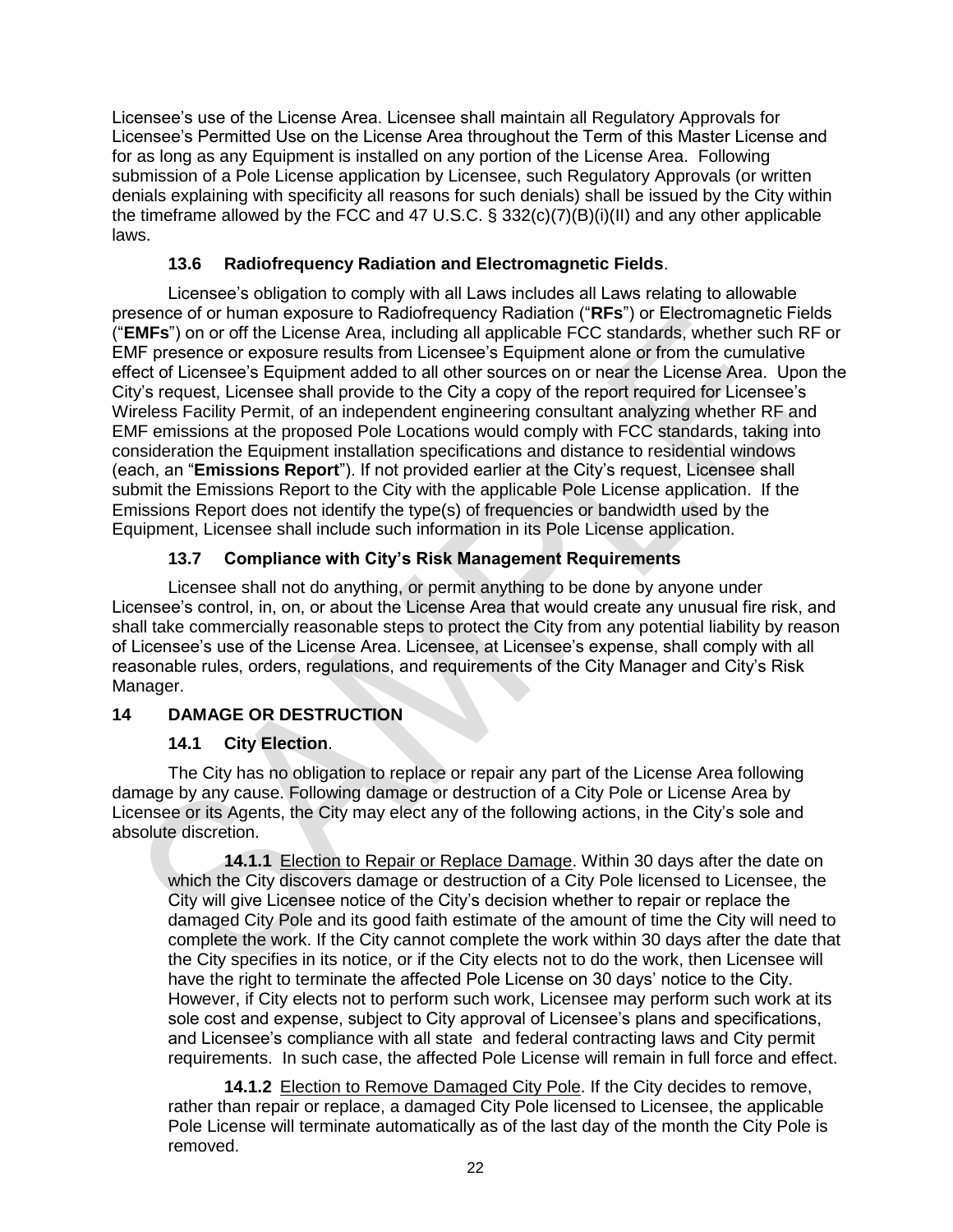**14.1.3** Election to Remove Equipment from Damaged License Area. If the acts of third parties or an act of nature or other force majeure circumstance outside the control of Licensee or its Agents or Invitees destroys or damages any City Pole to such an extent that, in the City's reasonable determination, the Equipment on the City Pole cannot be operated, the City may decide to terminate affected Pole License on 30 days' notice to Licensee and require Licensee to remove the Equipment from the damaged City Pole before the termination date specified in the City's notice.

**14.1.4** Licensee's Rights after Termination. After termination of any Pole License under this Section, the City will: (i) refund the portion of the previously-paid License Fee attributable to the terminated portion of the License Year**,** subject to **Section 3.1.2**  (Minimum Term); and (ii) give priority to Licensee's Pole License application for a replacement City Pole, which Pole License application City will review on an priority basis.

## **14.2 No Statutory Rights for Damaged City Pole**.

The parties understand and agree that this Master License governs fully their rights and obligations in the event of damage or destruction of City Poles, and, to the extent applicable, Licensee and the City each hereby waives and releases the provisions of section 1932, subdivision 2, and section 1933, subdivision 4, of the Civil Code of California (when hirer may terminate the hiring) or under any similar Laws.

### **15 EMINENT DOMAIN**

### **15.1 Eminent Domain**.

If all or any part of the License Area is permanently taken in the exercise of the power of eminent domain or any transfer in lieu thereof, the following will apply:

**15.1.1** Termination. As of the date of taking, the affected Pole Licenses will terminate as to the part so taken, and the License Fee under the affected Pole Licenses will be ratably reduced to account for the portion of the License Area taken.

**15.1.2** Award. The City will be entitled to any award paid or made in connection with the taking. Licensee will have no Claim against the City for the value of any unexpired Term of any Pole License or otherwise except that Licensee may claim any portion of the award that is specifically allocable to Licensee's relocation expenses or loss or damage to Licensee's Equipment.

**15.1.3** No Statutory Right to Terminate. The parties understand and agree that this Section is intended to govern fully the rights and obligations of the parties in the event of a permanent taking. Licensee and the City each hereby waives and releases any right to terminate this Master License in whole or in part under sections 1265.120 and 1265.130 of the California Code of Civil Procedure (partial termination of lease and court order terminating lease, respectively) and under any similar Laws to the extent applicable to this Master License.

### **15.2 Temporary Takings**.

A taking that affects any portion of the License Area for less than 90 days will have no effect on the affected Pole License, except that Licensee will be entitled to an abatement in the License Fee to the extent that its use of the License Area is materially impaired. In the event of any such temporary taking, Licensee will receive that portion of any award, if any, that represents compensation for the use or occupancy of the License Area during the Term up to sum of the License Fees and Additional Fees payable by Licensee for the period of the taking, and the City will receive the balance of the award.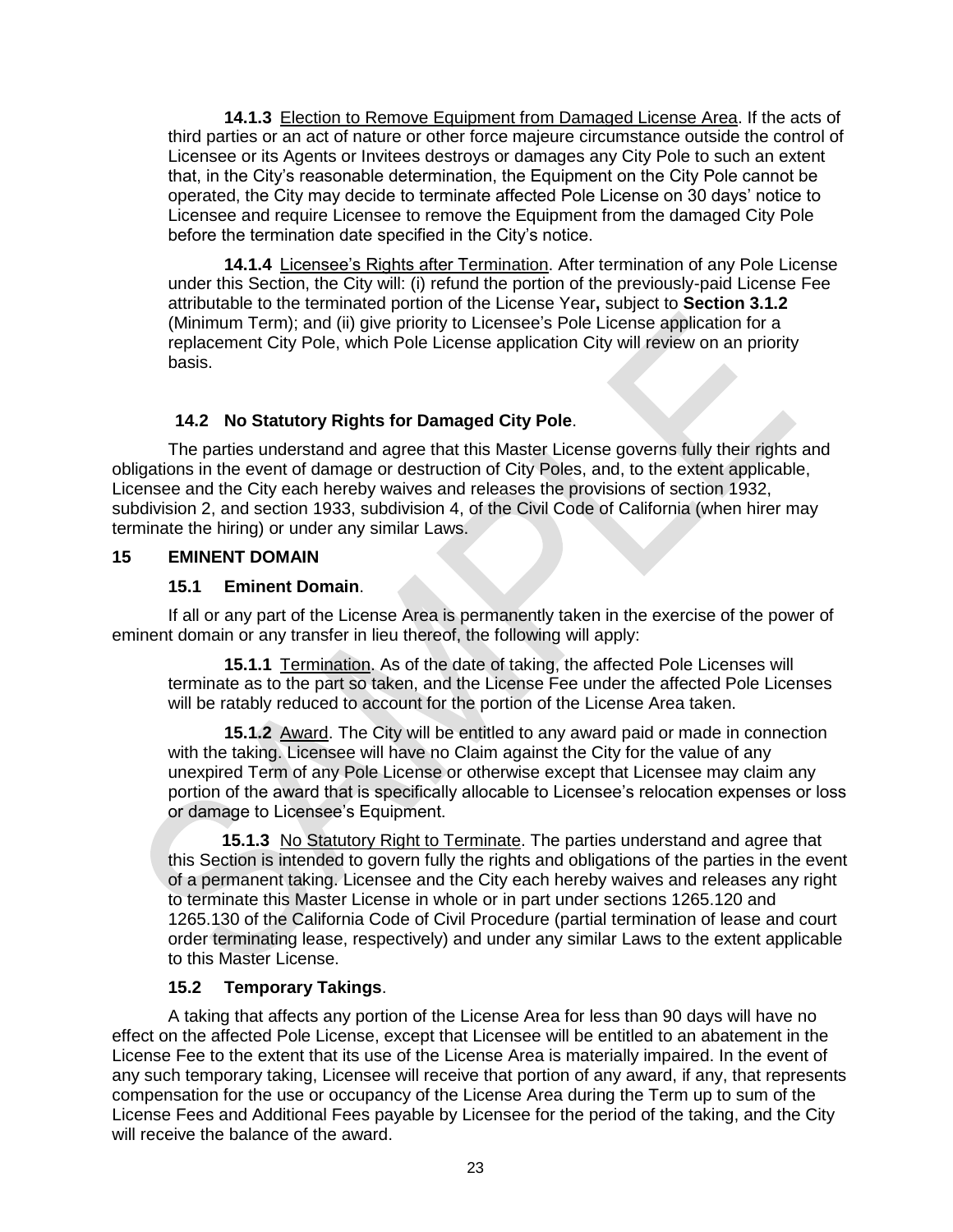## **16 ASSIGNMENT**

### **16.1 Restriction on Assignment**.

Except as specifically provided in **Section 16.6** (Permitted Assignment), Licensee shall not directly or indirectly Assign any part of its interest in or rights with respect to the License Area without the City's prior consent. The City will not unreasonably withhold, condition, or delay its consent to an Assignment other than an Assignment covered by **Article 11** (Liens).

## **16.2 Notice of Proposed Assignment**.

This Section 16.2 shall apply to all Assignments other than Permitted Assignments under **Section 16.6** (Permitted Assignment). If Licensee desires to enter into an Assignment of this Master License or any Pole License issued under this Master License, Licensee shall give notice (a "**Notice of Proposed Assignment**") to the City, stating in detail the terms and conditions for such proposed Assignment and complete information, including financial statements or information, business history, and references and other information about the proposed assignee (the "**Assignee**") that the City needs to make a fully informed decision about Licensee's request. If Licensee does not deliver all information that the City reasonably requires simultaneously with the Notice of Proposed Assignment, the date of Licensee's delivery of notice will be deemed to have occurred only when it has delivered any additional information the City requests.

### **16.3 City Response**.

**16.3.1** Timing. The City will grant or deny any request for consent to an Assignment within 30 days after the City's receipt or deemed receipt, if delayed under **Section 16.2** (Notice of Proposed Assignment), of the Notice of Proposed Assignment (the "**Assignment Response Period**"). If the City consents to the proposed Assignment, then Licensee will have 180 days following the date the City delivers its consent notice to Licensee to complete the Assignment. As a condition of the City's consent, the City shall be entitled to seventy-five percent (75%) of the amount payable by the assignee to the assignor as additional rent for the assigned License Area created by this Master Agreement and related Pole License ("**Bonus Rent**") under any Assignment. The City shall be entitled to review Licensee's books and records relating to Bonus Rent, provided that the City agrees in writing to keep the information in such books and records confidential, to the extent permitted by law, with the agreement to be in a form of commercially reasonable confidentiality agreement.

**16.3.2** Effect of Default. Licensee acknowledges that it would be reasonable for the City to refuse to consent to an Assignment during any period during which any monetary or other material event of default by Licensee is outstanding (or any event has occurred that with notice or the passage of time or both would constitute a default) under this Master License.

## **16.4 Effect of Assignment**.

Any Assignment that is not in compliance with this Article will be void and be a material default by Licensee under this Master License without a requirement for notice and a right to cure. The City's acceptance of any License Fee, Additional Fee, or other payments from a proposed Assignee will not be deemed to be the City's consent to such Assignment, recognition of any Assignee, or waiver of any failure of Licensee or other transferor to comply with this Article.

## **16.5 Assumption by Transferee**.

Each Assignee shall assume all obligations of Licensee under this Master License and each assigned Pole License . No Assignment will be binding on the City unless Licensee or the Assignee delivers to the City evidence satisfactory to the City that the Assignee has obtained all Regulatory Approvals required to operate as a wireless telecommunications service provider on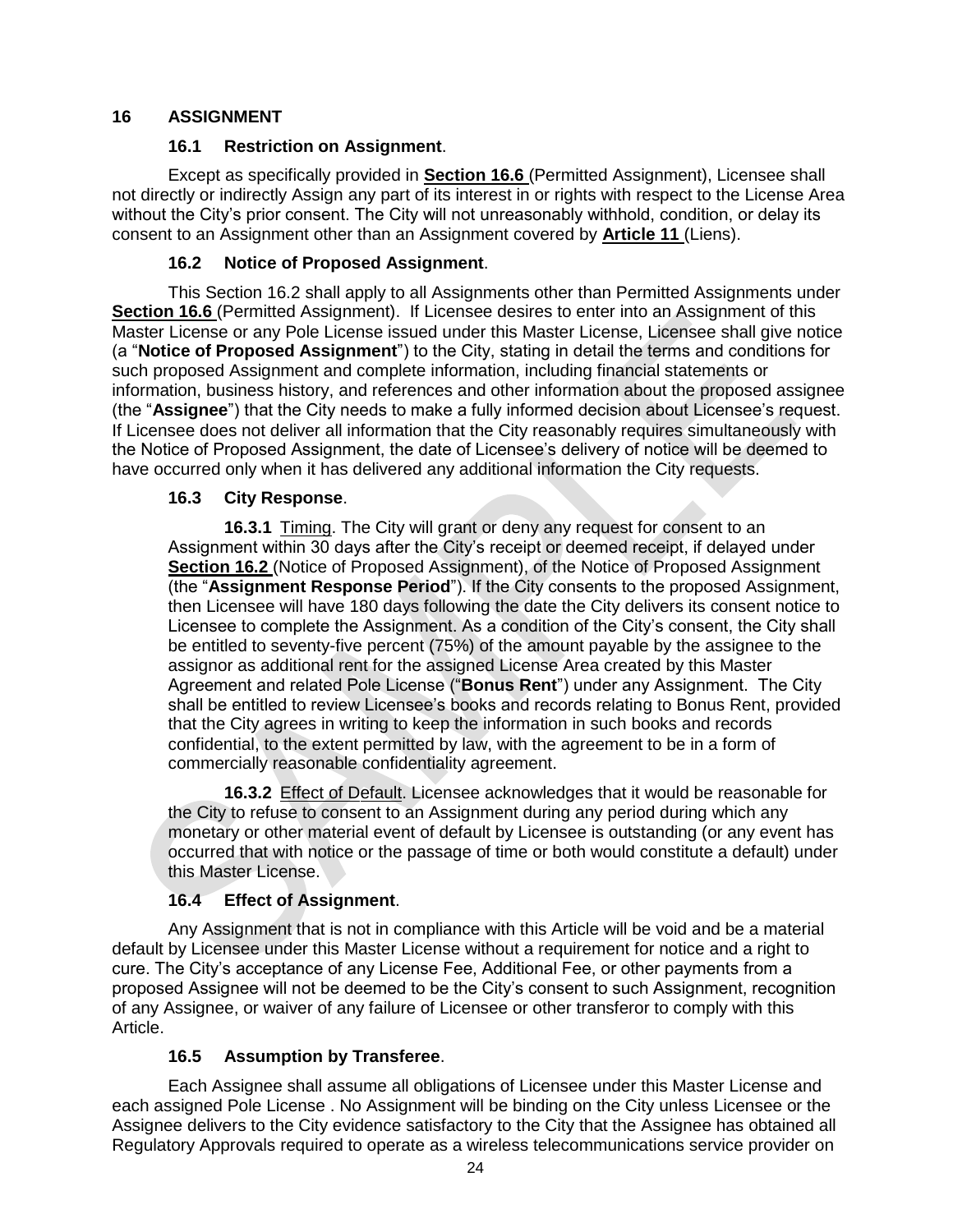the assigned License Area, a copy of the assignment agreement (or other document reasonably satisfactory to the City in the event of a Permitted Assignment under **Section 16.6** (Permitted Assignment)), and an instrument in recordable form that contains a covenant of assumption by such Assignee, consistent with the requirements of this Article. However, the failure or refusal of an Assignee to execute such instrument of assumption will not release such Assignee from its liability as set forth in this Section. Except for a Permitted Assignment as provided in **Section 16.6** (Permitted Assignment), Licensee shall reimburse the City on demand for any reasonable costs that the City incurs in connection with any proposed Assignment, including the costs of investigating the acceptability of the proposed Assignee and legal costs incurred in connection with considering any requested consent. The City agrees that its right to reimbursement under this Section during the Term will be limited to \$2,000 for each request.

### **16.6 Permitted Assignment**.

**16.6.1** Defined. The City agrees that Licensee will be permitted to enter into an Assignment of this Master License and Pole Licenses issued under it (a "**Permitted Assignment**"), without the City's prior consent but with notice to the City as provided below, to: (i) an Affiliate; (ii) a Subsidiary; (iii) an entity that acquires all or substantially all of Licensee's assets in the market in which the License Area is located (as the market is defined by the FCC under an order or directive of the FCC); (iv) an entity that acquires Licensee by a change of stock ownership or partnership interest; or (v) an entity Controlled by Licensee or that, with Licensee, is under the Common Control of a third party.

**16.6.2** Conditions. A Permitted Assignment is subject to the following conditions:

**(a)** The Assignee uses the License Area only for the Permitted Use and holds all Regulatory Approvals necessary to lawfully install, operate, and maintain Equipment on the License Area.

**(b)** Licensee provides the City with notice 30 days before the effective date of the Permitted Assignment, stating the contact information for the proposed Assignee and providing financial information establishing that the proposed Assignee meets the capital and fiscal qualifications stated in this Section.

**(c)** Licensee is in good standing under this Master License.

## **16.7 Licensee Carrier Customers**

The Parties acknowledge that Equipment deployed by Licensee in the License Areas pursuant to this Agreement may be owned and/or remotely operated by third-party wireless carrier customer ("Carriers") and installed and maintained by Licensee pursuant to existing agreements between Licensee and a Carrier. Such Equipment shall be treated as Licensee's Equipment for all purposes under this Master License and any applicable Pole License. A Carrier's ownership and/or operation of such Equipment shall not constitute an Assignment under this Master License, provided that Licensee shall not actually or purport to sell, assign, encumber, pledge, or otherwise transfer any part of its interest in the License Area to a Carrier, or otherwise permit any portion of the License Area to be occupied by anyone other than itself. Licensee shall remain solely responsible and liable for the performance of all obligations under this Master License and applicable Pole Licenses with respect to any Equipment owned and/or remotely operated by a Carrier.

### **17 DEFAULT**

### **17.1 Events of Default by Licensee**.

Any of the following will constitute an event of default by Licensee under this Master License and any Pole Licenses issued under it: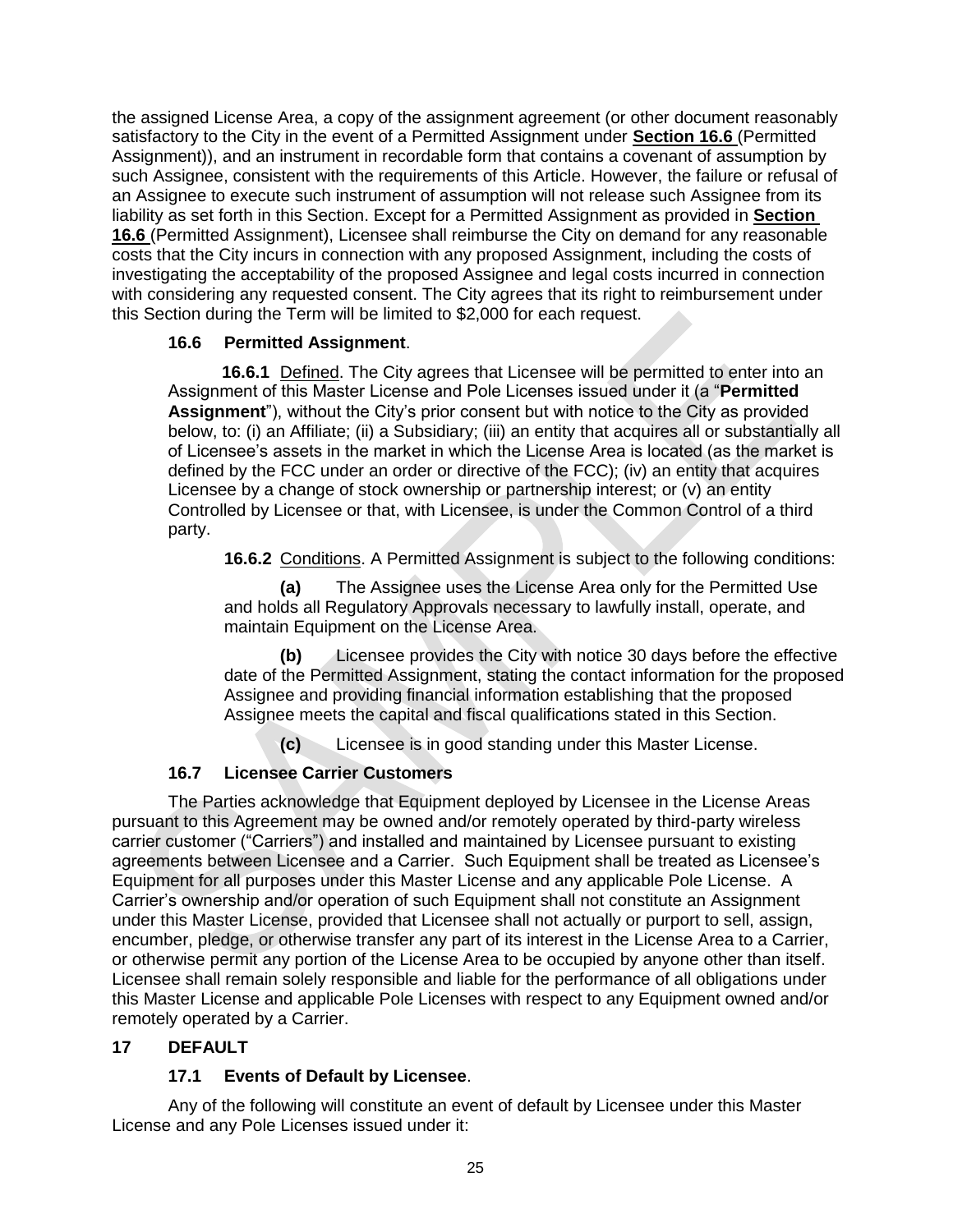**17.1.1** Nonpayment of Fees. Licensee fails to pay any License Fee or Additional Fees as and when due, if the failure continues for 10 days after receipt of written notice from City to Licensee of such failure.

**17.1.2** Lapsed Regulatory Approvals. Licensee fails to maintain all Regulatory Approvals required for the Permitted Use, if the failure continues for 10 days after receipt of written notice from City to Licensee of such failure.

**17.1.3** Prohibited Assignment. Licensee enters into an Assignment in violation of **Article 16** (Assignment) if the failure continues for 30 days after written notice from City to Licensee of such failure.

**17.1.4** Interference with City. Licensee interferes with the City's operations in violation of **Section 27.5.1** (Licensee's Obligation Not to Cause Interference) if the failure continues for 30 days after written notice from City to Licensee of such failure.

**17.1.5** Failure to Maintain Insurance. Licensee fails to maintain insurance as required by **Article 19** (Insurance) if the failure continues for 30 days after written notice from City to Licensee of such failure.

**17.1.6** Failure to Cure. Licensee fails to cure noncompliance with the specified requirements of this Master License after initial and follow-up notices or to pay the Default Fees as set forth in **Subsection 17.2.4** (Default Fees).

**17.1.7** Other Terms. Licensee fails to perform or comply with any other obligation or representation made under this Master License, if the failure continues for 30 days after the date of notice from the City, or, if such default is not capable of cure within the 30-day period, Licensee fails to promptly undertake action to cure such default within such 30-day period and thereafter fails to use its best efforts to complete such cure within 60 days after the City's notice.

**17.1.8** Abandonment. Licensee removes its Equipment or abandons the License Area for a continuous period of more than 60 days, such that the License Area is longer being used for the Permitted Use. The City shall not deem a License Area abandoned if the Licensee is diligently pursuing completion of the work necessary to make the facility operational, which the City acknowledges may include separate fiber optic network connections.

**17.1.9** Insolvency. Any of the following occurs: (i) the appointment of a receiver due to Licensee's insolvency to take possession of all or substantially all of the assets of Licensee; (ii) an assignment by Licensee for the benefit of creditors; or (iii) any action taken by or against Licensee under any insolvency, bankruptcy, reorganization, moratorium, or other debtor relief Law, if any such receiver, assignment, or action is not released, discharged, dismissed, or vacated within 60 days.

#### **17.2 City's Remedies**.

In addition to all other rights and remedies available to the City at law or in equity, the City will have the following remedies following the occurrence of an event of default by Licensee.

**17.2.1** Continuation of License. Without prejudice to its right to other remedies, the City may continue this Master License and applicable Pole Licenses in effect, with the right to enforce all of its rights and remedies, including the right to payment of License Fees, Additional Fees, and other charges as they become due.

**17.2.2** Termination of Pole License. If a default specific to one or more Pole Licenses is not cured by Licensee within the applicable cure period, if any, specified in **Section 17.1** (Events of Default by Licensee), the City may terminate each Pole License in default.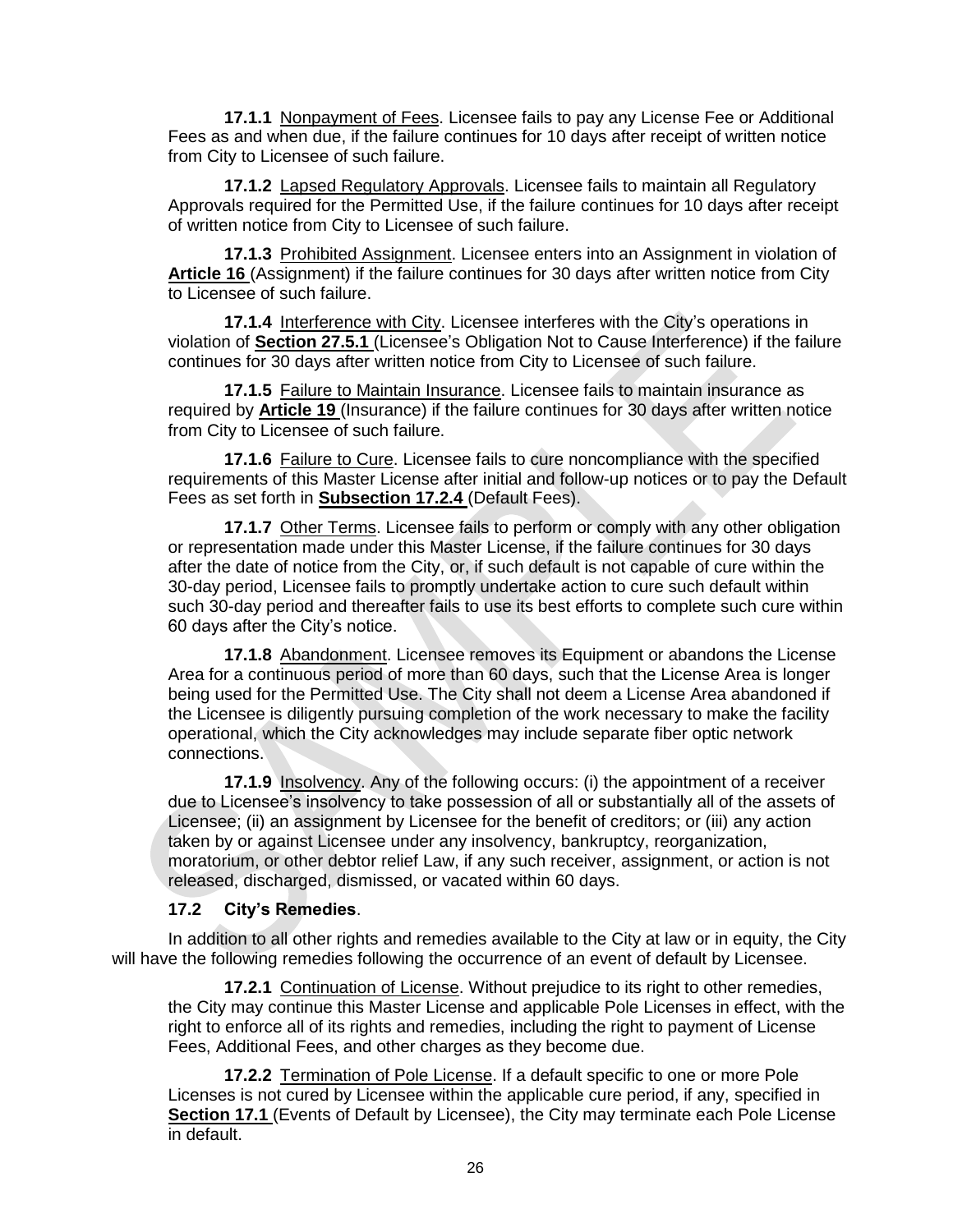**17.2.3** Termination of Master License. If Licensee's default is of such a serious nature in the City's sole judgment that the default materially affects the purposes of this Master License, the City may terminate this Master License in whole or in part. Termination of this Master License in whole will affect the termination of all Pole Licenses issued under it automatically and without the need for any further action by the City. In either case, the City will deliver notice to Licensee providing 30-days' notice of termination and specifying whether the termination affects the entire Master License or only certain Pole Licenses as specified in the notice. The City will specify the amount of time Licensee will have to remove its Equipment from any affected City Pole, which will be at least 30 days after the date of the City's notice for up to 50 City Poles and an additional 30 days for more than 50 City Poles. If Licensee does not remove its Equipment within the specified period, the City will be entitled to remove Licensee's Equipment from the License Areas.

**17.2.4** Default Fees. Without limiting the City's other rights and remedies under this Master License, the City may require Licensee to pay Additional Fees for the City's administrative costs in providing notice or performing inspections for the events described below (each, a "**Default Fee**"), by giving notice of the City's demand that Licensee cure the default and specifying the cure period. The Default Fee for the initial notice from the City will be due and payable to the City 10 days after delivery of notice to Licensee. In addition, if Licensee fails to cure the condition within the cure period set forth in the initial notice, and the City then delivers to Licensee a follow-up notice requesting compliance, then the Default Fee for the follow-up notice will be due and payable to the City 10 days after delivery of the follow-up notice to Licensee. Once the City has accepted a Default Fee for a particular violation, which it is not in any way obligated to do, the City shall be prohibited from pursuing any other remedies for such violation. Default Fees will apply to any of the following events:

**(a)** Licensee constructs or installs any alteration or improvement without the City's prior approval as required by **Article 6** (Pole License Approvals), **Article 7** (Installation of Equipment), or **Article 8** (Alterations) of this Master License.

**(b)** Licensee fails to make a repair required by **Article 10** (Licensee's Maintenance and Repair Obligations) on a timely basis.

**(c)** Licensee fails to notify the City, through its project manager, before accessing the License Area for the initial installation of the Equipment or to follow the plan approval procedures as set forth in **Article 7** (Installation of Equipment).

**(d)** Licensee fails to provide evidence of the required bonds and insurance coverage described in **Article 19** (Insurance) on a timely basis.

### **17.3 Licensee's Remedy for City Defaults**.

Licensee's sole remedy for the City's breach or threatened breach of this Master License or any Pole License issued under it will be termination of this Master License or Pole License issued under it and/or an action for damages, subject to **Article 20** (Limitation of City's Liability).

#### **17.4 Cumulative Rights and Remedies**.

All rights and remedies under this Master License are cumulative, except as otherwise provided.

#### **18 LICENSEE'S INDEMNITY**

**18.1 Scope of Indemnity**.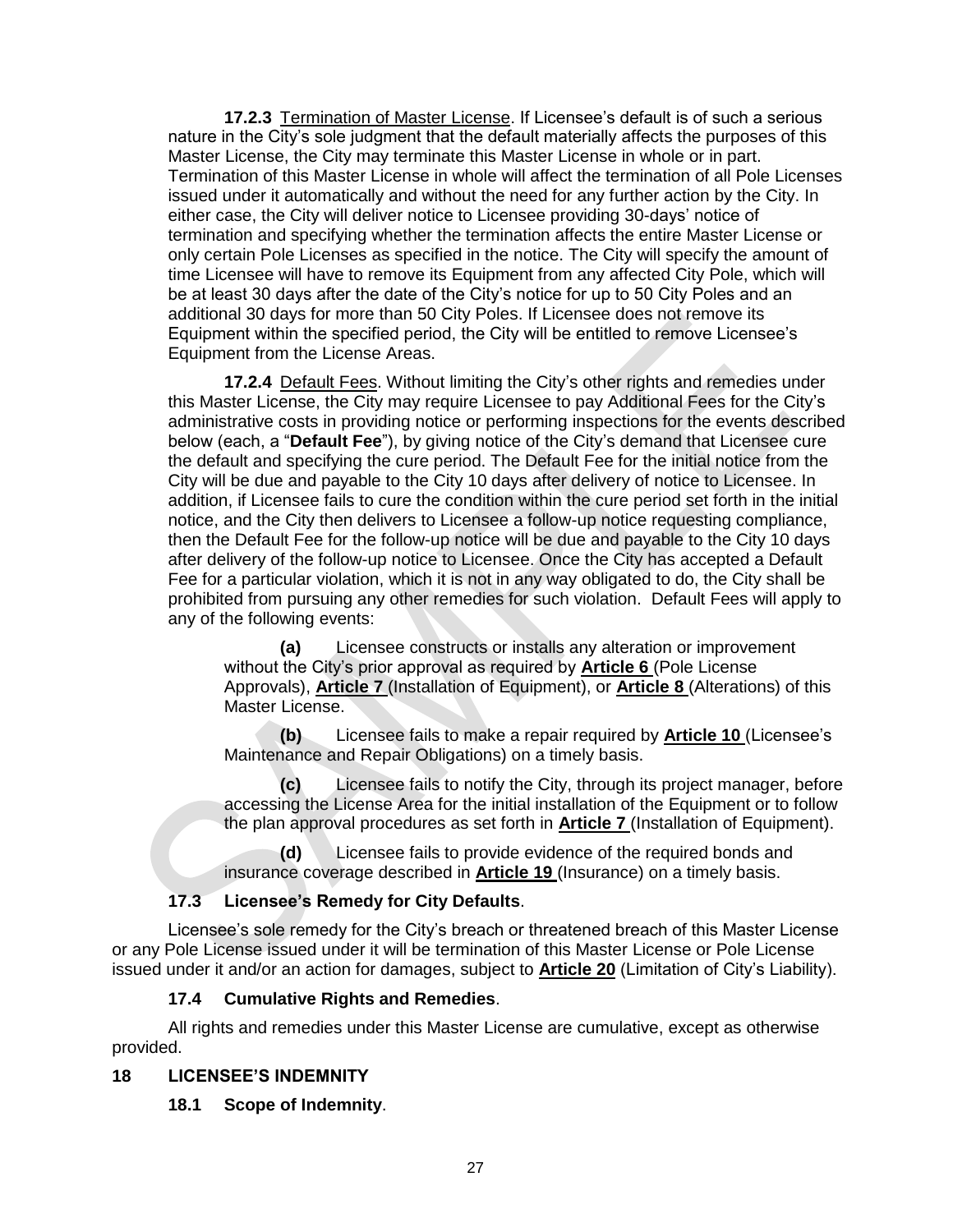Licensee, on behalf of itself and its successors and assigns, shall Indemnify the City Indemnified Parties from and against any and all liabilities, losses, costs, claims, judgments, settlements, damages, liens, fines, penalties, and expenses, including direct and vicarious liability of every kind (each, a "**Claim**"), incurred in connection with or to the extent arising in whole or in part from: (a) injury to or death of a person, including employees of Licensee, or loss of or damage to property, arising from Licensee's or its Agents' or Invitees' authorized or unauthorized use of the License Area; (b) any default by Licensee in the observation or performance of any of the terms, covenants, or conditions of this Master License to be observed or performed on Licensee's part; (c) the use or occupancy or manner of use or occupancy of the License Area by Licensee, its Agents, or Invitees, or any person or entity claiming through or under any of them; (d) the condition of the License Area or any occurrence on the License Area from any cause attributable to the events described in **clauses (a)**, **(b)**, **(c)**, or **(d)** of this Section; or (e) any acts, omissions, or negligence of Licensee, its Agents, or Invitees, in, on, or about the License Area; except to the extent that such Indemnity is void or otherwise unenforceable under applicable Law in effect on or validly retroactive to the date of this Master License and further except to the extent such Claim is caused by the willful misconduct or gross negligence of the Indemnified Parties.

### **18.2 Indemnification Obligations.**

Licensee's Indemnification obligation includes reasonable fees of attorneys, consultants, and experts and related costs, including the City's costs of investigating any Claim. Licensee specifically acknowledges and agrees that it has an immediate and independent obligation to defend the City and the other Indemnified Parties from any Claim that actually or potentially falls within the scope of **Section 18.1** (Scope of Indemnity) even if allegations supporting the Claim are groundless, fraudulent, or false, which obligation arises at the time such Claim is tendered to Licensee by the Indemnified Party and continues at all times until finally resolved. Licensee's obligations under this Article will survive the termination of the Master License.

#### **19 INSURANCE**

#### **19.1 Licensee's Insurance**.

As a condition to issuance of any Pole License, Licensee must provide proof of compliance with the insurance requirements in this Article except to the extent the City's Risk Manager agrees otherwise in writing.

**19.1.1** Coverage Amounts. Licensee shall procure and keep in effect at all times during the Term, at Licensee's cost, insurance in the following amounts and coverages:

**(a)** Commercial General Liability insurance (including premises operations; explosion, collapse and underground hazard; broad form property damage; products/completed operations; contractual liability; independent contractors; personal injury) with limits of at least \$2 million combined single limit for each occurrence and \$4 million general aggregate.

**(b)** Worker's Compensation Insurance in compliance with applicable state law with Employer's Liability Limits not less than \$1 million per each accident/disease/policy.

**(c)** Commercial Automobile Liability Insurance with limit not less than \$2 million each occurrence combined single limit for bodily injury and property damage, covering all owned and non-owned and hired vehicles.

**19.1.2** Required Endorsements. Commercial General Liability and Commercial Automobile Liability Insurance policies shall provide, or be endorsed to provide, the following: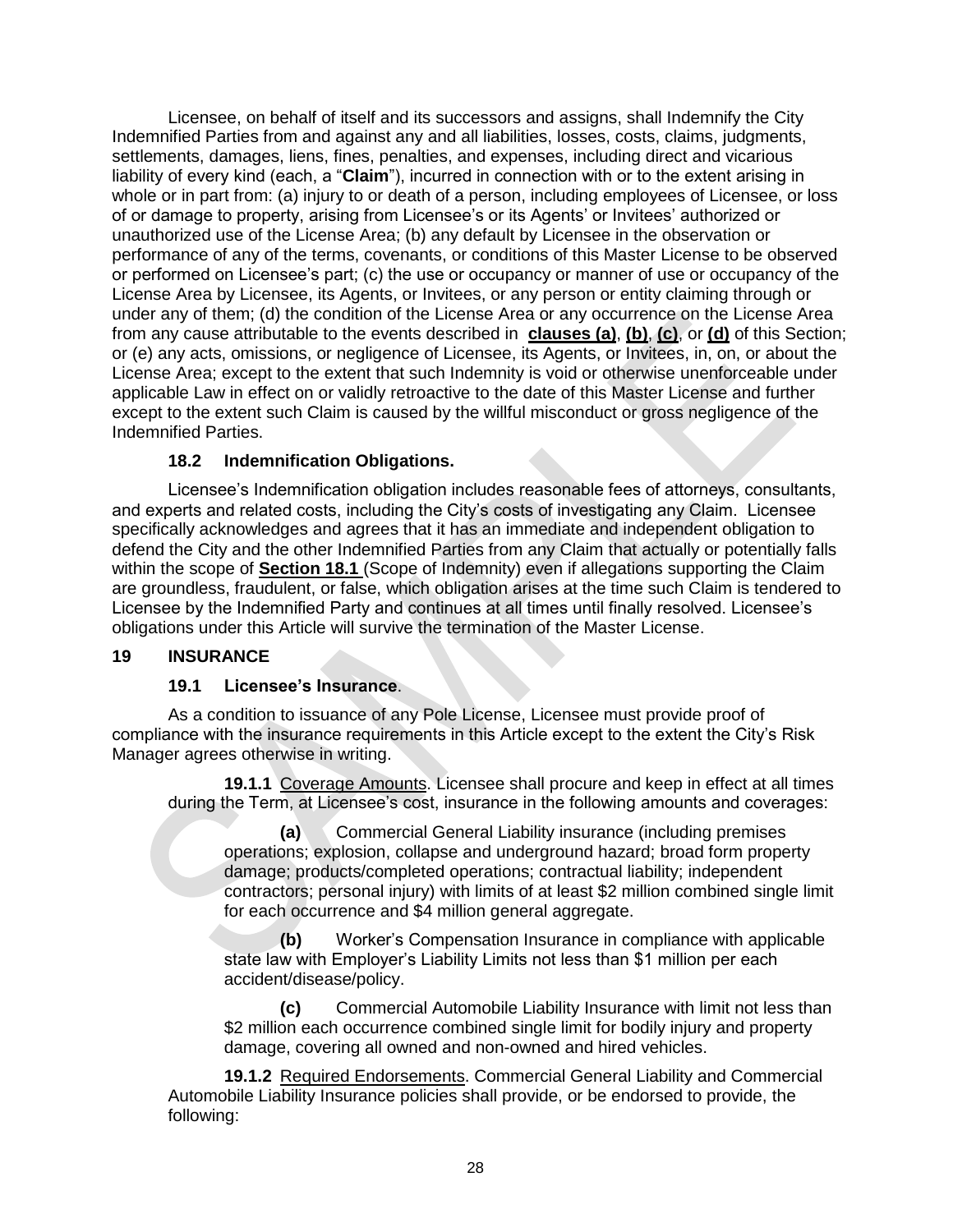**(a)** That the "*City of Citrus Heights, and its officers, officials, and employees*" are included as additional insureds. Licensor's additional insured status shall (i) be limited to bodily injury, property damage or personal and advertising injury caused, in whole or in part, by Licensee, its employees, agents or independent contractors; and (ii) not extend to claims for punitive or exemplary damages arising out of the acts or omissions of Licensor, its employees, agents or independent contractors or where such coverage is prohibited by law or to claims arising out of the gross negligence of Licensor, its employees, agents or independent contractors; and

**(b)** That such policies are primary insurance to any other insurance available to the additional insureds, with respect to any Claims arising out of this Master License, and that insurance applies separately to each insured against whom Claim is made or suit is brought. Such policies shall also provide for severability of interests and that an act or omission of one of the named insureds that would void or otherwise reduce coverage shall not reduce or void the coverage as to any insured, and shall afford coverage for all Claims based on acts, omissions, injury, or damage that occurred or arose (or the onset of which occurred or arose) in whole or in part during the policy period.

**19.1.3** Notice of Cancellation. Upon receipt of notice from its insurer(s)Licensee shall use commercially reasonable efforts to provide City with thirty (30) days prior written notice of cancellation of any required coverage required herein.

**19.1.4** Claims-Made Policies. Should any of the required insurance be provided under a claims-made form, Licensee shall maintain such coverage continuously throughout the Term and, without lapse, for a period of two (2) years after the expiration or termination of this Master License, to the effect that, should occurrences during the Term give rise to Claims made after expiration or termination of this Master License, such Claims shall be covered by such claims-made policies.

**19.1.5** General Aggregate Limit. Should any of the required insurance be provided under a form of coverage that includes a general annual aggregate limit or provides that Claims investigation or legal defense costs will be included in such general annual aggregate limit, such general aggregate limit shall be double the occurrence or Claims limits specified above.

**19.1.6** Certificates. Licensee shall deliver to the City certificates of insurance and additional insured policy endorsements from insurers in a form satisfactory to the City, evidencing the coverages required under this Master License, on or before the Effective Date, and Licensee shall provide the City with certificates thereafter promptly upon the City's request.

**19.1.7** Insurance Does Not Limit Indemnity. Licensee's compliance with the provisions of this Section in no way relieve or decrease Licensee's liability under **Article 18** (Licensee's Indemnity) or any other provision of this Master License.

**19.1.8** Right to Terminate. The City may elect, in the City's sole and absolute discretion, to terminate this Master License if Licensee allows any required insurance coverage to lapse by: (i) providing Licensee notice of the event of default; and (ii) including in the notice of default or a notice of termination if Licensee fails to reinstate the lapsed coverage within three business days after the City delivers notice.

**19.1.9** Ratings. Licensee's insurance companies must be eligible to do business in California and must meet or exceed an A.M. Best rating of A-VII or its equivalent.

**19.1.10** Effective Dates. All insurance must be in effect before the City will authorize Licensee to install Equipment on any City Pole and remain in force until all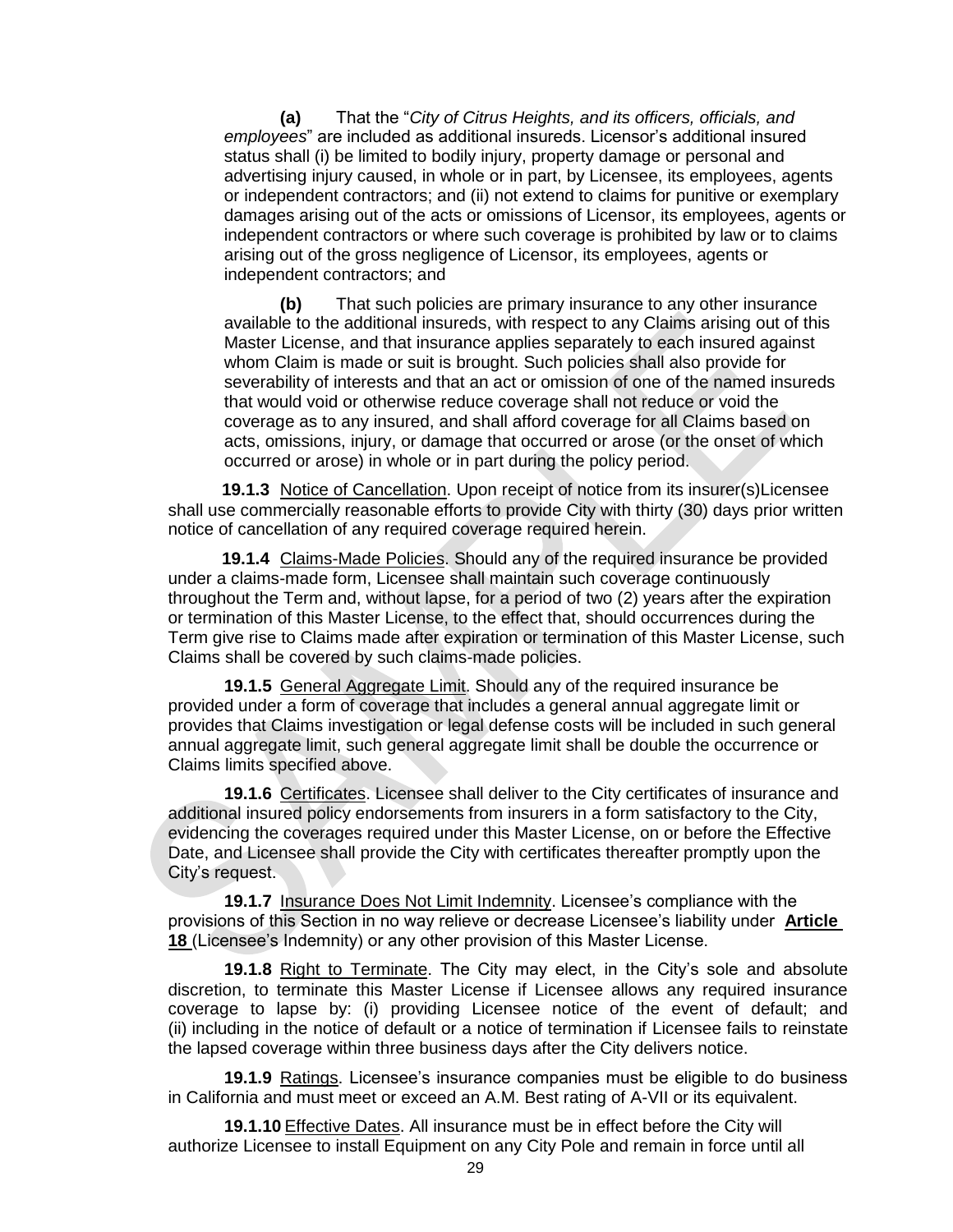Equipment has been removed from the License Area. Licensee is responsible for determining whether the above minimum insurance coverages are adequate to protect its interests. The above minimum coverages are not limitations upon Licensee's liability.

**19.1.11** Self-Insurance Alternative. Licensee may propose an alternative insurance program, if that program provides equivalent protections to the City as the insurance requirements in this Section. It shall be the City's sole discretion, whether it accepts an alterantive insurance program. The City's acceptance of an alternative insurance program will not effect an implied waiver or amendment of any other requirement of this Master License. Any amendment of these insurance requirements must be in a written amendment to this Master License, executed in the same manner as this Master License. In the event Licensee self-insure its obligation to include City as an additional insured, the following additional provisions shall apply (in addition to those set forth in this Section):

(i) City shall within a reasonable period of time after notice thereof, but no later than forty (40) days, provide Licensee with written notice of any claim, demand, lawsuit, or the like for which it seeks coverage pursuant to this Section and provide Licensee with copies of any demands, notices, summonses, or legal papers received in connection with such claim, demand, lawsuit, or the like;

(ii) City shall not settle any such claim, demand, lawsuit, or the like without the prior written consent of Licensee; and

(iii) City shall fully cooperate with Licensee in the defense of the claim, demand, lawsuit, or the like.

**19.1.12** Excess/Umbrella Insurance. The coverage amounts set forth for Commercial General Liability and Commercial Auto Liability may be met by a combination of primary and excess/umbrella policies as long as in combination, the policies' limits equal or exceed the amounts stated herein.

### **19.2 Insurance of Licensee's Property**.

City shall have no responsibility for insuring Licensee's property. Licensee shall be responsible, at its expense, and in its sole discretion, for separately insuring Licensee's property.

#### **19.3 City's Insurance**.

Licensee acknowledges that the City maintains insurance, self-insurance, or equivalent risk management coverage against casualty, property damage, and public liability risks. The City agrees to maintain adequate coverage for public liability risks during the Term and is not required to carry any additional insurance with respect to the License Area or otherwise.

### **19.4 Waiver of Subrogation**.

The City and Licensee each hereby waives any right of recovery against the other party for any loss or damage sustained by such other party with respect to the License Area or any portion thereof or the contents of the same or any operation therein, whether or not such loss is caused by the fault or negligence of such other party, to the extent such loss or damage is covered by insurance obtained by the waiving party under this Master License or is actually covered by insurance obtained by the waiving party. Each waiving party agrees to cause its insurers to issue appropriate waiver of subrogation rights endorsements to all policies relating to the License Area, but the failure to obtain any such endorsement will not affect the waivers in this Section.

### **19.5 Contractors' Bonds and Insurance**.

Licensee shall require its contractors that install, maintain, repair, replace, or otherwise perform work on the License Area: (a) to provide bonds to guarantee the performance of the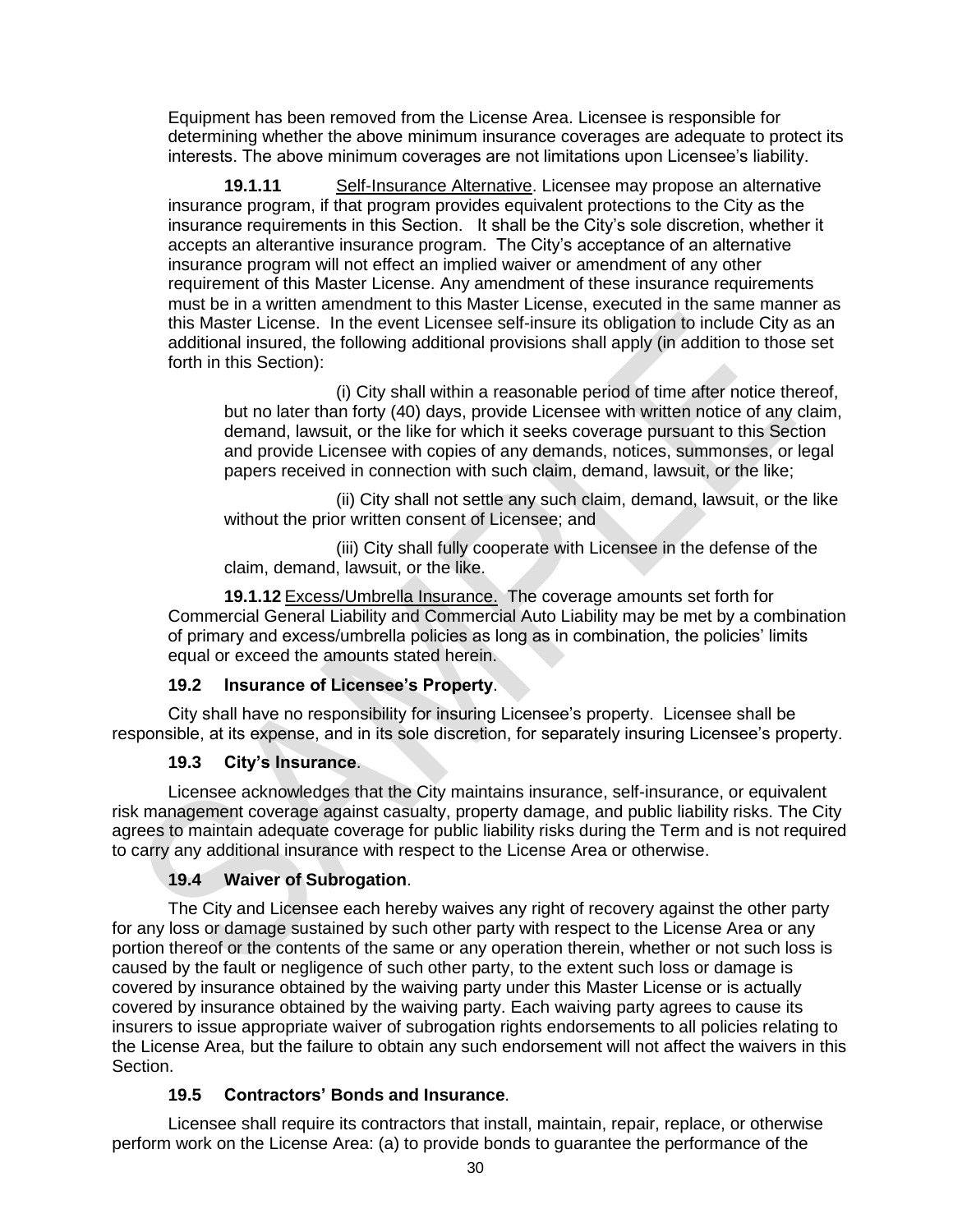work and the payment of subcontractors and suppliers for any installation of Equipment; and (b) to have and maintain insurance of the same coverage and with reasonable and prudent amounts.

## **20 LIMITATION OF CITY'S LIABILITY**

### **20.1 General Limitation on City's Liability**.

The City is not responsible or liable to Licensee for, and Licensee hereby waives all Claims against the City and its Agents and releases the City and its Agents from, all Claims from any cause (except to the extent caused by the gross negligence or willful misconduct of the City and its Agents or breach of this Master License by City), including acts or omissions of persons using the sidewalk or street adjoining or adjacent to or connected with the License Area; utility interruption; theft; burst, stopped, or leaking water, gas, sewer, or steam pipes; or gas, fire, oil, or electricity in, flood, vehicle collision, or other accidental "knock downs" or similar occurrences on or about the License Area or other City Property.

### **20.2 Consequential Damages**.

Notwithstanding any provision of this Agreement to the contrary, in no event shall either party be liable to the other in contract, tort, under any statute, warranty, provision of indemnity or otherwise, for any special, indirect, incidental, or consequential, punitive, or exemplary damages suffered by the other party or any customer or third party or any other person for lost profits or other business interruption damages of that party's customers, advertisers, users, clients, licensees, or any other person, firm, or entity, and the parties agree to indemnify, defend and hold each other harmless in such regard.

## **20.3 No Relocation Assistance**.

This Master License creates no right in Licensee to receive any relocation assistance or payment for any reason under the California Relocation Assistance Law (Cal. Gov. Code §§ 7260 *et seq.*), the Uniform Relocation Assistance and Real Property Acquisition Policies Act (42 U.S.C. §§ 4601 *et seq.*), or similar Law upon any termination of occupancy except as provided in **Article 15** (Eminent Domain). To the extent that any relocation law may apply, Licensee waives, releases, and relinquishes forever any and all Claims that it may have against the City for any compensation from the City except as specifically provided in this Master License upon termination of its occupancy of all or any part of the License Area.

## **20.4 Non-Liability of City Officials, Employees, and Agents**.

No elective or appointive board, commission, member, officer, employee, or other Agent of the City will be personally liable to Licensee, its successors, or its assigns, in the event of any default or breach by the City or for any amount which may become due to Licensee, its successors, or its assigns, or for any obligation of the City under this Master License.

## **21 CITY ACCESS TO LICENSE AREA**

### **21.1 City's Right of Access**.

Except as specifically provided otherwise, the City and its designated Agents have the right of access to any part of the License Area at any time without notice for any purpose.

### **21.2 Emergency Access**.

If safe and practicable, the City will notify Licensee of any emergency that requires the City to remove and replace a City Pole and allow Licensee to remove its Equipment before the City removes or replaces a City Pole in an emergency situation or other exigent circumstances. But if in the City's sole judgment it is not safe or practicable to wait for Licensee to perform the work or where such delay would cause significant delay to or otherwise compromise public safety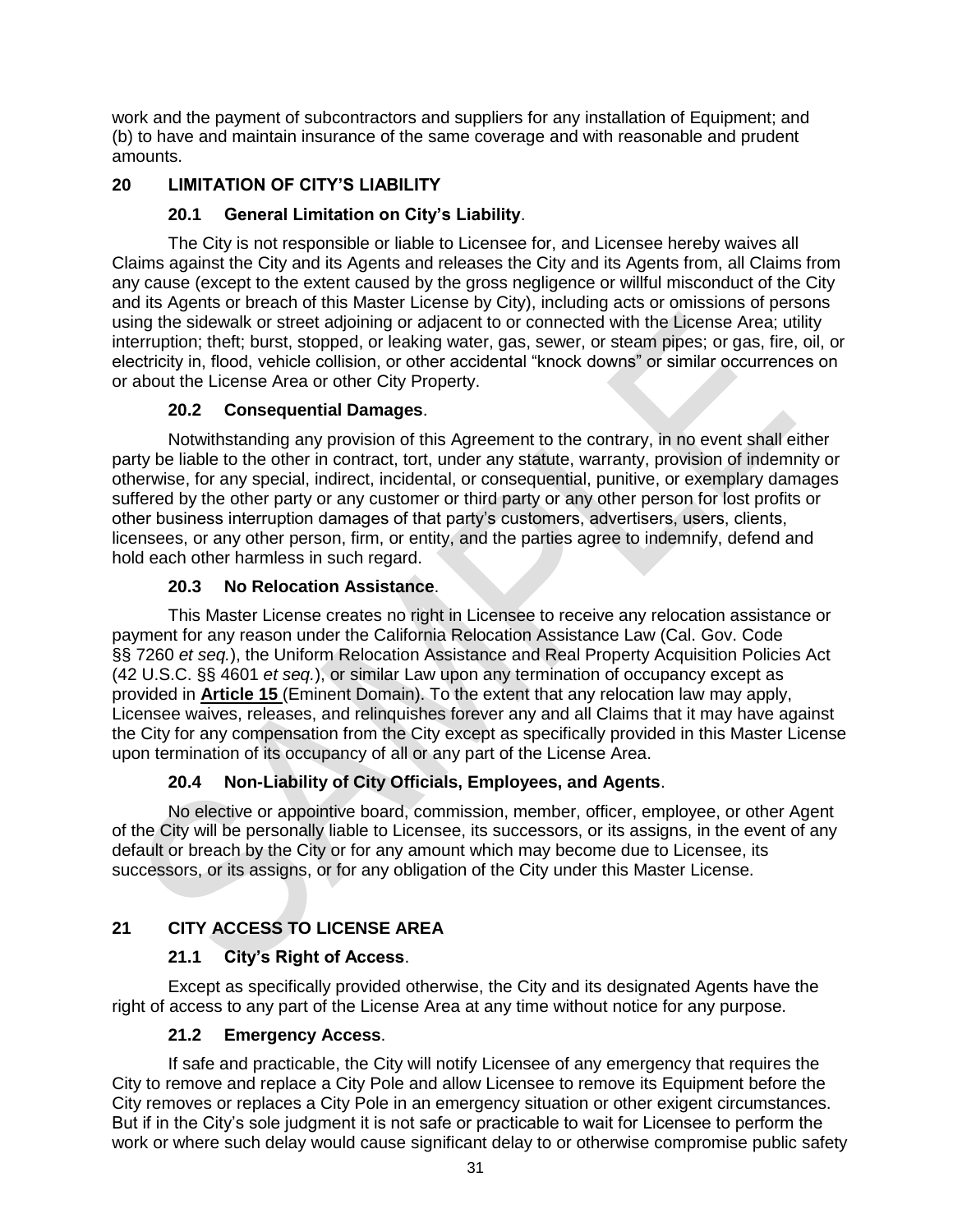or services, the City will remove the Equipment from the City Pole, exercising reasonable care to avoid damage. The City will hold the Equipment for retrieval by Licensee, and Licensee will have the right to reinstall the Equipment or equivalent Equipment at Licensee's expense on the repaired or replaced City Pole in accordance with **Article 7** (Installation of Equipment). As provided in **Section 9.4** (Emergencies), the City's removal of Licensee's Equipment in emergency or exigent circumstances may not be deemed to be a forcible or unlawful entry into or interference with Licensee's rights to the License Area.

## **21.3 No Liability for Emergency Access**.

The City will not be liable in any manner, and Licensee hereby waives any Claims, for any inconvenience, disturbance, loss of business, nuisance, or other damage arising out of the City's entry onto the License Area, including the removal of Licensee's Equipment from a City Pole in an emergency as described in **Subsection 21.2** (Emergency Access), except damage resulting directly and exclusively from the gross negligence or willful misconduct of the City or its Agents and not contributed to by the acts, omissions, or negligence of Licensee, its Agents, or Invitees.

## **22 REQUIRED RECORDS**

## **22.1 Records of Account**.

Licensee shall maintain during the Term and for a period ending 3 years after the Expiration Date or earlier termination of this Master License the following records at a place of business within the State of California or in an electronic format: (a) identification and location of all City Poles under active Pole Licenses; (b) amounts and dates of License Fees paid to the City; (c) Regulatory Approvals issued for the installation, operation, and maintenance of Equipment on City Poles; and (d) correspondence with the City concerning any matter covered by this Master License. The City, or a consultant acting on its behalf, will have the right to inspect and audit Licensee's records specifically described in this section at Licensee's place of business during regular business hours on 10 business days' notice to Licensee. Such inspection and audit shall be at City's sole expense, except for any costs incurred by the Licensee in making Licensee's records available for inspection.

## **22.2 Estoppel Certificates**.

Licensee, at any time and from time to time on not less than 30 days' notice from the City, shall execute, acknowledge, and deliver to the City or to any party designated by the City, a certificate of Licensee stating: (a) that Licensee has accepted the License Area (or, if Licensee has not done so, that Licensee has not accepted all or any part of the License Area and specifying the applicable portions of the License Area and reasons for non-acceptance); (b) the Commencement Dates of any Pole Licenses then in effect; (c) the Effective Date and Expiration Date of this Master License; (d) that this Master License and Pole Licenses are unmodified and in full force and effect or, if modified, the manner in which they are modified; (e) to Licensee's knowledge, whether any defenses then exist against the enforcement of any of Licensee's obligations under this Master License (and if so, specifying the same); (f) to Licensee's knowledge, whether any of the City's obligations under this Master License are outstanding (and if so, identifying any City obligations that Licensee believes that the City has failed to meet); (g) the dates, if any, to which the License Fees and Additional Fees have been paid; and (h) any other information that may be reasonably required by any such persons.

## **22.3 Regulatory and Bankruptcy Records**.

**22.3.1** Copies for City Records. Licensee shall provide to the City without request copies of: (a) any pending applications, communications, or other documents related to any filing by or against Licensee of an action for bankruptcy, receivership, or trusteeship; and (b) all relevant non-privileged petitions, applications, communications, and reports submitted by Licensee to the FCC or any other Regulatory Agency having jurisdiction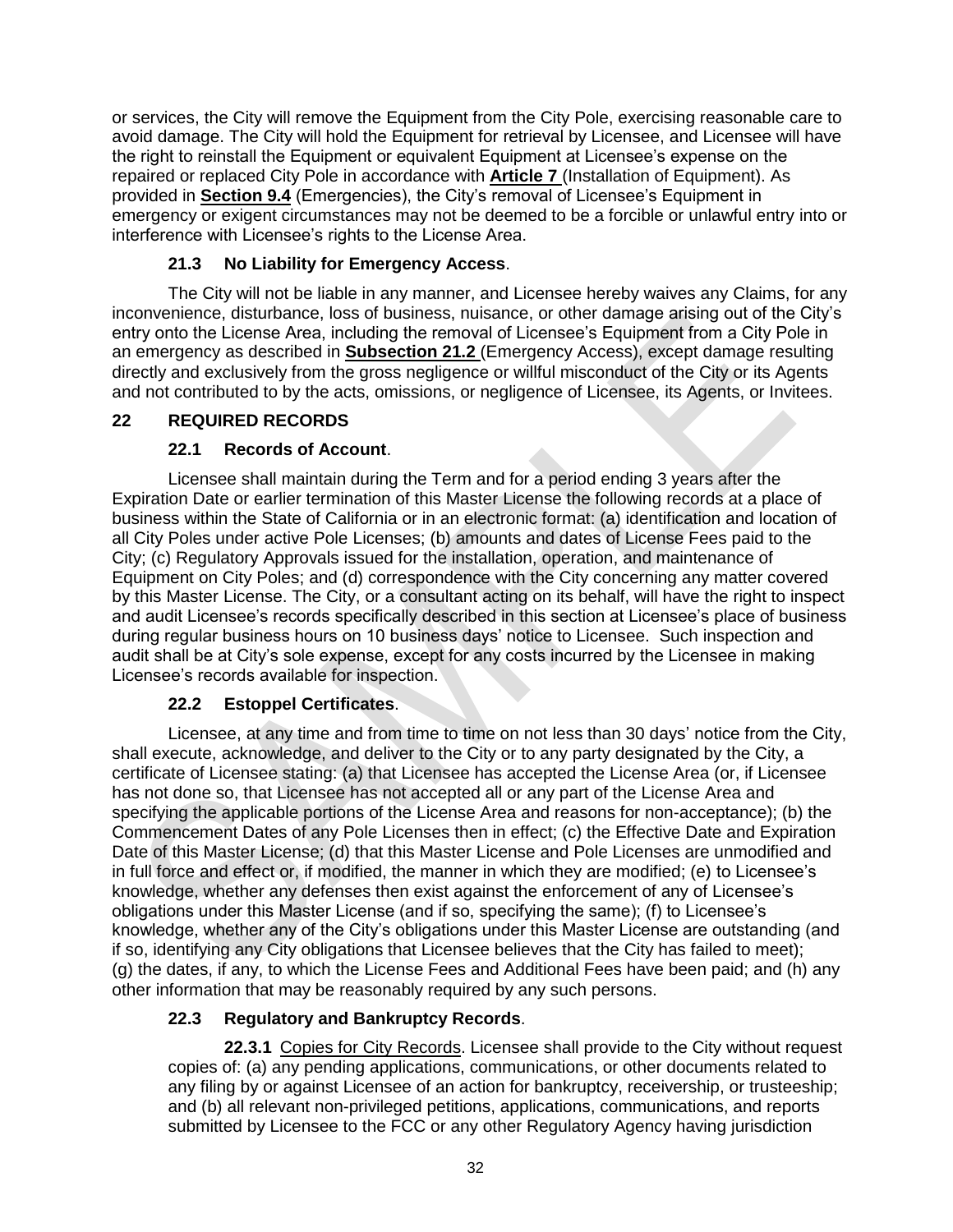directly related to Licensee's installation or operation of Equipment on City Poles or other property.

**22.3.2** Production of Documents. The City will attempt to notify Licensee promptly after delivery of any request for copies of these records made under any public records Law or in any court proceeding and of the date on which the records are to be made available. If Licensee believes that any of the requested records are confidential or contain proprietary information, Licensee must identify those records to the City before the date of required production. If the request is made through any court or administrative proceeding, or the requesting party otherwise makes a formal complaint regarding nondisclosure, Licensee will have the burden to obtain any protective order needed to withhold production at its sole cost and expense. Licensee acknowledges that the City's compliance with any court order, including a subpoena duces tecum, will not violate this Subsection. The City's failure to notify Licensee will not affect the City's legal obligation to produce records or give rise to any Claim by Licensee against the City.

## **23 RULES AND REGULATIONS**

Licensee shall faithfully comply during the Term with any and all reasonable rules, regulations, and instructions that the City establishes, as amended from time to time, with respect to use of any part of the License Area, to the extent that the rules, regulations, and instructions do not materially conflict with any express, material terms and conditions of this Master License, except that no amendments to rules, regulations, and instructions shall apply retroactively unless required by law. City shall give written notice of any amendments to rules, regulations, and instructions at least 30 days prior to the amendments' effectiveness..

### **24 SECURITY DEPOSIT**

### **24.1 Application of Security Deposit**.

Licensee must tender to the City for deposit the sum(s) specified as the security deposit in the Basic License Information as either, at its option, cash, or a letter of credit, or surety bond in the same amount (the "**Security Deposit**") to secure Licensee's faithful performance of all terms, covenants, and conditions of this Master License and the requested Pole License. The Security Deposit shall be due at the time(s) specified in the Basic License Information. Any letter of credit shall be in a form acceptable to the City Attorney and issued by a financial institution that is subject to regulation by the state or federal government guaranteeing that all or any portion of the funds available pursuant to the letter of credit will be paid upon written demand of the City and that such written demand need not present documentation of any kind as a condition of payment, including proof of loss. Any surety bond shall be in a form acceptable to the City Attorney; shall name the City as the obligee to guarantee and assure the faithful performance of Licensee's obligations under this Master License; and state that reasonable attorney's fees shall be in addition to the face amount of the surety bond. Licensee agrees that the City may apply the Security Deposit in whole or in part to remedy any damage to the License Area caused by Licensee, its Agents, or Invitees, or any failure of Licensee to perform any other terms, covenants, or conditions contained herein (including the payment of License Fees or other sums due under this Master License or any Pole License either before or after a default), without waiving any of the City's other rights and remedies under this Master License or at law or in equity. Licensee waives any rights it may have under section 1950.7 of the California Civil Code or any similar Law and agrees that the City may retain all or any portion of Security Deposit reasonably necessary to compensate the City for any other foreseeable or unforeseeable loss or damage caused by the acts or omissions of Licensee, its Agents, or Invitees. Licensee understands and agrees that the City may apply some or all of the Security Deposit to the payment of future License Fees, Additional Fees, and other amounts payable to the City under this Master License and any Pole License following a Licensee event of default. The City's obligations with respect to the Security Deposit are solely that of a debtor and not of a trustee. The City is not required to keep the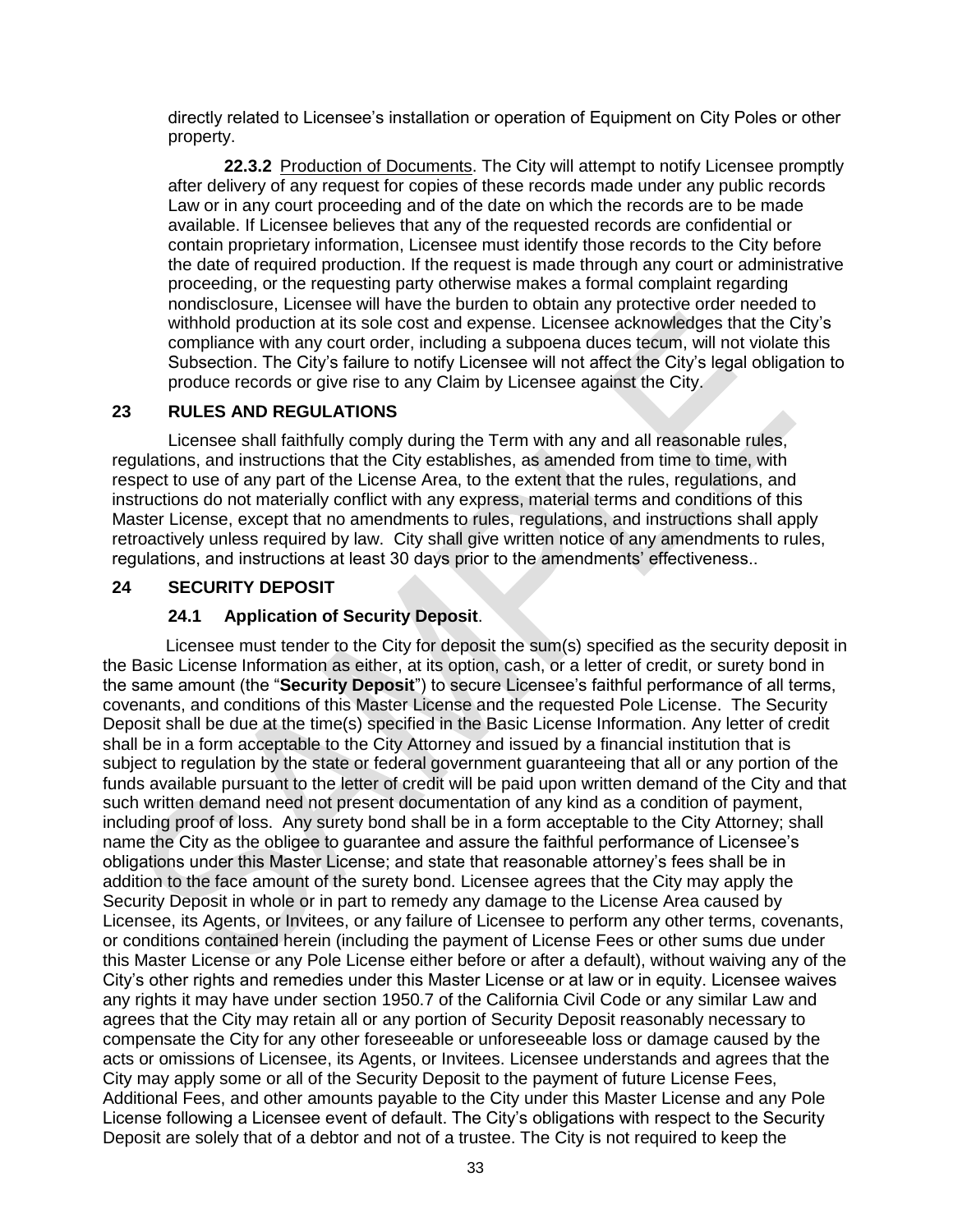Security Deposit separate from its general funds, and Licensee is not entitled to interest on the Security Deposit. The amount of the Security Deposit in no way limits the liabilities of Licensee under any provision of this Master License or any Pole License.

### **24.2 Further Deposits**.

Should the City use any portion of the Security Deposit to cure any default by Licensee under this Master License, Licensee will be required to replenish the Security Deposit in the amount and by the date that the City specifies by notice to Licensee.

## **25 SURRENDER OF LICENSE AREA**

## **25.1 Surrender**.

**25.1.1** Obligations Upon Surrender. No later than 60 days after the termination of any Pole License, Licensee shall peaceably remove its Equipment from applicable portions of the License Area, repair any damage resulting from the removal, and surrender it to the City in good order and condition, normal wear and tear excepted, free of debris and hazards, and free and clear of all liens and encumbrances. Licensee's obligations under this Article will survive the Expiration Date or other termination of this Master License.

**25.1.2** Equipment Abandoned After Termination. At its option, the City may deem any items of Licensee's Equipment that remain in a License Area or other City Property more than 60 days after the termination of any Pole License to be abandoned and in such case the City may dispose of the abandoned Equipment in any lawful manner after expiration of a 60-day period initiated by the City notice to Licensee to remove the Equipment. Licensee agrees that California Civil Code sections 1980 *et seq.* and similar provisions of the Civil Code addressing abandoned property by residential or commercial tenants do not apply to any abandoned Equipment.

## **25.2 Holding Over**.

**25.2.1** With Consent. Any holding over after the termination of any Pole License with the express consent of the City will be construed to automatically extend the Term of this Master License for a period of one License Year at a License Fee equal to 150% of the License Fee in effect immediately before the Expiration Date and the Master License otherwise will be on its express terms and conditions.

**25.2.2** Without Consent. Any holding over without the City's consent will be a default by Licensee and entitle the City to exercise any or all of its remedies, even if the City elects to accept one or more payments of License Fees, Additional Fees, or other amounts payable to the City from Licensee after the termination of any Pole License.

## **26 HAZARDOUS MATERIALS**

## **26.1 Hazardous Materials in License Area**.

Licensee covenants and agrees that neither Licensee nor any of its Agents or Invitees shall cause or permit any Hazardous Material to be brought upon, kept, used, stored, generated, disposed of, or Released in, on, under, or about the License Area or any other part of City Property, or transported to or from any City Property in violation of Environmental Laws, except that Licensee may use small quantities of Hazardous Materials as needed for routine operation, cleaning, and maintenance of Licensee's Equipment that are customarily used for routine operation, cleaning, and maintenance of such equipment and so long as all such Hazardous Materials are contained, handled, and used in compliance with Environmental Laws. Licensee shall immediately notify the City if and when Licensee learns or has reason to believe any Release of Hazardous Material has occurred in, on, under, or about the License Area or other City Property.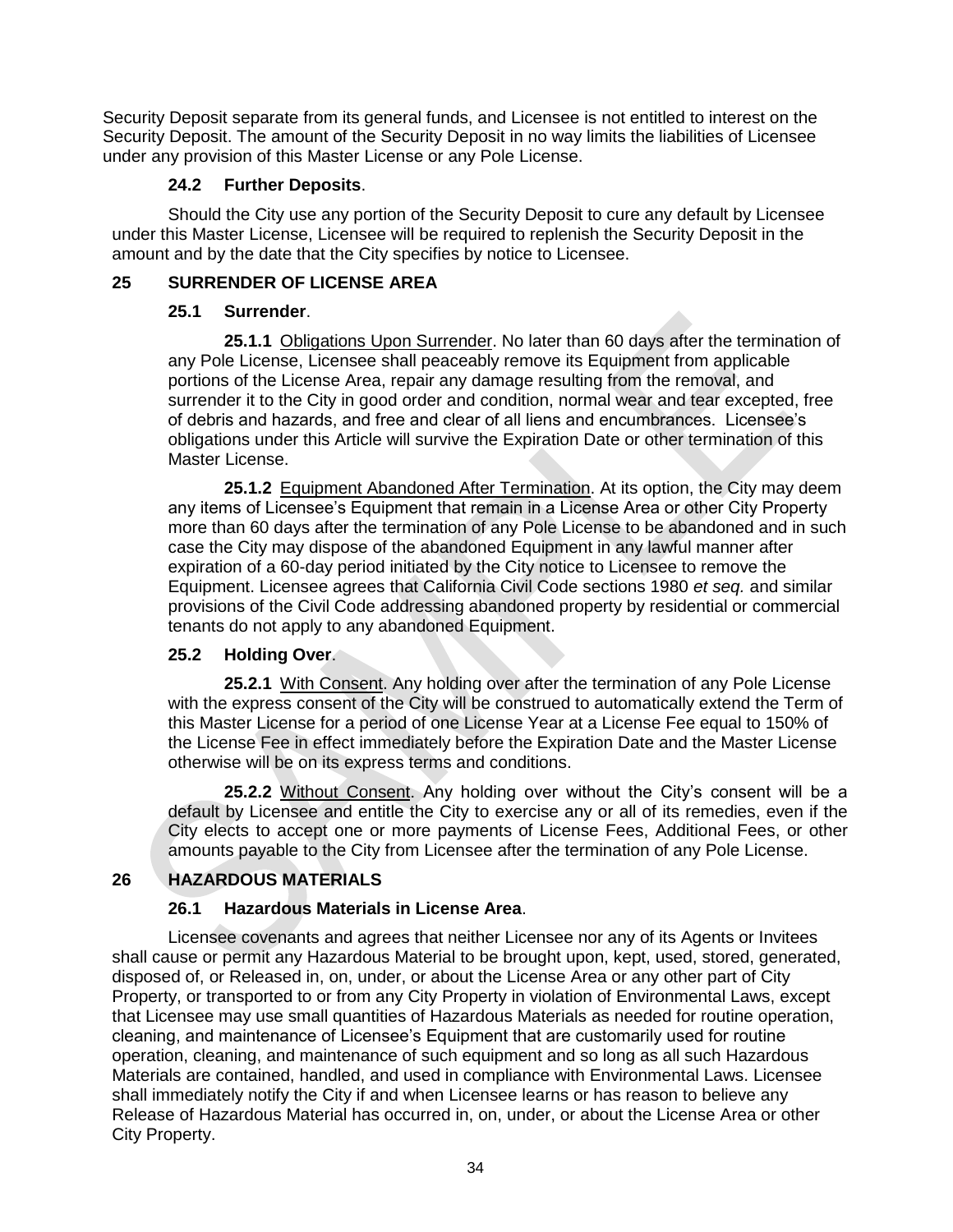## **26.2 Licensee's Environmental Indemnity**.

If Licensee breaches any of its obligations contained in this Article, or if any act, omission, or negligence of Licensee or any of its Agents or Invitees in the performance of activities pursuant to this License results in any contamination of the License Area or other City Property, or in a Release of Hazardous Material from, on, about, in, or beneath any part of the License Area or other City Property, or the violation of any Environmental Law, then Licensee, on behalf of itself and its successors and assigns, shall Indemnify the City, its Agents, and their respective successors and assigns from and against any and all Claims (including damages for decrease in value of the License Area or other City Property, the loss or restriction of the use of usable space in the License Area or other City Property and sums paid in settlement of Claims, attorneys' fees, consultants' fees, and experts' fees and related costs) arising during or after the Term of this Master License relating to such Release or violation of Environmental Laws; provided, however, Licensee shall not be liable for any Claims to the extent such Release was caused by the gross negligence or willful misconduct of the City or its Agents. Licensee's Indemnification obligation includes costs incurred in connection with any activities required to Investigate and Remediate any Hazardous Material brought onto the License Area or other City Property by Licensee or any of its Agents or Invitees and to restore the License Area or other City Property to its condition prior to Licensee's introduction of such Hazardous Material or to correct any violation of Environmental Laws. Licensee specifically acknowledges and agrees that it has an immediate and independent obligation to defend the City and the other Indemnified Parties from any Claim that actually or potentially falls within this Indemnity provision even if the allegations supporting the Claim are or may be groundless, fraudulent, or false, which obligation arises at the time such Claim is tendered to Licensee by the Indemnified Party and continues until the Claim is finally resolved. Without limiting the foregoing, if Licensee or any of its Agents or Invitees causes the Release of any Hazardous Material on, about, in, or beneath the License Area or other City Property, then in any such event Licensee shall, immediately, at no expense to any Indemnified Party, take any and all necessary actions to return the License Area or other City Property, as applicable, to the condition existing prior to the Licensee's Release of any such Hazardous Materials on the License Area or other City Property or otherwise abate the Release in accordance with all Environmental Laws, except to the extent such Release was caused by the gross negligence or willful misconduct of the City or its Agents. Licensee shall afford the City a full opportunity to participate in any discussions with Regulatory Agencies regarding any settlement agreement, cleanup or abatement agreement, consent decree, or other compromise or proceeding involving Hazardous Material.

## **27 SPECIAL PROVISIONS**

## **27.1 Early Termination by Either Party**.

If Licensee does not obtain all Regulatory Approvals for any Pole License by the first anniversary of its effective date, either party will have the right to terminate that Pole License on 60 days' notice ("Notice Period"), which the terminating party must deliver to the other party within 10 business days after the first anniversary of the effective date of the Pole License to be terminated. If a Pole License is terminated under this provision, the Commencement Date will be deemed not to occur, and Licensee will have no obligation to pay the License Fee. If Licensee obtains all Regulatory Approvals within the Notice Period, City's termination notice shall be deemed revoked, and the Pole License shall remain in full force and effect.

## **27.2 Licensee's Termination Rights**.

**27.2.1** No-Fault Termination of Master License. This Subsection will apply after the Commencement Date of any Pole Licenses. If Licensee fails to obtain or loses Regulatory Approvals for the Permitted Use with respect to a majority of the City Poles subject to Pole Licenses for reasons other than its failure to comply with the conditions of this Master License or Regulatory Approvals and in spite of reasonable efforts by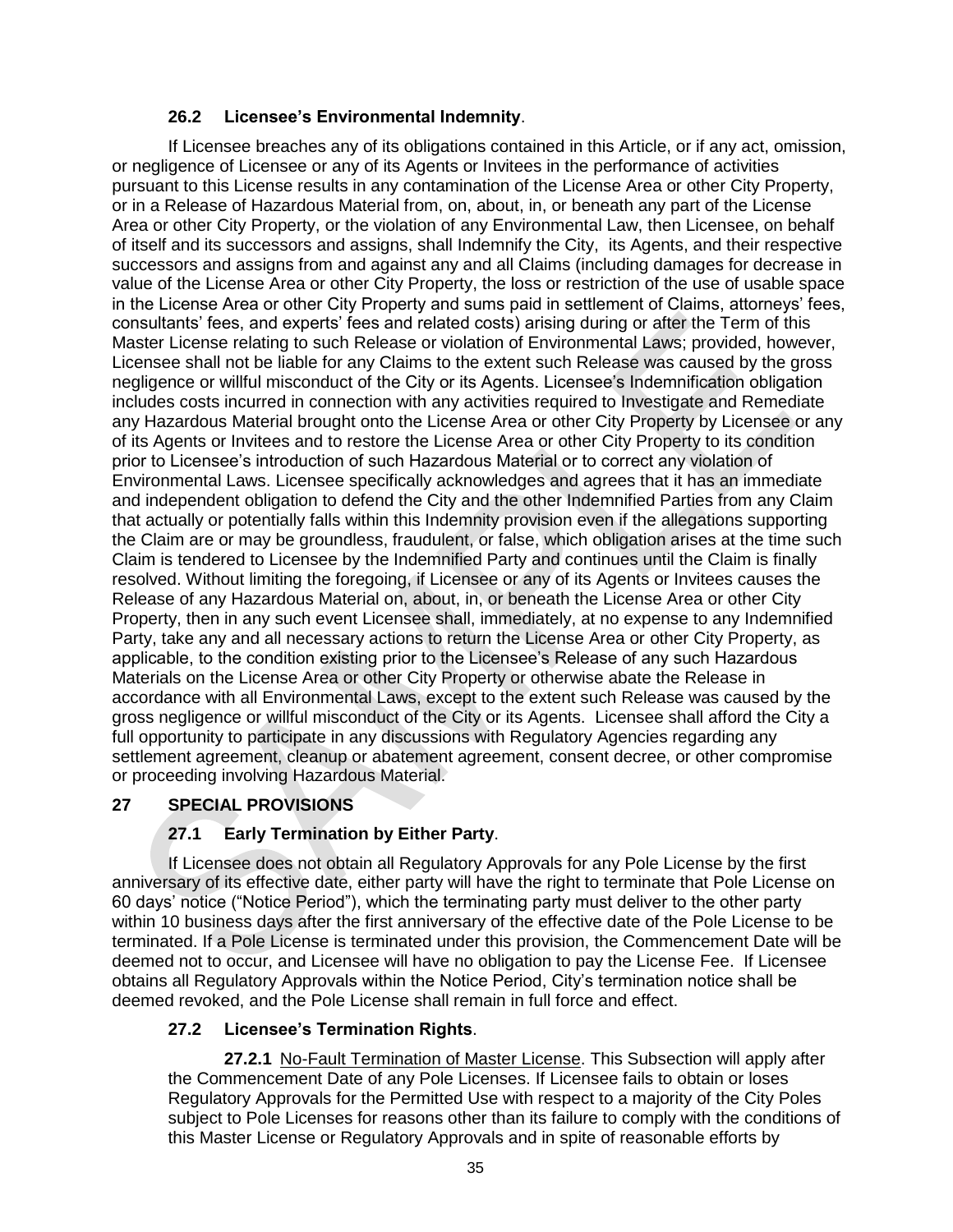Licensee to obtain or maintain its Regulatory Approvals, Licensee may terminate this Master License at any time on 90 days' prior notice to the City.

**27.2.2** Pole License Termination. Absent the circumstances described in **Subsection 27.2.1** (No-Fault Termination of Master License), Licensee may terminate a Pole License on 90 days' notice at any time following the first anniversary of the Commencement Date of the Pole License. Licensee may remove its Equipment from the applicable License Area at any time after giving the required notice.

**27.2.3** Master License Termination. Licensee may terminate this Master License at any time on one year's notice.

**27.2.4** Interference Caused by City Work. If any City work described in **Section 9.1** (Repairs, Maintenance, and Alterations) prevents Licensee from using a City Pole or other License Area for more than 30 days, Licensee will be entitled to: (i) a pro rata abatement of the License Fee for the period Licensee is unable to use the City Pole; (ii) terminate the Pole License on 30 days' notice; or (iii) both abatement of the License Fee under clause (i) and termination under clause (ii).

### **27.3 City's Termination Rights** .

#### **27.3.1** Absolute Right to Terminate Pole Licenses.

**(a)** The City has the absolute right in its sole discretion to terminate any or all Pole Licenses if the City Manager (or his or her designee) determines in accordance with Laws that Licensee's continued use of the License Area adversely affects or poses a threat to public health and safety, constitutes a verified and material public nuisance, interferes with the City's street lights, utilities, or other municipal operations, or requires the City to maintain a City Pole that is no longer required for City purposes; provided, however, Licensee shall have the option to acquire the Pole from City at no cost to Licensee if City intends to terminate the Pole License for a Pole that is no longer required for City purposes and the City elects not to remove.

**(b)** If the condition is susceptible to cure, the City will provide notice to Licensee of the City's determination, the underlying reasons for the determination, and provide a 30-day cure period following which the affected Pole Licenses will terminate if Licensee has not effected a cure. Provided, however, that the Agreement shall not be terminated if the condition cannot reasonably be cured within thirty (30) days of such notice and Licensee commences the cure within such thirty (30) day period and thereafter diligently and continuously pursues the cure to completion.

**(c)** If the condition is not susceptible to cure in the City's reasonable judgment, the City will have the right to terminate the affected Pole Licenses on 30 days' notice to Licensee of the City's determination.

**(d)** The City will endeavor to accommodate a request by Licensee to relocate the Pole License and related Equipment, at Licensee's sole cost and expense, to another City Pole mutually acceptable to Licensee and City.

**27.3.2** Removal of Equipment. The City in its sole, but reasonable, discretion may determine that exigent circumstances require, for reasons of public, health, safety, or immediate needs of the City to provide street lighting, utilities, or other municipal services, that Licensee remove the Equipment from a particular City Pole on 48 hours' notice. Licensee shall remove the Equipment from the identified City Pole within the 48-hour period or any longer time to which the City agrees. The applicable Pole License will terminate as to the identified City Pole upon expiration of the 48-hour period.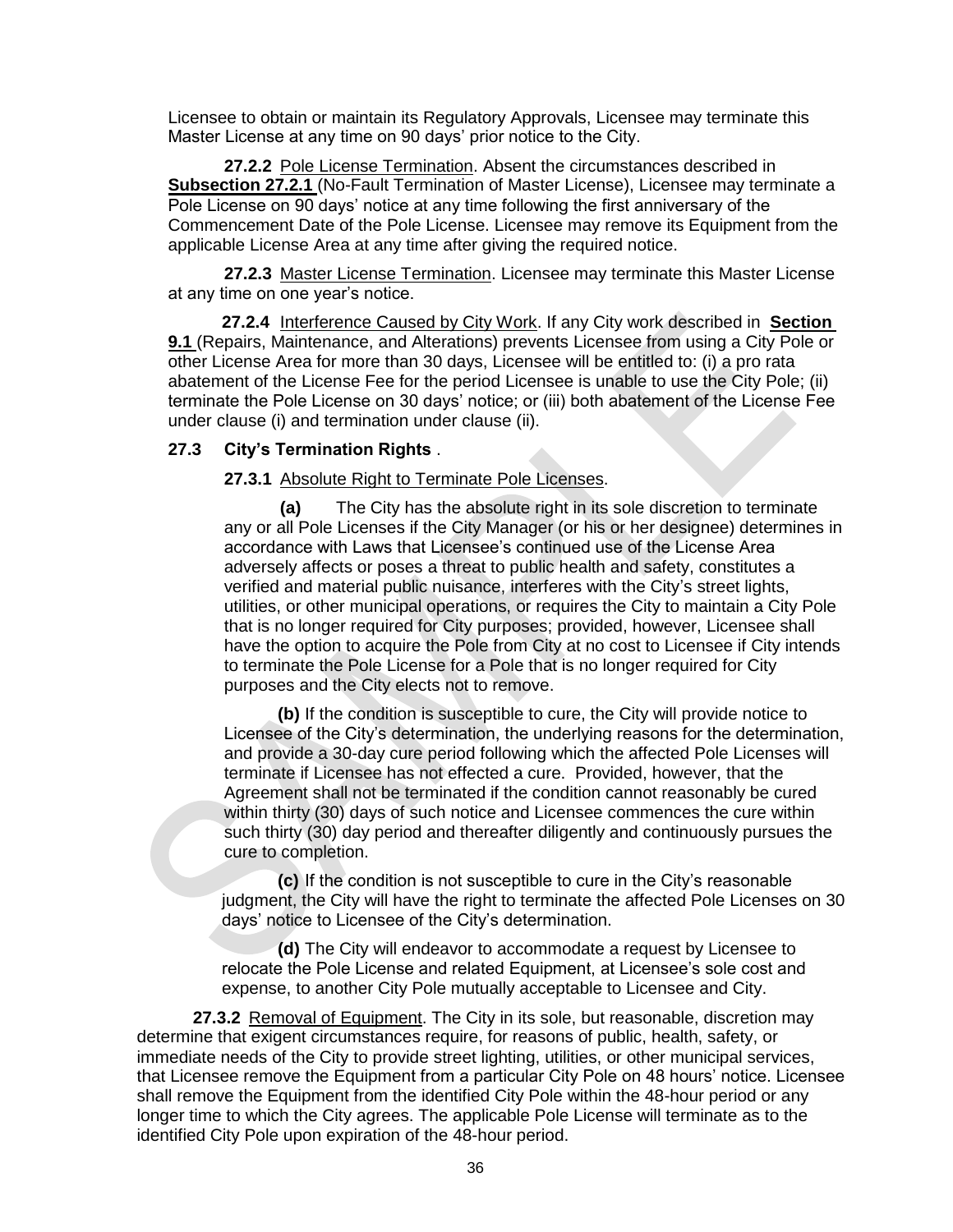**27.3.3** City Pole Removal. The City has the right to remove any City Pole that it determines in its sole judgment is unnecessary for its street light operations. If the City decides to remove a City Pole, it will make reasonable efforts to provide at least 60 days' notice to Licensee, but the City's rights under this Subparagraph will not be affected by its failure to provide less than 60 days' notice. Upon removal of a City Pole, either party will have the right to terminate the Pole License as to the affected City Pole as of the last day of the month of removal. The City will endeavor to accommodate a request by Licensee to relocate the Pole License and related Equipment, at Licensee's sole cost and expense, to another City Pole mutually acceptable to Licensee and City.

**27.3.4** Replacement, Relocation, or Upgrading of City Poles. The City has the right to replace, relocate, or add City equipment to, and remove Licensee's Equipment from, any City Pole or License Area that the City determines in its sole judgment, is necessary for its municipal operations, including, but not limited to, LED conversion or installation of solar capabilities. If the City decides to replace or relocate a City Pole or add equipment requiring the removal of Licensee's Equipment, the City will make reasonable efforts to provide at least 90 days' notice to Licensee, but the City's rights under this Subparagraph will not be affected by its failure to provide less than 90 days' notice. Licensee may choose either to terminate the applicable Pole License as to the replacement, relocated, or upgraded City Pole or, only if feasible in the discretion of the City's General Services Department, install Licensee's Equipment on the replacement, relocated, or upgraded City Pole at Licensee's sole cost. The City will endeavor to accommodate a request by Licensee to relocate the Pole License and related Equipment, at Licensee's sole cost and expense, to another City Pole mutually acceptable to Licensee and City.

### **27.3.5** Future Use of Existing City Conduit.

**(a)** If City conduit space is part of a License Area, and the City needs to use such City conduit space for future upgrade and expansion of its street light system, the City may require Licensee's wiring to be removed from the City's conduit. The City will use reasonable efforts to give Licensee at least 180 days' notice that the wiring will be removed, but the City's failure to give notice or delivery of less than 180 days' notice will not affect the City's rights under this Subsection. In either case, the City will provide Licensee with a date by which its wiring must be removed.

**(b)** Unless Licensee notifies the City within the time specified in the City's notice under Subsection (a) above that Licensee has identified an alternative to using City conduit to enable use its Equipment without using the City conduit, the Pole License as to the affected City Pole will terminate automatically as of the last day of the month specified in the notice, but City shall grant Licensee an alternate Pole License without demanding reimbursement of its Administrative Costs as consideration for loss of the affected Pole License.

### **27.4 Licensee's Rights after Termination**.

Promptly after the effective date of any termination of any Pole License under **Subsection 27.2.4** (Interference caused by City Work) or **Section 27.3** (City's Termination Rights), the City will refund the portion of any previously-paid License Fee attributable to the terminated portion of the License Year, subject to **Section 3.1.2** (Minimum Term). In addition, if Licensee wishes to replace the City Pole with a different Pole Location, the City will give priority to Licensee's Pole License applications for an equal portion of replacement City Poles, but the grant of priority will not affect Licensee's obligations under this Master License, including the requirement to obtain all Regulatory Approvals for the replacement City Poles.

### **27.5 Special Remedies for Interference with Operations**.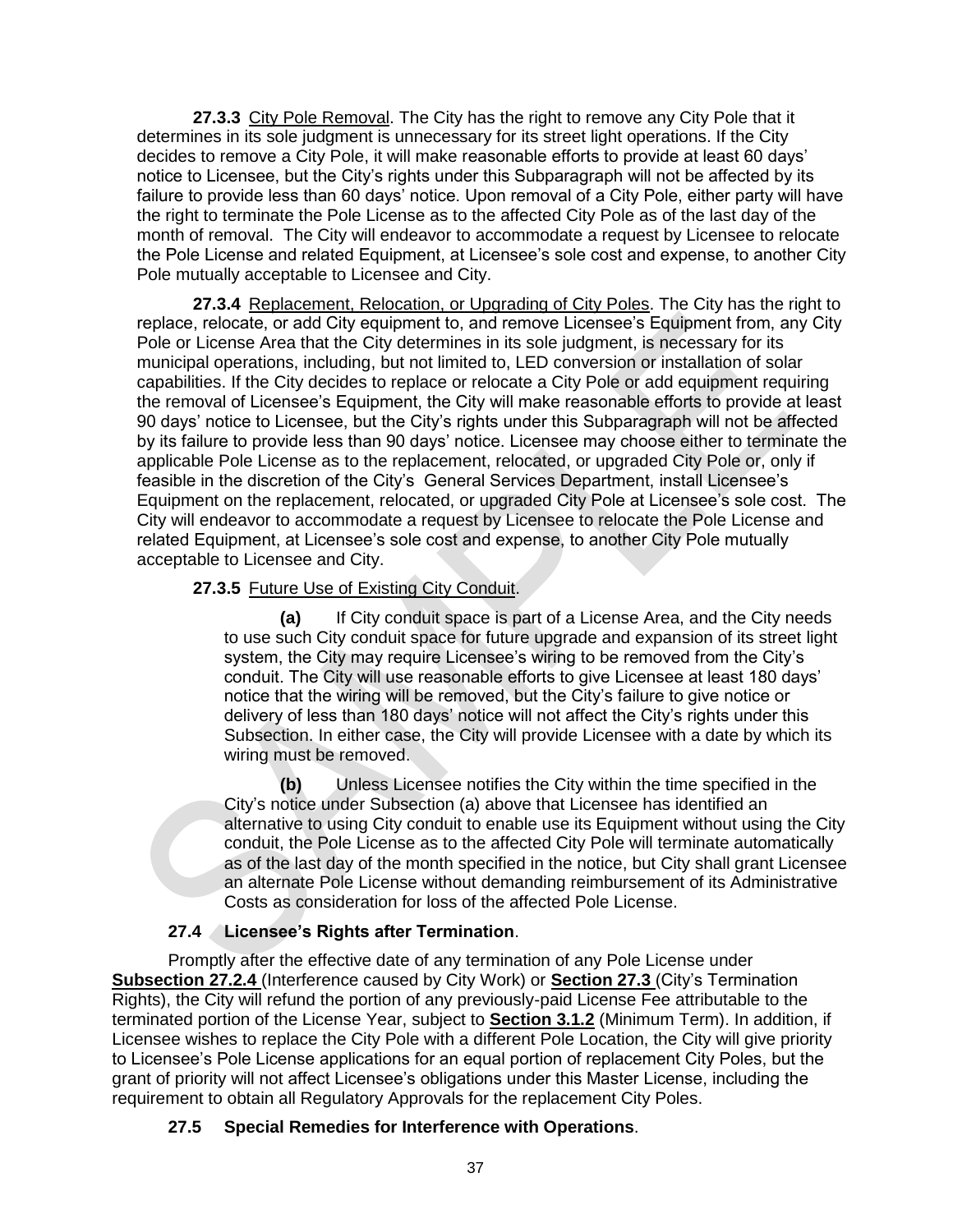#### **27.5.1** Licensee's Obligation Not to Cause Interference.

**(a)** Licensee will not operate or maintain its Equipment in a manner that interferes with or impairs other communication (radio, telephone, and other transmission or reception) or computer equipment lawfully and correctly used by any person, whose communication or computer equipment or use preceded Licensee's use of the Pole, including the City or any of its Agents. In the event such interference occurs and is not cured within ten (10) days of notice from City, such interference will be an event of default under this Master License by Licensee, and upon notice from the City, Licensee shall be responsible for eliminating such interference promptly and at no cost to the City. Licensee will be required to use its best efforts to remedy and cure such interference with or impairment of City operations. Prior to installation of any equipment, Licensee shall conduct an in-field test at the License Area to determine what existing communications are transmitted from or received in the License Area. A report of the in-field test shall be submitted with each application for a Pole License.

**(b)** If Licensee does not cure the default promptly, the parties acknowledge that continuing interference may cause irreparable injury and, therefore, the City will have the right to bring an action against Licensee to enjoin such interference or to terminate all Pole Licenses where the Equipment is causing interference or impairment, at the City's election.

#### **27.5.2** Impairment Caused by Change in City Use.

**(a)** If any change in the nature of the City's use of the License Area during the Term results in measurable material adverse impairment to Licensee's normal operation of its Equipment making it necessary to alter the Equipment to mitigate the adverse effect, Licensee shall notify the City and provide evidence of the claimed impairment. Upon receipt of such notice, the City will have the right to make its own reasonable determination and, if it agrees with Licensee, investigate whether it can reasonably and economically mitigate that interference. The City will provide notice to Licensee of the City's determination within thirty (30) days of its receipt of notice from Licensee.

**(b)** If the City determines in its sole discretion that mitigation is feasible and can be achieved for a reasonable cost in the City's reasonable judgment, the City's notice will specify when the City will mitigate the adverse effect. The City's mitigation will effect a cure, and the City will not be liable to Licensee in any other way or be required to take any other measures with respect to the Equipment.

**(c)** If the City determines in its sole discretion that mitigation is not feasible or cannot be achieved for a reasonable cost in the City's reasonable judgment, Licensee may elect either to: (i) terminate the Pole License as to the affected City Pole and receive a ratable reduction in the License Fee; (ii) request to relocate the Pole License and related Equipment, at Licensee's sole cost and expense, to another City Pole, subject to City's approval in its sole discretion; or (iii) take steps itself at its own cost to mitigate the adverse effect and continue to operate the Equipment on the City Pole, and receive from the City a waiver of the License Fee for the first 6 months of the following License Year under the affected Pole License to offset the cost of mitigation.

**(d)** Licensee agrees that the City's temporary and partial abatement or waiver of the License Fee under this Subsection will be the only compensation due to Licensee for costs incurred or otherwise arising from the adverse effect as liquidated damages fully compensating Licensee for all Claims that may arise or be related to the adverse effects. Under no circumstances may the City be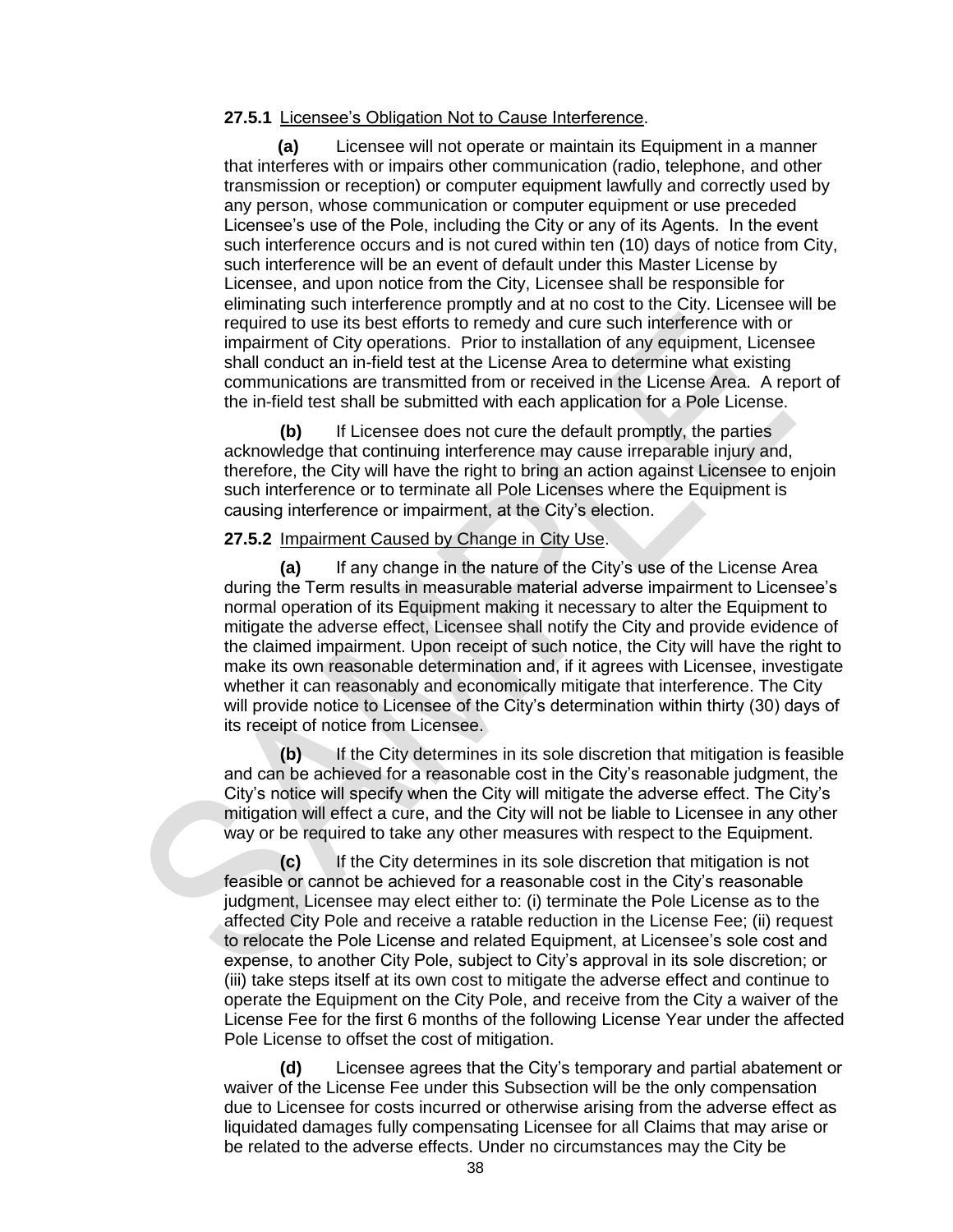required to alter its operations at the identified City Pole or provide a replacement City Pole to Licensee.

**27.5.3** Impairment Caused by City Access. Licensee agrees that it will not be entitled to any abatement of License Fees if the City exercises its rights of access under Article 21 (City Access to License Area) unless the City's activities cause Licensee to be unable to operate Equipment on the License Area for its permitted use for a period of more than 10 days, in which case, subject to proof, License Fees will be abated ratably for the entire period that Licensee is unable to operate any Equipment on any affected City Pole.

#### **28 GENERAL PROVISIONS**

#### **28.1 Notices**.

This Section applies to all notices, requests, responses to requests, and demands made under this Master License.

**28.1.1** Writings Required. All notices will be effective only if given in writing and delivered in accordance with this Section.

**28.1.2** Manner of Delivery. Except as provided in **Subsection 28.1.4** (Special Requirements), notices may be delivered by: (i) personal delivery; (ii) certified mail, postage prepaid, return receipt requested; or (iii) prepaid overnight delivery, return receipt requested. Notices must be delivered to: (1) Licensee at Licensee's address set forth in the Basic License Information, or at any place where Licensee or any Agent of Licensee may be personally served if sent after Licensee has vacated, abandoned, or surrendered the address set forth in the Basic License Information; (2) the City at the City's address set forth in the Basic License Information; or (3) any new notice address that either the City or Licensee specifies by no less than 10 days' notice given to the other in accordance with this Section.

**28.1.3** Effective Date of Notices. All notices under this Master License will be deemed to have been delivered: (i) two (2) days after deposit if delivered by certified mail; (ii) the date delivery is made by personal delivery or overnight delivery; or (iii) the date an attempt to make delivery fails because a party has failed to provide notice of a change of address or refuses to accept delivery. The parties will transmit copies of notices by email to the email addresses listed in the Basic License Information, but failure to do so will not affect the delivery date or validity of any notice properly delivered in accordance with this Section. Further, notice by facsimile or electronic mail alone shall not be acceptable for notices of demand, breach, default, assignment, or change of notice address.

#### **28.2 No Implied Waiver**.

No failure by either party to insist upon the strict performance of any obligation of the other under this Master License or to exercise any right, power, or remedy arising out of a breach thereof, irrespective of the length of time for which such failure continues, will constitute a waiver of such breach. No acceptance by the City or any of its Agent of full or partial payment of License Fees or Additional Fees during the continuance of any such breach will constitute a waiver of such breach or of the City's right to demand strict compliance with such term, covenant, or condition or operate as a waiver of any requirement of this Master License. No express waiver by either party of any default or the performance of any provision hereof will affect any other default or performance, or cover any other period of time, other than the default, performance or period of time specified in such express waiver. One or more waivers of a default or the performance of any provision hereof by either party will not be deemed to be a waiver of a subsequent default or performance. The City's consent given in any instance under the terms of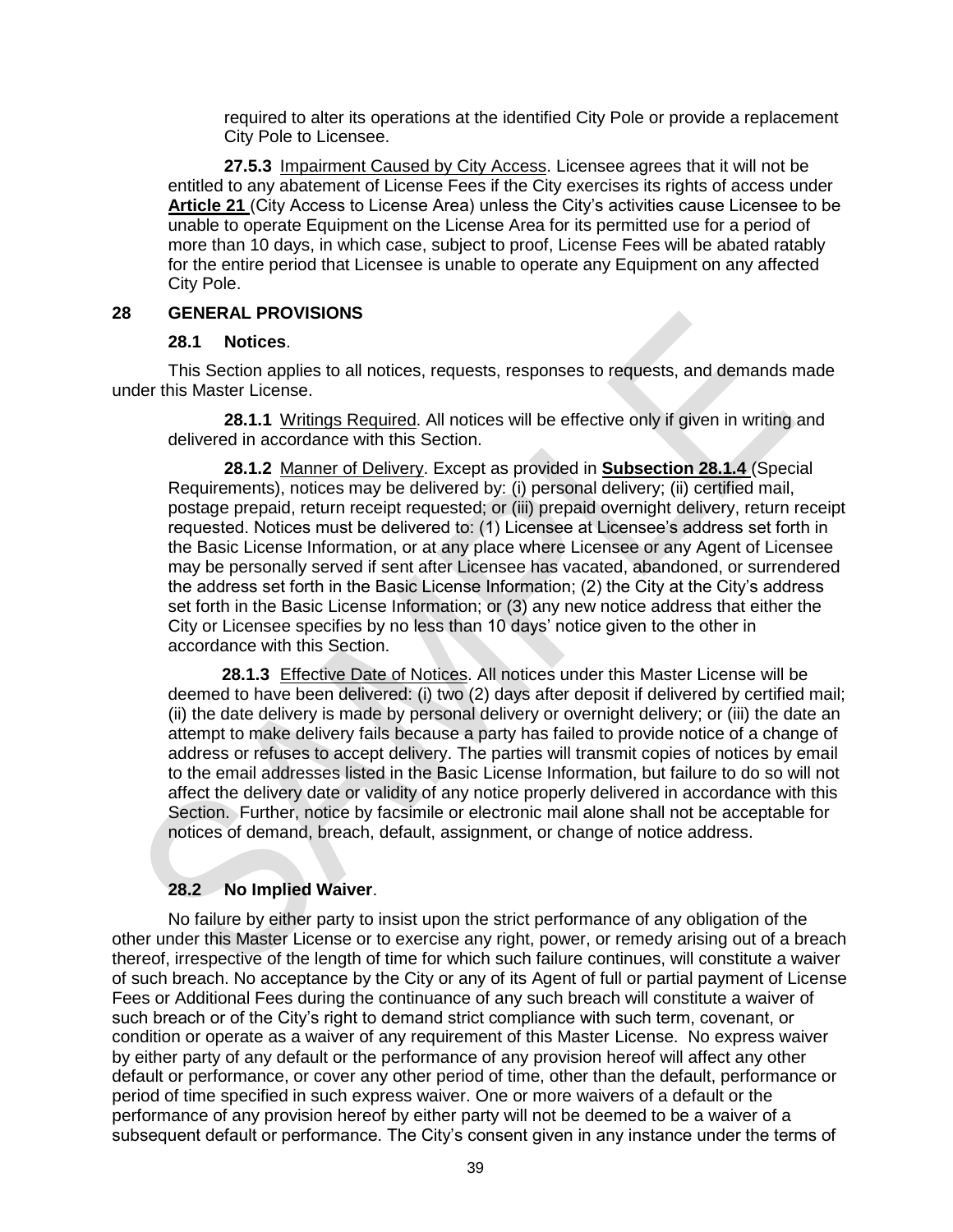this Master License will not relieve Licensee of any obligation to secure the City's consent in any other or future instance under the terms of this Master License.

### **28.3 Amendments**.

No part of this Master License (including all Pole Licenses) may be changed, waived, discharged, or terminated orally, nor may any breach thereof be waived, altered, or modified, except by a written instrument signed by both parties.

### **28.4 Interpretation of Licenses**.

The following rules of interpretation apply to this Master License.

**28.4.1** General. Whenever required by the context, the singular includes the plural and vice versa; the masculine gender includes the feminine or neuter genders and vice versa; and defined terms encompass all correlating forms of the terms (e.g., the definition of "indemnify" applies to "indemnity," "indemnification," etc.).

**28.4.2** Multi-party Licensee. If there is more than one Licensee, the obligations and liabilities under this Master License imposed on Licensee will be joint and several among them.

**28.4.3** Captions. The captions preceding the articles and sections of this Master License and in the table of contents have been inserted for convenience of reference and such captions in no way define or limit the scope or intent of any provision of this Master License.

**28.4.4** Time for Performance. Provisions in this Master License relating to number of days mean calendar days, unless otherwise specified. "**Business day**" means a day other than a Saturday, Sunday, or a bank or City holiday. If the last day of any period to give notice, reply to a notice, or to undertake any other action occurs on a day that is not a business day, then the last day for undertaking the action or giving or replying to the notice will be the next succeeding business day.

**28.4.5** City Actions. All approvals, consents, or other determinations permitted or required by the City under this Master License will be made by or through the City Manager of the City or his or her designee, unless otherwise provided in this Master License or by any City ordinance.

**28.4.6** Words of Inclusion. The use of the term "including," "such as," or words of similar import when following any general or specific term, statement, or matter may not be construed to limit the term, statement, or matter to the stated terms, statements, or matters, whether or not language of non-limitation, such as "including, but not limited to" and "including without limitation" are used. Rather, the stated term, statement, or matter will be interpreted to refer to all other items or matters that could reasonably fall within the broadest possible scope of the term, statement, or matter.

**28.4.7** Laws. References to all Laws, including specific statutes, relating to the rights and obligations of either party mean the Laws in effect on the Effective Date specified in the Basic License Information and as they are amended, replaced, supplemented, clarified, corrected, or superseded at any time while any obligations under this Master License or any Pole License are outstanding, whether or not foreseen or contemplated by the parties.

### **28.5 Successors and Assigns**.

The terms, covenants, and conditions contained in this Master License bind and inure to the benefit of the City and Licensee and, except as otherwise provided herein, their successors and assigns.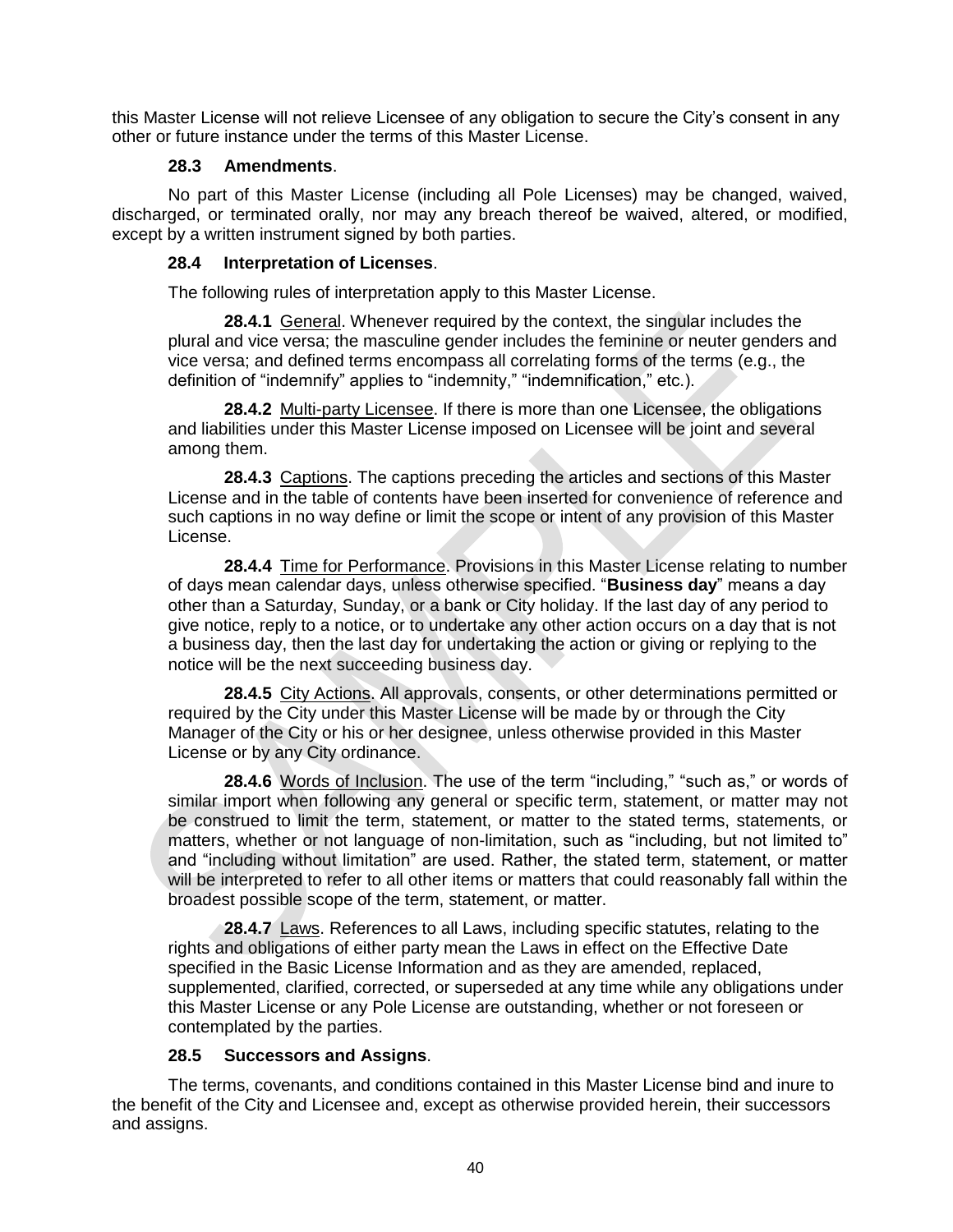### **28.6 Brokers**.

Neither party has had any contact or dealings regarding the license of the License Area, or any communication in connection therewith, through any licensed real estate broker or other person who could claim a right to a commission or finder's fee in connection with the license contemplated herein ("**Broker**"), whose commission, if any is due, is to be paid pursuant to a separate written agreement between such Broker and the party through which such Broker contracted. In the event that any Broker perfects a claim for a commission or finder's fee based upon any such contact, dealings, or communication, Licensee shall indemnify the City from all Claims brought by the Broker. This Section will survive expiration or earlier termination of this Master License.

## **28.7 Severability**.

If any provision of this Master License or the application thereof to any person, entity, or circumstance is invalid or unenforceable, the remainder of this Master License, or the application of such provision to persons, entities, or circumstances other than those as to which it is invalid or unenforceable, will not be affected thereby, and each provision of this Master License will be valid and be enforced to the full extent permitted by Law, except to the extent that enforcement of this Master License without the invalidated provision would be unreasonable or inequitable under all the circumstances or would frustrate a fundamental purpose of this Master License.

## **28.8 Governing Law and Venue.**

This Master License must be construed and enforced in accordance with the laws of the State of California without regard to the principles of conflicts of law. This Master License is made, entered, and will be performed in the City of Citrus Heights, California. Any action concerning this Master License must be brought and heard in the state or federal courts encompassing the City of Citrus Heights.

## **28.9 Dispute Resolution**

**28.9.1** Good faith Participation. Prior to the initiation of any litigation, the parties shall in good faith attempt to settle any dispute arising out of or relating to this Agreement, through the upper management escalation and non-binding mediation processes set forth herein. Good faith participation in these processes shall be a condition precedent to any litigation. All negotiations pursuant to this Article shall be confidential and shall be treated as compromise and settlement negotiations for purposes of the Federal Rules of Evidence and any state's rules of evidence.

**28.9.2** Upper Management Escalation and Mediation. Either Party may give the other Party written notice of any dispute not resolved in the normal course of business. The dispute shall be escalated to upper management and, thereafter, representatives of both Parties with authority to settle the dispute shall meet at a mutually acceptable time and place within fourteen (14) business days after receipt of such notice, and thereafter as often as reasonably deemed necessary, to exchange relevant information and attempt to resolve the dispute. If the matter has not been resolved within thirty (30) business days of receipt of the disputing Party's notice, or if the Parties fail to meet within fourteen (14) business days or such later date as may have been agreed upon by both Parties, either Party may initiate mediation. Such mediation shall take place at a mutually agreeable location. In the event that such dispute is not resolved within ninety (90) calendar days following the first day of mediation, either Party may initiate litigation.

**28.9.3** Enforcement. The parties regard the aforesaid obligation to escalate to upper management and mediate as an essential and material provision of this Agreement and one that is legally binding upon them. In case of a violation of such obligation by either Party, the other may seek specific enforcement of such obligation in the courts having jurisdiction hereunder.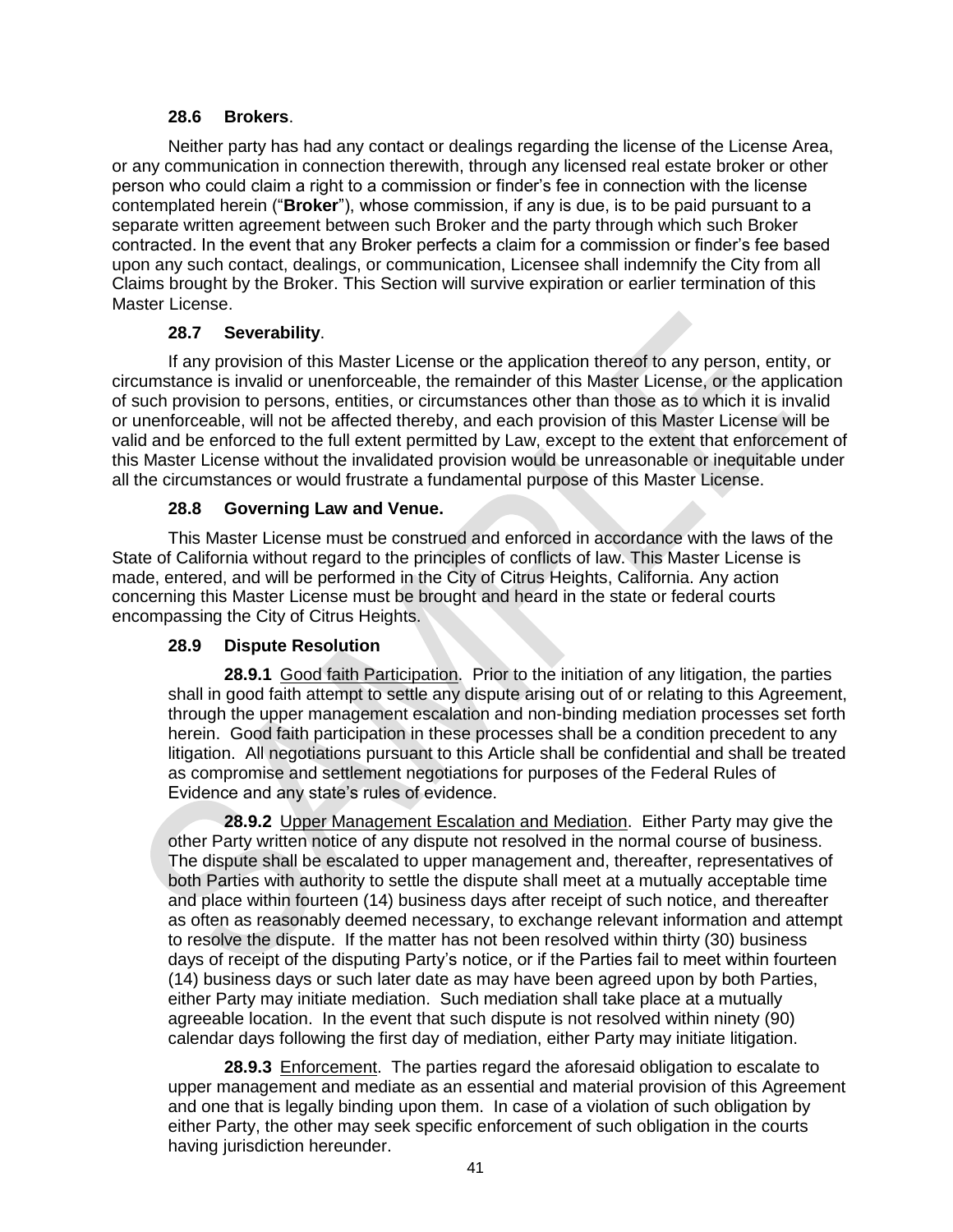### **28.10 Entire Agreement**.

This Master License, including all exhibits and schedules, contains the entire agreement between the parties, and all prior written or oral agreements regarding the same subject matter are merged into this document. The parties further intend that this Master License, all Pole Licenses, and all exhibits and schedules will constitute one agreement that contains the complete and exclusive statement of its terms and that no extrinsic evidence (including prior drafts and revisions) may be introduced in any judicial, administrative, or other legal proceeding involving this Master License. Licensee hereby acknowledges that neither the City nor the City's Agents have made any representations or warranties with respect to the City Poles or this Master License except as expressly set forth herein, and no rights, easements, or additional licenses are or will be acquired by Licensee by implication or otherwise unless expressly set forth herein.

## **28.11 Time of Essence**.

Time is of the essence with respect to all provisions of this Master License in which a definite time for performance is specified.

## **28.12 Survival**.

Expiration or earlier termination of this Master License will not affect the right of either party to enforce any and all Indemnities and representations and warranties given or made to the other party under this Master License, or any provision of this Master License that expressly survives termination.

## **28.13 Recording**.

Licensee agrees not to record this Master License, any Pole License, or any memorandum or short form of any of them in the Official Records of the County of Sacramento.

## **28.14 Counterparts**.

This Master License may be executed in two or more counterparts, each of which will be deemed an original, but all of which taken together will be one and the same instrument.

## **28.15 Cooperative Drafting**.

This Master License has been negotiated at arm's length between persons sophisticated and knowledgeable in the matters it addresses and was drafted through a cooperative effort of both parties, each of which has had an opportunity to have this Master License reviewed and revised by legal counsel. No party will be considered the drafter of this Master License, and no presumption or rule (including that in Cal. Civil Code § 1654) that an ambiguity will be construed against the party drafting the clause will apply to the interpretation or enforcement of this Master License.

## **28.16 Authority to Approve Agreement**.

Each person signing this Master License and any Pole License on behalf of Licensee warrants and represents that: (i) he or she has the full right, power, and capacity to act on behalf of Licensee and has the authority to bind Licensee to the performance of its obligations under those agreements without the subsequent approval or consent of any other person or entity; (ii) Licensee is a duly authorized and existing entity; (iii) Licensee is qualified to do business in California; and (iv) Licensee has full right and authority to enter into this Master License and Pole Licenses. Upon the City's request, Licensee shall provide the City with evidence reasonably satisfactory to the City confirming the representations and warranties above.

## **28.17 Conflicts of Interest.**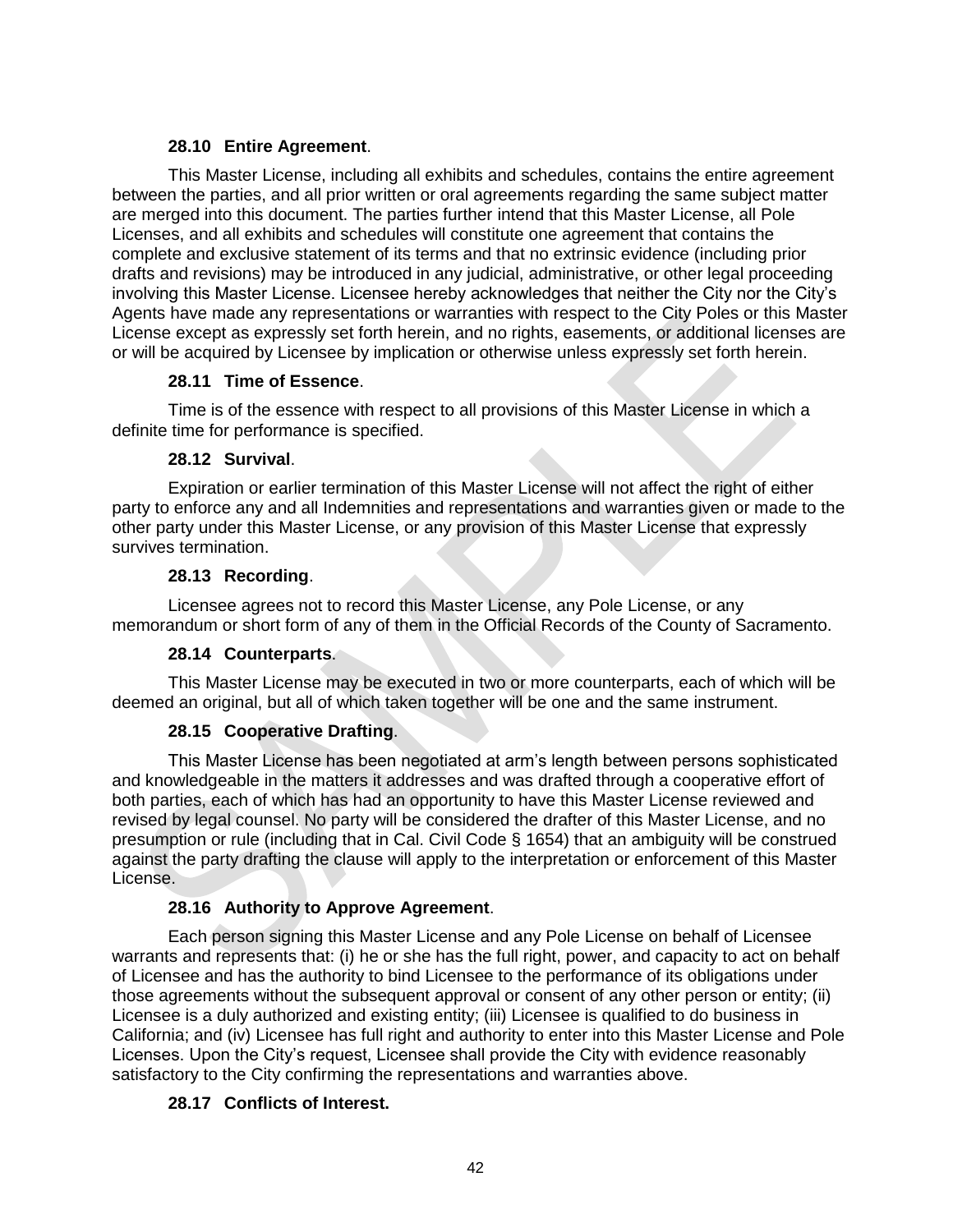Through its execution of the Master License, Licensee acknowledges that it is familiar with Sections 87100 *et seq.* and Sections *1090 et seq.* of the Government Code of the State of California, and certifies that it does not know of any facts which would constitute a violation of said provisions, and agrees that if Licensee becomes aware of any such fact during the term of the Master License, Licensee shall immediately notify the City.

### **28.18 Included Exhibits and Schedules**.

The following exhibits and schedules are attached to and are incorporated by reference into this Master License.

EXHIBIT A – Form of Pole License

Exhibit A-1 – Pole Locations/License Area

Exhibit A-2 – Licensee's Plans and Specifications

Exhibit A-3 – Form of Acknowledgment Letter

Exhibit A-4 – Sample License Fee and Default Fee Schedule

Exhibit A-5 – Sample City Installation Guidelines

EXHIBIT B – Minimum Requirements for Licensee Equipment

## [SIGNATURES ON FOLLOWING PAGE]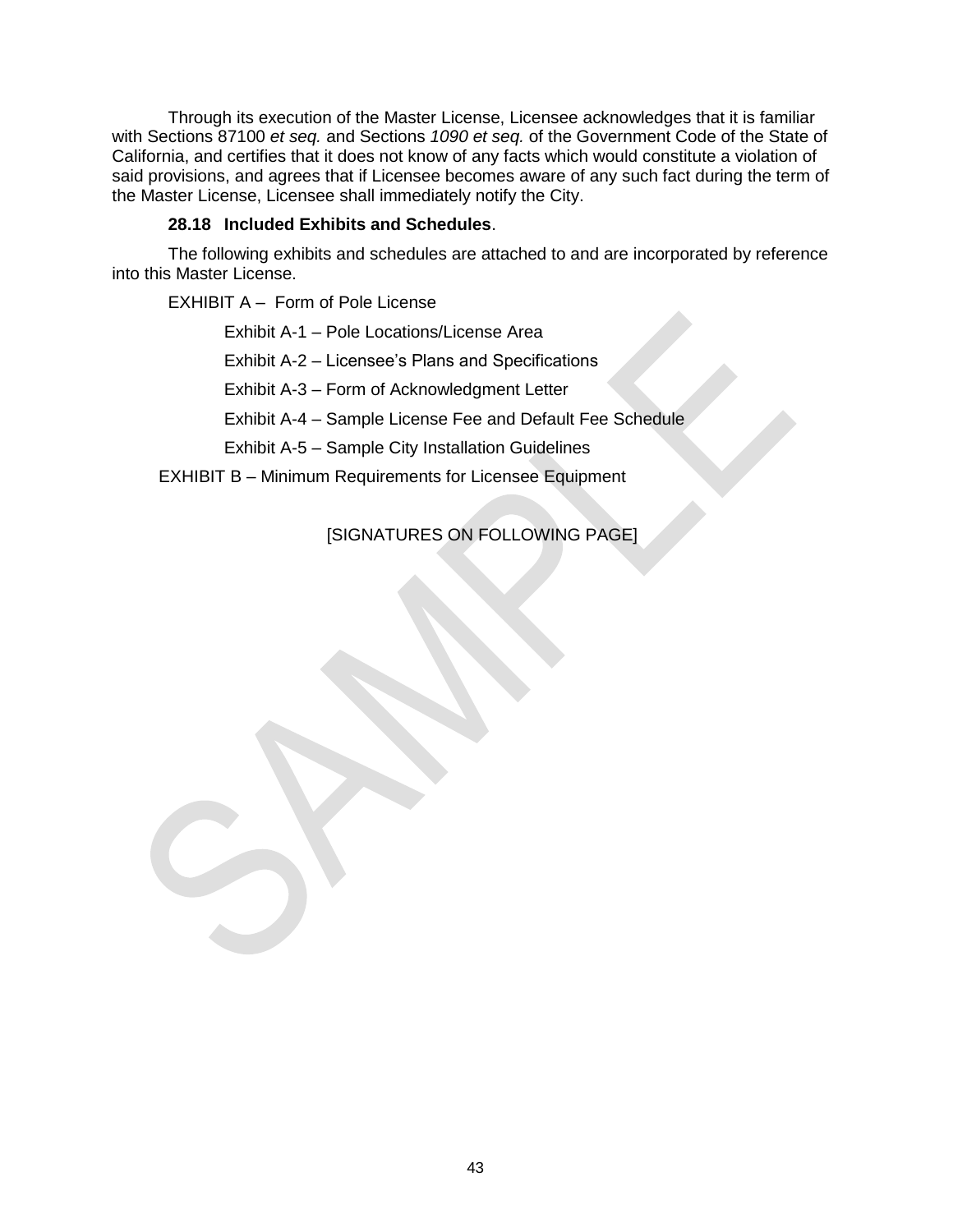below. The City and Licensee have executed this Master License as of the date last written

## **CITY**:

CITY OF CITRUS HEIGHTS, a California municipal corporation

**LICENSEE**: [Wireless Company], a [California corporation, Nevada LLC, etc.]

| By: Christopher W. Boyd, City Manager               | Name:__________                               |
|-----------------------------------------------------|-----------------------------------------------|
|                                                     | Its:                                          |
| Date: <u>Date:</u> 2002 Contract 2004 Contract 2006 | Date: ________                                |
|                                                     |                                               |
| Attest:                                             |                                               |
| By: <u>Amy Van, City Clerk</u>                      |                                               |
| Approved as to form:                                |                                               |
| By: <u>Ruthann G. Ziegler, City Attorney</u>        |                                               |
|                                                     |                                               |
|                                                     | [Remainder of page intentionally left blank.] |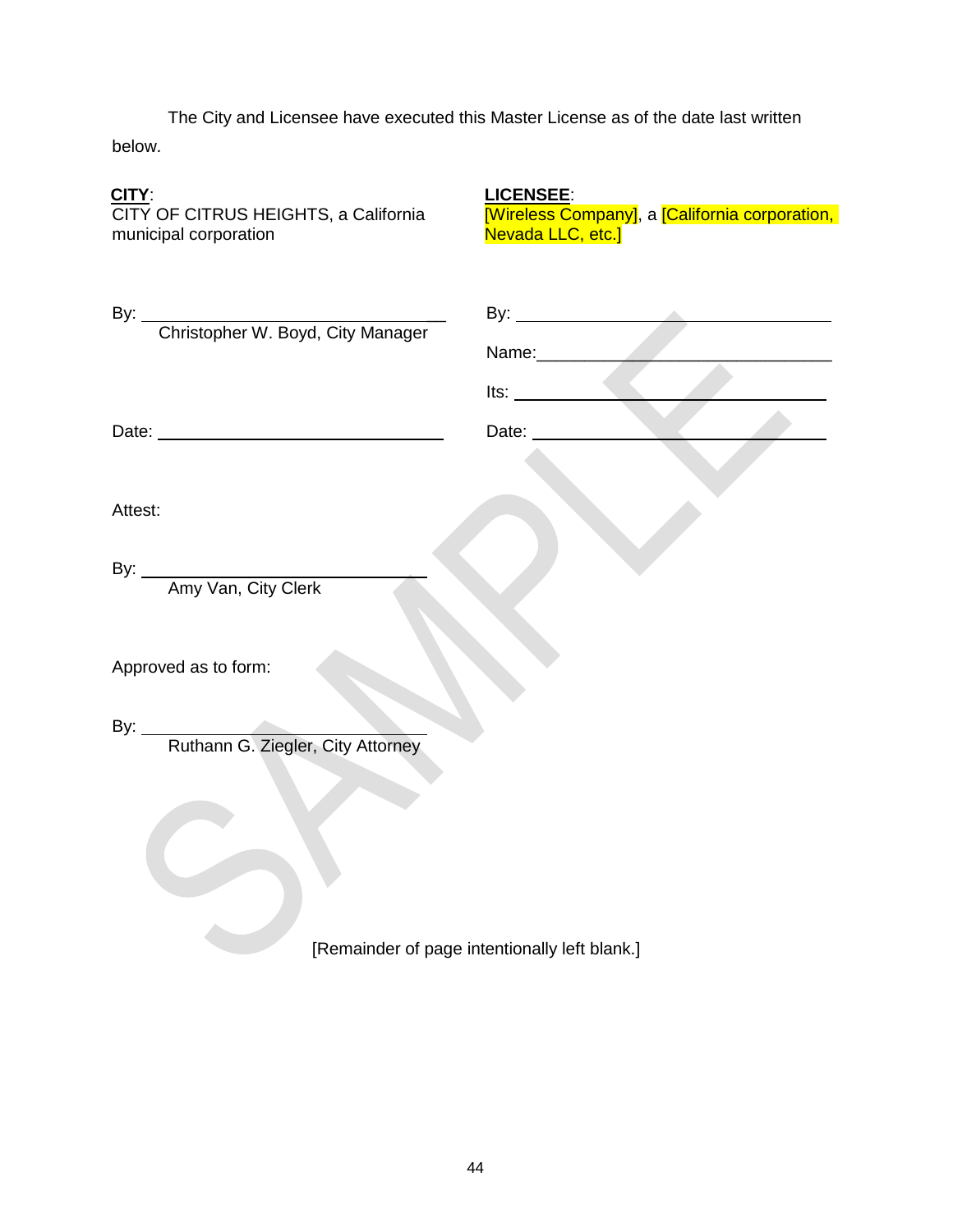## **EXHIBIT A**

## **FORM OF POLE LICENSE**

Master License between **Wireless Company** and City of Citrus Heights Pole License No. [*Start with 1 and number each subsequent application consecutively*.]

In accordance with **Section 6.4** of the Master License, Licensee submits to the City two partially executed counterparts of this form of Pole License and each of the following as its Pole License application:

- 1. Exhibit A-1, designating all Pole Locations that Licensee seeks to be included in the License Area under this Pole License;
- 2. Exhibit A-2, complete and final plans and specifications for Equipment to be installed in the License Area subject to Regulatory Approvals;
- 3. The sum of \$ for the initial Administrative Payment in amounts based on the number of City Poles identified in Exhibit A-1, subject to **Section 6.6** of the Master License; and
- 4. If not previously provided, the Emissions Report.

Licensee acknowledges that: (a) this Pole License will not be effective until the City returns a fully executed copy to Licensee; (b) the City may require Licensee to supplement the Administrative Payment on conditions specified in **Section 6.6** of the Master License; (c) Licensee will not have the right to access or install Equipment on the License Area until after Licensee has: (i) submitted a complete Acknowledgment Letter to the City with all information and funds required; (ii) submitted insurance information to City as specified in Exhibit A-3; and (iii) the City has provided notice to proceed by returning to Licensee a countersigned copy of the Acknowledgment Letter.

Should this Pole License extend beyond the end of the Term (as that term is defined in Section 3.1.1) of the Master License, all of the terms of the Master License that were applicable to and governed the Pole License at the time of its execution shall survive and remain in effect until the end of the Term of this Pole License.

This Pole License is executed and effective as of the last date written below and, upon execution will be the City's authorization for the City's Community Development Department to begin its review of the Pole Locations and plans and specifications proposed in this Pole License application.

#### **CITY:**

**CITY OF CITRUS HEIGHTS**, a California municipal corporation

#### **LICENSEE**:

[Wireless Company], a [California corporation, Nevada LLC, etc.]

 $By:$ 

Christopher W. Boyd, City Manager

#### By: Name:  $\blacksquare$  its:

Date: \_\_\_\_\_\_\_\_\_\_\_\_\_\_\_\_\_\_\_\_\_\_\_\_\_\_\_\_\_\_\_

Date: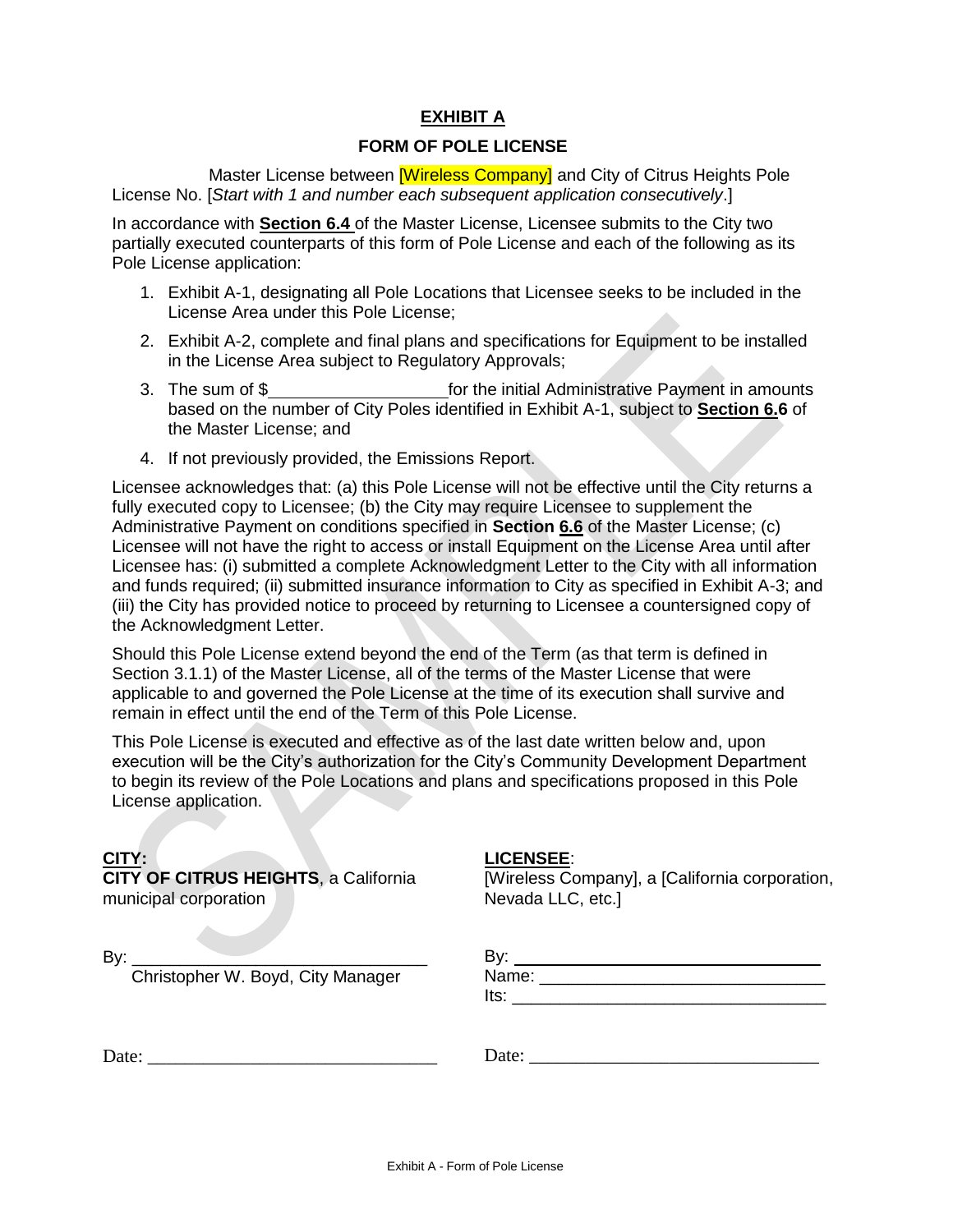# **EXHIBIT A-1 POLE LOCATIONS/LICENSE AREA**

### **Pole License No.**

# **[Licensee to complete and submit with Pole License application.]**

| <b>Pole Locations</b> | <b>Standard City Pole (Yes/No)</b> |  |  |
|-----------------------|------------------------------------|--|--|
|                       |                                    |  |  |
|                       |                                    |  |  |
|                       |                                    |  |  |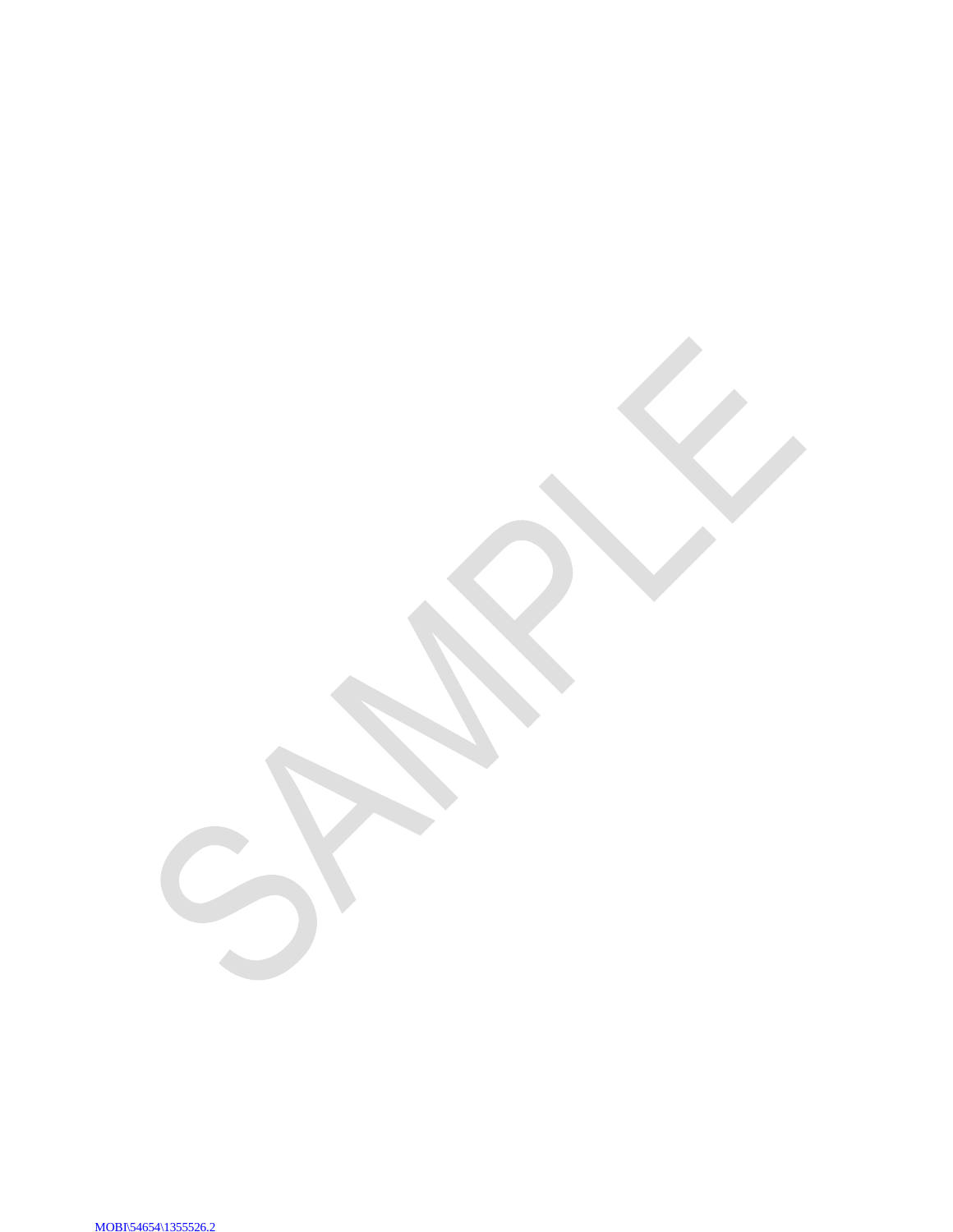## **EXHIBIT A-2**

## **LICENSEE'S PLANS AND SPECIFICATIONS**

**Pole License No.** 

**[***Licensee to attach plans and specifications for all Equipment, including required and permitted signage, to this cover sheet and submit with Pole License application***.]**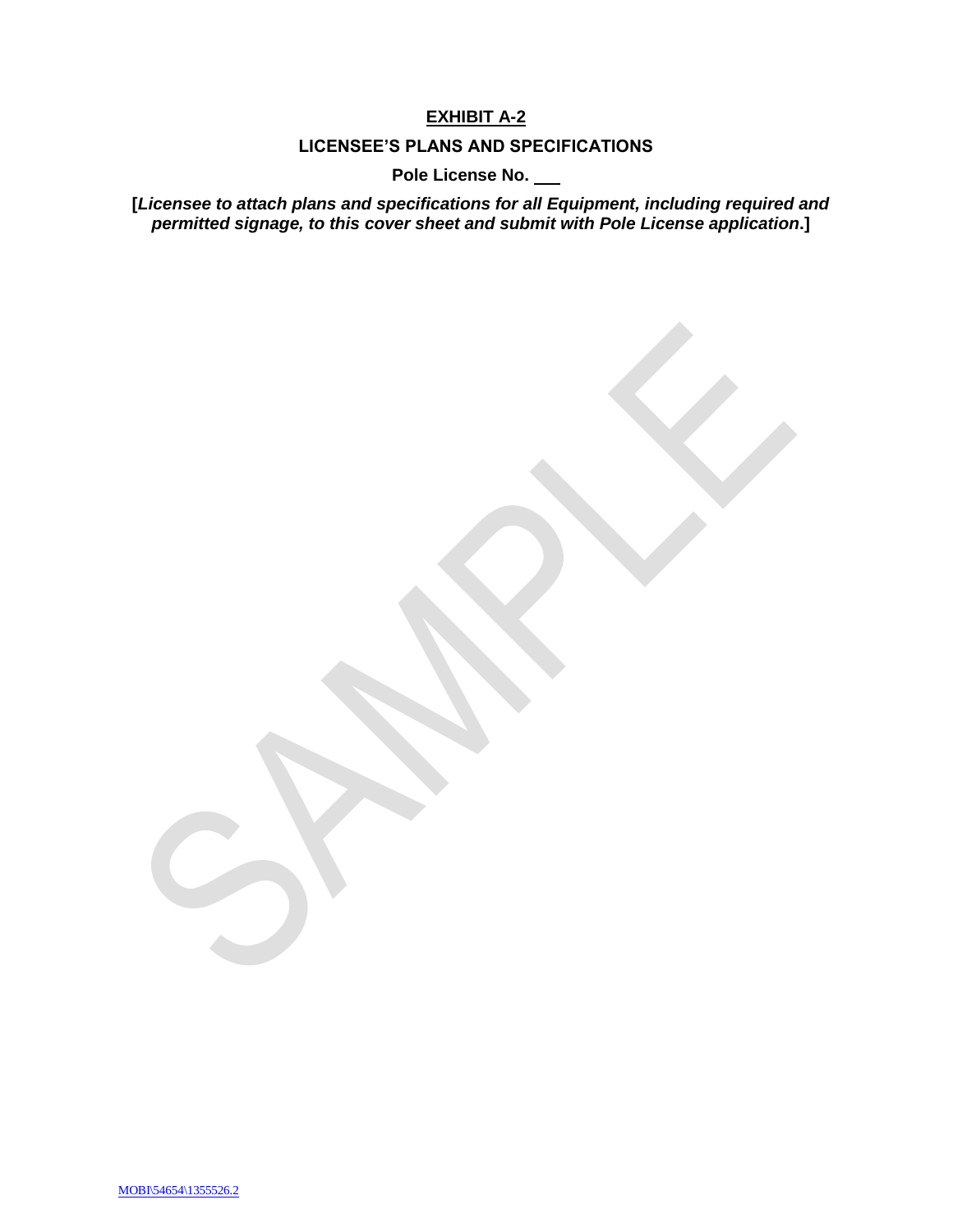## **EXHIBIT A-3**

### **Form of Acknowledgment Letter [Licensee to complete and submit.]**

[**Alternative to be used if Licensee obtains all Regulatory Approvals within 365 (366 in any leap year) days after Pole License is issued**.]

[Date]

City of Citrus Heights 6360 Fountain Square Dr Citrus Heights, CA 95621

Attention: Community Services Director Re: Pole License No.

Dear in the contract of the contract of the contract of the contract of the contract of the contract of the contract of the contract of the contract of the contract of the contract of the contract of the contract of the co

This letter will confirm the following: (1) that Licensee has obtained the Wireless Facility Permit and all other Regulatory Approvals required for the Permitted Use under this Pole License, copies of which are attached to this letter, as specified below; and (2) the Commencement Date of this Pole License is \_\_\_\_\_, 20 , which is the first day of the month after Licensee obtained all Regulatory Approvals.

This letter also confirms that Licensee has submitted all required insurance information to the City. A check, surety bond, or letter of credit for the Security Deposit (if not already provided) and the License Fee for the first License Year of this Pole License is attached [or funds for the Security Deposit and the License Fee for the first License Year of this Pole License have been wired to the City].

Please acknowledge the City's receipt of this letter and the items listed below, and issue the City's approval for Licensee to begin installation of Equipment on the License Are by signing and returning a copy of this letter.

Very truly yours,

By: Title:

Enc.

- [ ] Wireless Facility Permit
- [ ] [List other Regulatory Approvals.]
- [ ] [List other Regulatory Approvals.]
- [ ] [List other Regulatory Approvals.]
- [ ] Insurance certificates and endorsements
- [ ] Contractor's bonds, insurance certificates, and endorsements
- [ ] Security Deposit, by, as the case may be, check, wire transfer, surety bond, or letter of credit (if applicable)
- [ ] First License Year's License Fee

MOBI\54654\1355526.2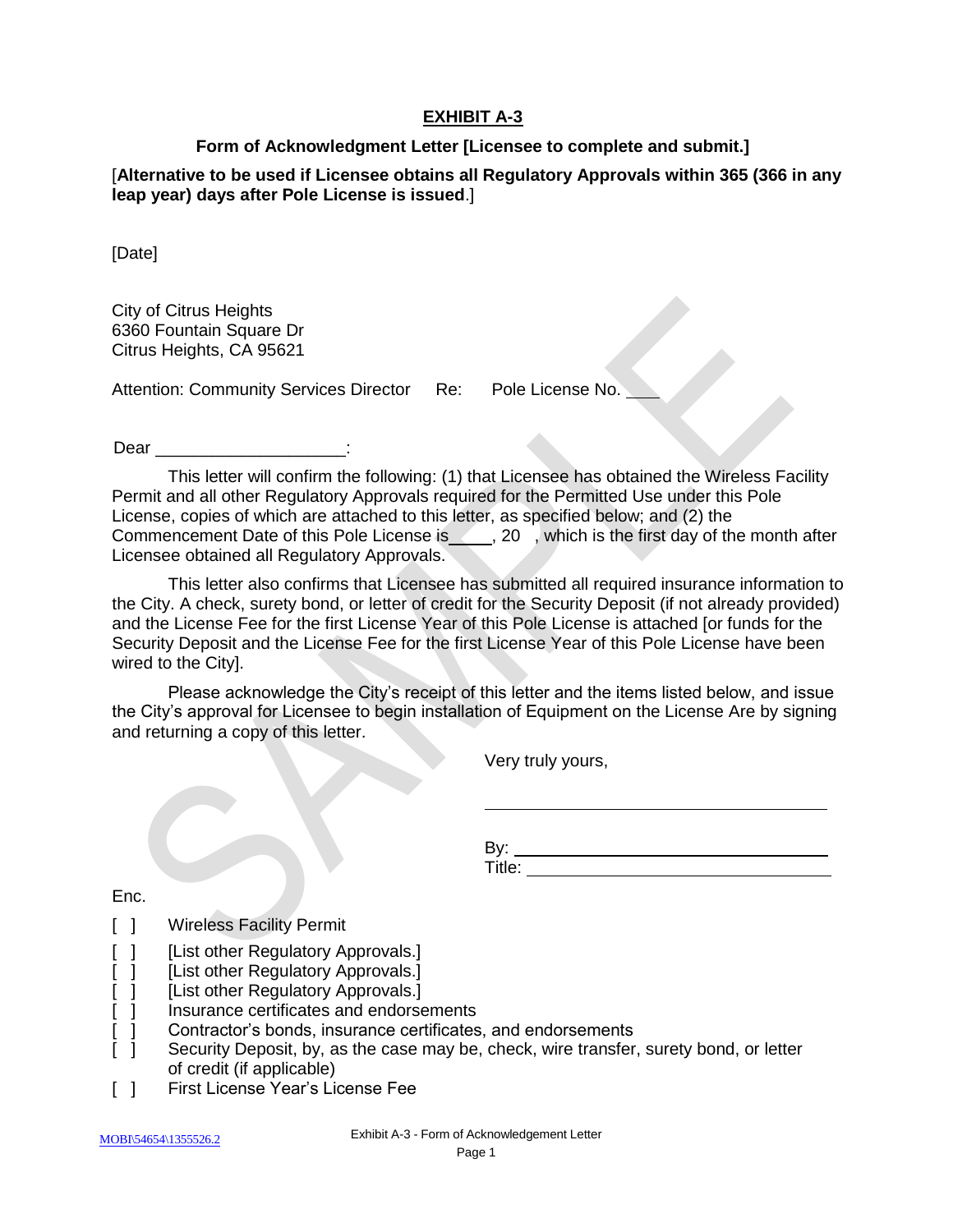[**Alternative to be used if Licensee does not obtain all Regulatory Approvals within 365 (366 in any leap year) days after Pole License is issued**.]

[Date]

City of Citrus Heights 6360 Fountain Square Dr Citrus Heights, CA 95621

Attention: Community Services Director Re: Pole License No.

Dear \_\_\_\_\_\_\_\_\_\_\_\_\_\_\_\_\_\_\_\_:

This letter will confirm the following:

(1) that Licensee has not obtained the following Regulatory Approvals required for the Permitted Use under this Pole License: University Assembly

(2) the Commencement Date of this Pole License is , 20, which is the first anniversary of the effective date of this Pole License.

A check, surety bond, or letter of credit for the Security Deposit (if not already provided) and the License Fee for the first License Year of this Pole License is attached [or funds for the Security Deposit, if applicable, and the License Fee for the first License Year of this Pole License have been wired to the City].

When Licensee has obtained all Regulatory Approvals, it will provide copies to the City, submit all required insurance documents and information, and request that the City issue its approval for Licensee to begin installation of Equipment on the License Area.

Very truly yours,

By: Title:

; and

Enc.

- [ ] [List Regulatory Approvals acquired.]
- [ ] [List other Regulatory Approvals acquired.]
- [ ] [List other Regulatory Approvals acquired.]
- [  $\vert$  ] Security Deposit by, as the case may be, check, wire transfer, surety bond or letter of credit (if applicable)
- [ ] First License Year's License Fee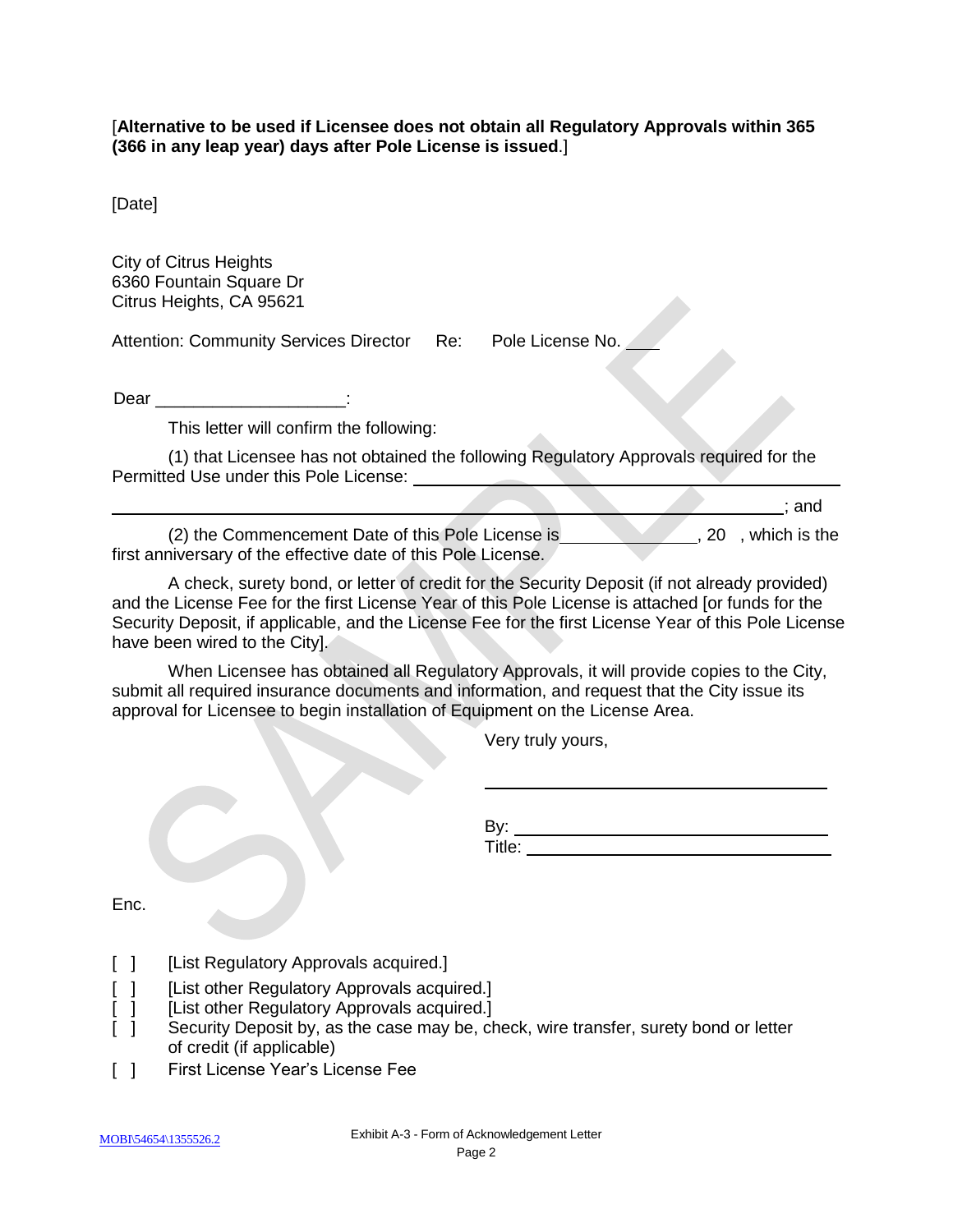### [**Alternative to be used if Licensee obtains all Regulatory Approvals within 365 (366 in any leap year) days after Pole License is issued**.]

Dear [Licensee]:

This countersigned copy of your Acknowledgment Letter serves as the City's notice to Licensee that the City has: (1) received the Security Deposit and First Year's License Fee for this Pole License; (2) approved the requested Pole Locations and the plans and specifications for installation of Equipment on the License Area; (3) received satisfactory evidence of insurance, including contractors' insurance and bonds; and (4) received copies of the Regulatory Approvals listed above, as well as a copy of the Emissions Report Licensee submitted to the Community Development Department.

The City concurs with the Commencement Date for this Pole License as specified above. [After reviewing the Regulatory Approvals, the City has determined that the correct Commencement Date for this Pole License is: \_\_\_\_\_\_\_\_\_\_\_\_\_\_\_\_, 20 .] The Licensee Fee and Default Fee Schedule and City Installation Guidelines for the Pole License are attached. Upon receipt, they will be deemed to be attached to the Pole License as Exhibits A-4 and A-5, respectively.

Licensee is authorized proceed with the installation of Equipment on the License Area identified in Exhibit A-1 to the Pole License in accordance with the Approved Plans and other requirements of the Master License.

CITY OF CITRUS HEIGHTS, a California municipal corporation

| By:                                     |                                           |                                     |
|-----------------------------------------|-------------------------------------------|-------------------------------------|
|                                         | (or designee)                             |                                     |
|                                         | <b>City Manager</b>                       |                                     |
|                                         |                                           |                                     |
| Date:                                   |                                           |                                     |
|                                         |                                           |                                     |
| Enc.                                    |                                           |                                     |
| $\begin{smallmatrix} \end{smallmatrix}$ | Licensee Fee and Default Fee Schedule [ ] | <b>City Installation Guidelines</b> |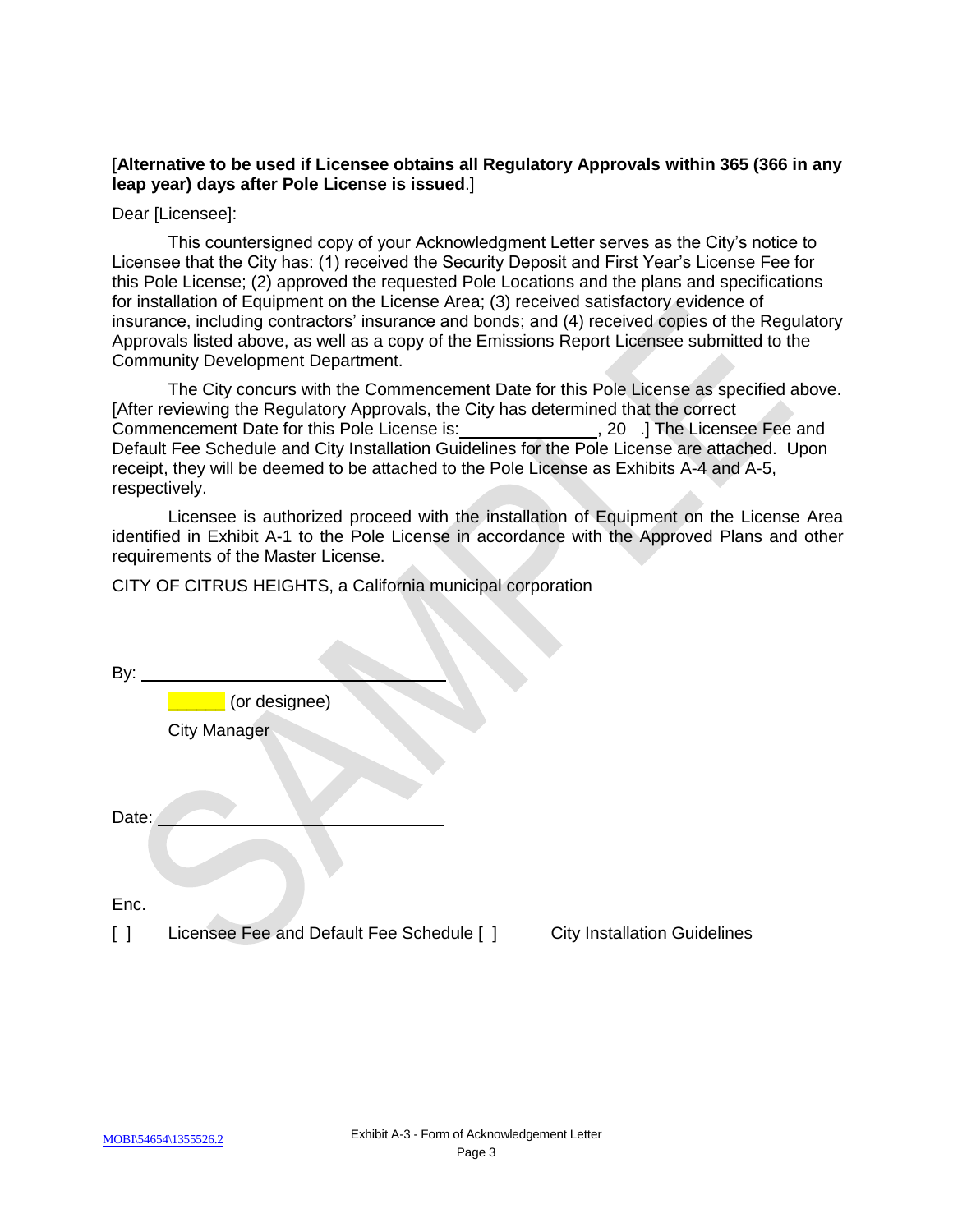[**Alternative to be used if Licensee does not obtain all Regulatory Approvals within 365 (366 in any leap year) days after Pole License is issued**.]

#### Dear [Licensee]:

This countersigned copy of your Acknowledgment Letter serves as the City's notice to Licensee that the City has: (1) received the Security Deposit and First Year's License Fee for this Pole License; (2) reserved the requested Pole Locations and approved the plans and specifications for installation of Equipment on the License Area, subject to Regulatory Approvals.

The City concurs with the Commencement Date for this Pole License as specified above. The Licensee Fee and Default Fee Schedule and City Installation Guidelines for the Pole License are attached. Upon receipt, they will be deemed to be attached to the Pole License as Exhibits A-4 and A-5, respectively.

The City will provide notice to proceed with installation of Equipment on the License Area in accordance with Approved Plans and other requirements of the Master License after Licensee has submitted to the City copies of the Regulatory Approvals listed above, along with a copy of the Emissions Report Licensee submitted to the Community Development Department, and provided satisfactory evidence of insurance, including contractors' insurance and bonds.

By:  $\mathcal{L}$ 

**Late 2** (or designee) City Manager

Date:

Enc.

- [ ] Licensee Fee and Default Fee Schedule
- [ ] City Installation Guidelines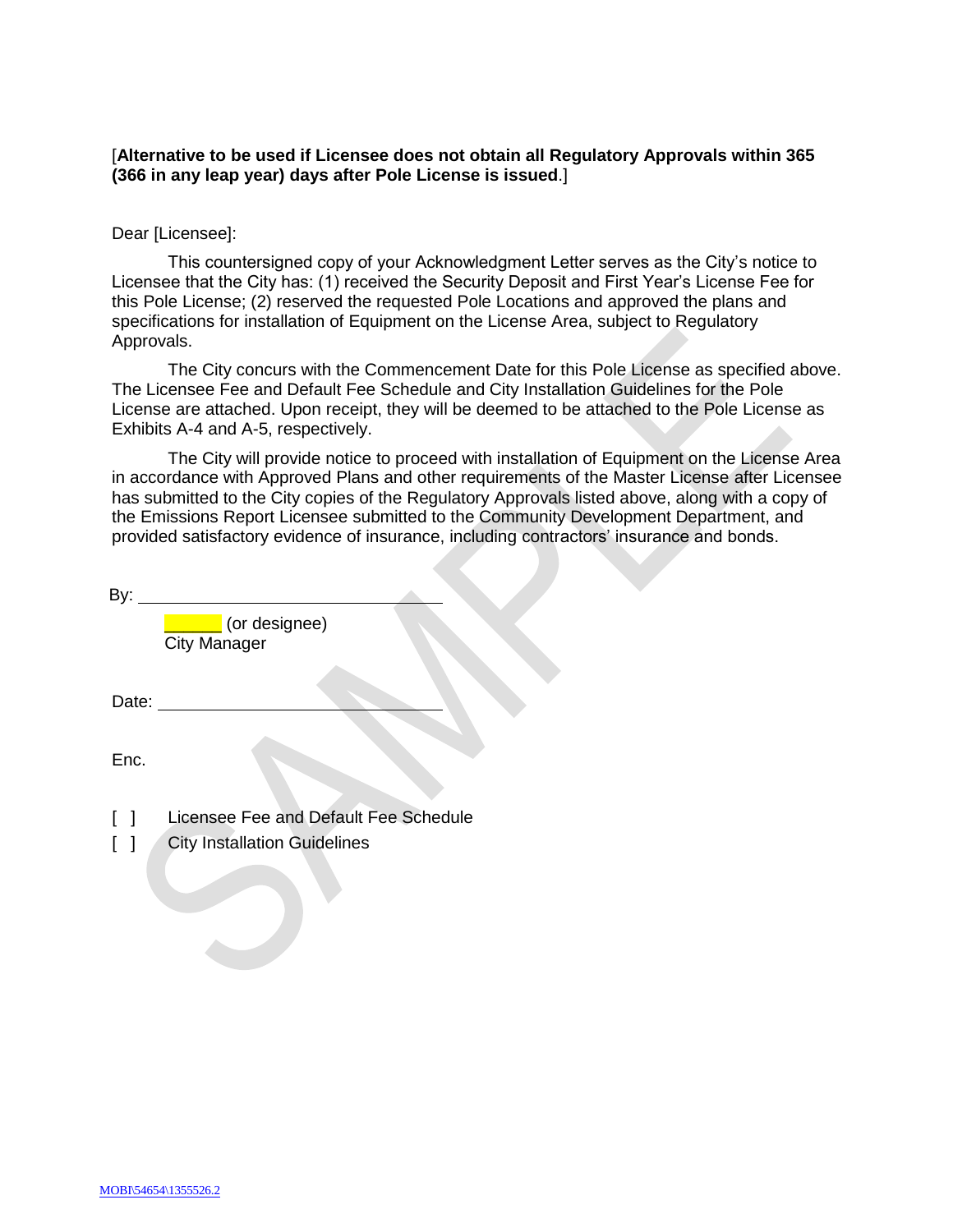## **SCHEDULE A-4**

### **LICENSEE FEE AND DEFAULT FEE SCHEDULE**

### **Pole License**

**[EXAMPLE ONLY - To be updated for each new Pole License]**

| <b>LICENSE FEE SCHEDULE</b>                  |         |  |  |  |
|----------------------------------------------|---------|--|--|--|
| Annual License Fee per City<br>Pole for 2018 | \$2,000 |  |  |  |
| 2019                                         | \$2,040 |  |  |  |
| 2020                                         | \$2,244 |  |  |  |
| 2021                                         | \$2,468 |  |  |  |
| 2022                                         | \$2,715 |  |  |  |
| 2023                                         | \$2.987 |  |  |  |
| 2024                                         | \$3,285 |  |  |  |
| 2025                                         | \$3,614 |  |  |  |
| 2026                                         | \$3,686 |  |  |  |
| 2027                                         | \$4,055 |  |  |  |
| 2028                                         | \$4,460 |  |  |  |

| <b>DEFAULT FEE SCHEDULE</b>                                                    |                                                    |                |                     |  |  |
|--------------------------------------------------------------------------------|----------------------------------------------------|----------------|---------------------|--|--|
| <b>Violation</b>                                                               | <b>Master</b><br><b>License</b><br><b>location</b> | Initial notice | Follow up<br>notice |  |  |
| Installation of equipment or alterations<br>that are not approved by the City. | Arts. 6, 7, 8                                      | \$350          | \$400               |  |  |
| Failure to make required repairs.                                              | Art. 10                                            | \$300          | \$350               |  |  |
| Violation of requirements regarding<br>access to License Area.                 | Art. 7                                             | \$300          | \$350               |  |  |
| Failure to provide evidence of insurance<br>and bonds or maintain insurance    | Art. 19                                            | \$300          | \$350               |  |  |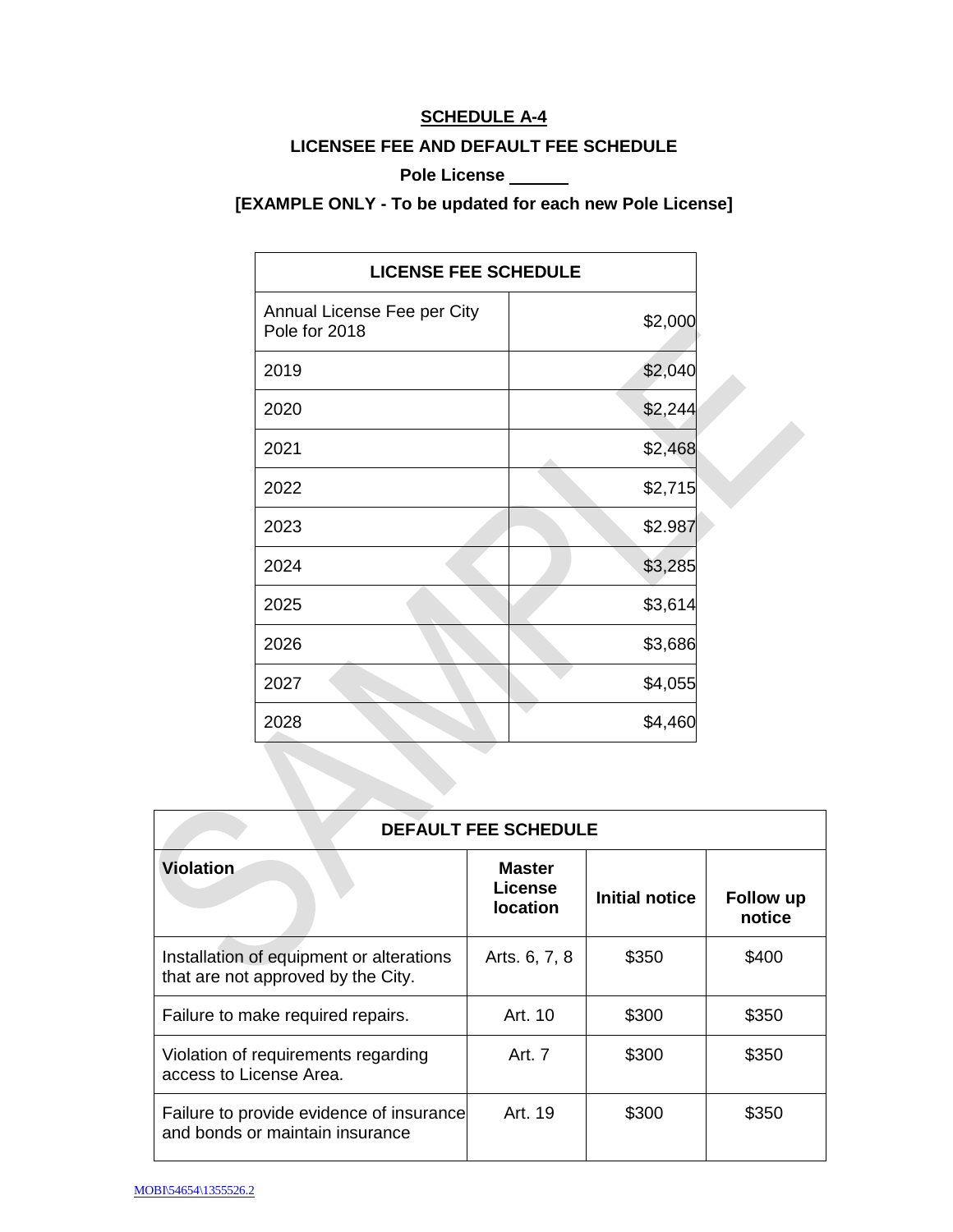## **EXHIBIT A-5**

#### **CITY INSTALLATION GUIDELINES**

#### **[To be updated with each Pole License.]**

Licensee shall install a dedicated conduit for its use; however, Licensee may use the City's existing non-traffic signal conduits, subject to the allowable conduit fill percentage under the NESC and the review and approval of the City's General Services Department. Licensee is not permitted to install or arrange for installment of external conduits on any City Poles.

Licensee shall pull a dedicated electrical wire through the new conduit or City street light conduit from the SMUD point of service connection to a new Licensee pull box, and shall not share the City pull box, on each licensed City Pole.

Licensee shall apply for and install an electric meter, if required by the City and the applicable electric utility, and obtain any necessary building permits from the City for the installation and connection.

Licensee shall be responsible for repairing any City conduits that Licensee or its Agents damage during installation of electrical facilities, including pulling of wires into street light conduits. If following Licensee's failure to make such repairs within thirty (30) days of notice from City, the City's crew makes repairs to remedy damage caused by Licensee or its Agents, the City will charge Licensee the full cost of those repairs by notice with evidence of the City's costs.

The City will inspect Licensee's service installations to ensure compliance with Approved Plans and Specifications. Licensee agrees to make any repairs or modifications to its service installations that are necessary to ensure compliance with the Approved Plans and Specifications.

Licensee shall provide the City's General Services Department with as-built drawings showing all circuits installed by Licensee in existing street light conduits promptly after installation is complete. If the installations are in a City cabinet or a facility to which the City may need access, Licensee shall provide a laminated copy of the as-built drawings to the City and, if space is reasonably available, place a copy within any new or existing cabinet at each Pole Location, if applicable.

Licensee shall provide the City's General Services Department with the final coordinates and/or digital GIS shape file for inclusion in the City's GIS inventory.

Licensee shall not open any City pull boxes unless a member of the City's street light maintenance crew is present or City's General Services Department representative approves opening the pull boxes unattended by such maintenance crew. Licensee shall contact the City's General Services Department to complete the service connection.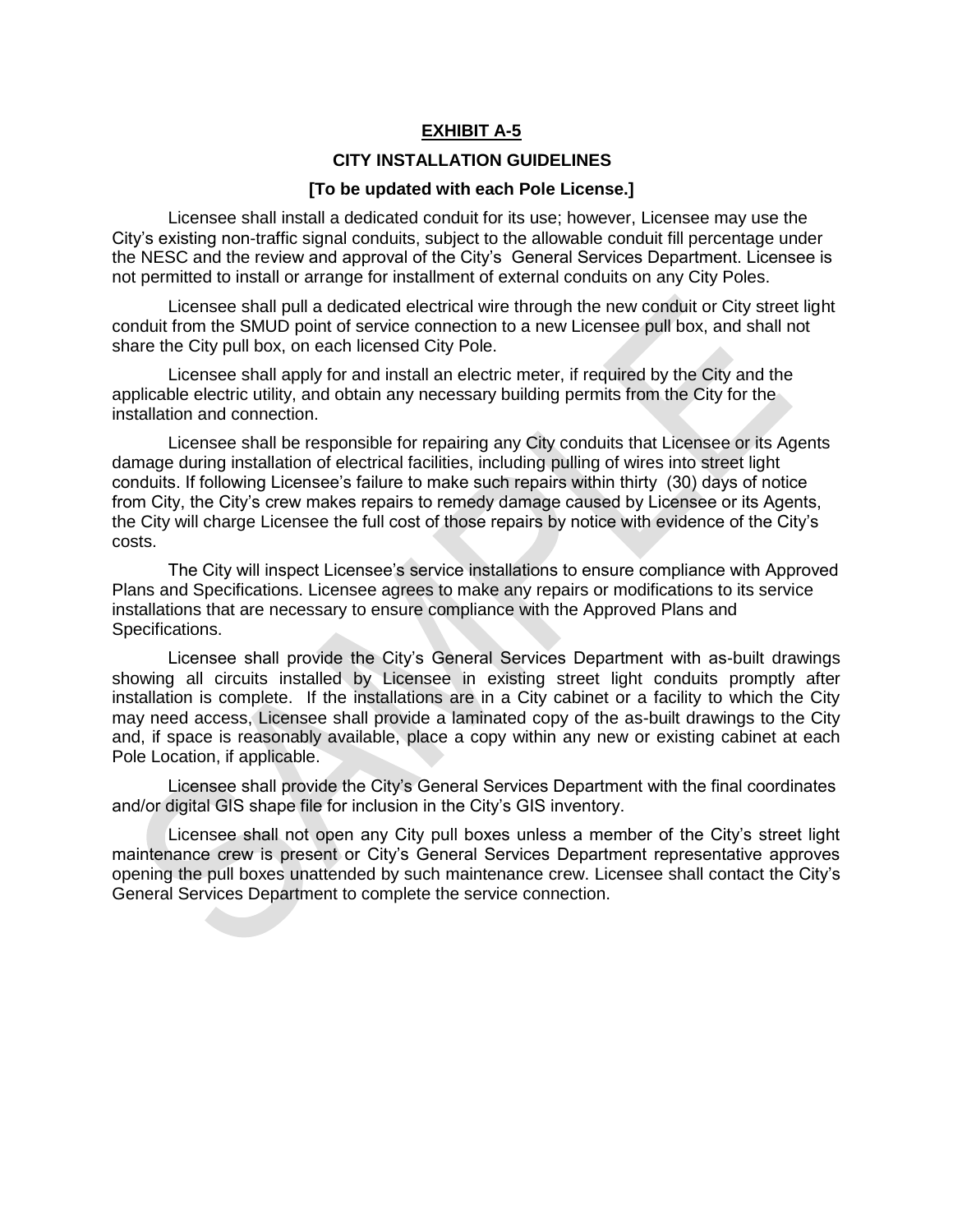## **EXHIBIT B**

### **MINIMUM REQUIREMENTS FOR LICENSEE EQUIPMENT**

Licensee's plans and specifications submitted with each Pole License application, and any Pole License application approved by the City shall comply with the following minimum requirements:

1. Licensee's Equipment shall be concealed or enclosed as much as possible in an equipment box, cabinet, or other unit that may include ventilation openings.

2. Equipment shelters, cabinets, or electrical distribution panels shall not be installed at ground level, except after all reasonable alternative pole locations have been explored and found unavailable or lacking in some substantial way and only with prior City approval upon a good faith showing of necessity, in City's sole discretion. Ground-mounted equipment, if any, shall incorporate appropriate techniques to camouflage, disguise and/or blend the equipment into the surrounding environment. Any ground-mounted equipment shall not inhibit or block pedestrian path of travel and shall comply with the Americans with Disabilities Act (ADA) standards. Any ground-mounted equipment shall not obstruct or interfere with storm drainage facilities, drainage channels, or change the existing drainage pattern. City shall have reasonable discretion to approve or disapprove, which approval or reasons for disapproval shall not be unreasonably withheld, conditioned or delayed, the installation of a battery backup unit, whether pole-mounted or ground-mounted.

3. Licensee shall verify each Pole's condition, size and foundation, and provide structural calculations and drawings for any pole-mounted equipment.

4. Any pole-mounted equipment shall be placed at least eight (8) feet above sidewalks or sixteen (16) feet above streets on the street side of the pole, and shall not obstruct line of sight to any intersection, signage, traffic control devices or other directional markings.

5. Any pole-mounted equipment shall be incorporated into the design of the pole with the use of a shroud or other stealthing techniques.

6. Any pole-mounted equipment (excluding antenna) shall be no larger than 24 inches square and shall not extend from the pole by more than 24 inches in any direction. All conduits, conduit attachments, cables, wires and other connectors shall be placed within the pole when feasible, or otherwise concealed from public view.

7. All antennas and associated cables, connectors, and hardware shall be placed within a shroud or equivalent. A maximum of one (1) antenna shroud per pole is allowed (excluding any radio relay unit shroud).

8. The antennas and related equipment shall be constructed out of non-reflective materials, painted and/or textured to match the existing support structure and painted to blend with their surroundings. Paint shall be reviewed and shown on the Approved Plans and Specifications.

9. Any fiber optic cable or wiring connecting the antenna to the equipment cabinet or pedestal shall be located inside the City Pole and shall be located underground to the equipment cabinet.

10. All other conduit, cable and wiring shall be located underground.

11. The height of a pole that includes pole-mounted equipment shall not exceed more than five (5) feet above the height of the average City Pole in the area, as determined by the City Engineer.